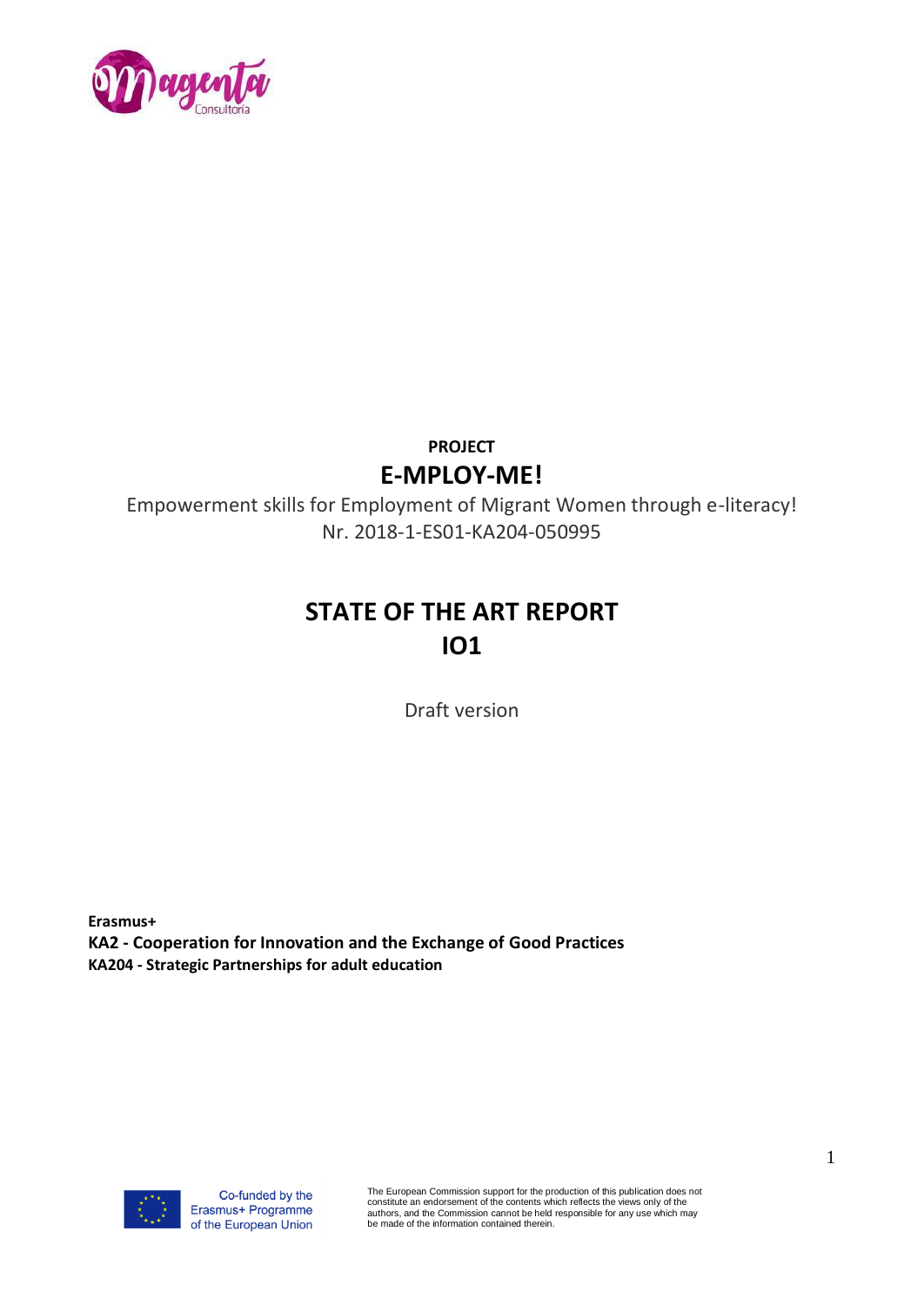

#### **CONTENT**

#### 1. DESCRIPTION OF THE TARGET GROUP - UNEMPLOYED MIGRANT WOMEN WHO

| В.        |                                                                |  |
|-----------|----------------------------------------------------------------|--|
| C.        |                                                                |  |
| D.        |                                                                |  |
| E.        |                                                                |  |
|           |                                                                |  |
| 2.        | THE PROBLEMS THE TARGET GROUP FACES IN REGARDS TO THEIR LABOUR |  |
|           |                                                                |  |
| A.        |                                                                |  |
| B.        |                                                                |  |
| C.        |                                                                |  |
| D.        |                                                                |  |
| E.        |                                                                |  |
|           |                                                                |  |
|           |                                                                |  |
| 3.        | THE PROBLEMS THE TARGET GROUP FACES IN REGARDS TO THEIR SOCIAL |  |
|           |                                                                |  |
|           |                                                                |  |
| A.        |                                                                |  |
| B.        |                                                                |  |
| C.        |                                                                |  |
| D.        |                                                                |  |
| E.        |                                                                |  |
|           |                                                                |  |
| <u>4.</u> |                                                                |  |
|           |                                                                |  |
| A.        |                                                                |  |
| B.        |                                                                |  |
| C.        |                                                                |  |
| D.        |                                                                |  |
| Е.        |                                                                |  |
|           |                                                                |  |
| <u>5.</u> |                                                                |  |
|           |                                                                |  |
| А.        |                                                                |  |
| В.        |                                                                |  |
| C.        |                                                                |  |
| D.        |                                                                |  |
|           |                                                                |  |



The European Commission support for the production of this publication does not constitute an endorsement of the contents which reflects the views only of the<br>authors, and the Commission cannot be held responsible for any use which may<br>be made of the information contained therein.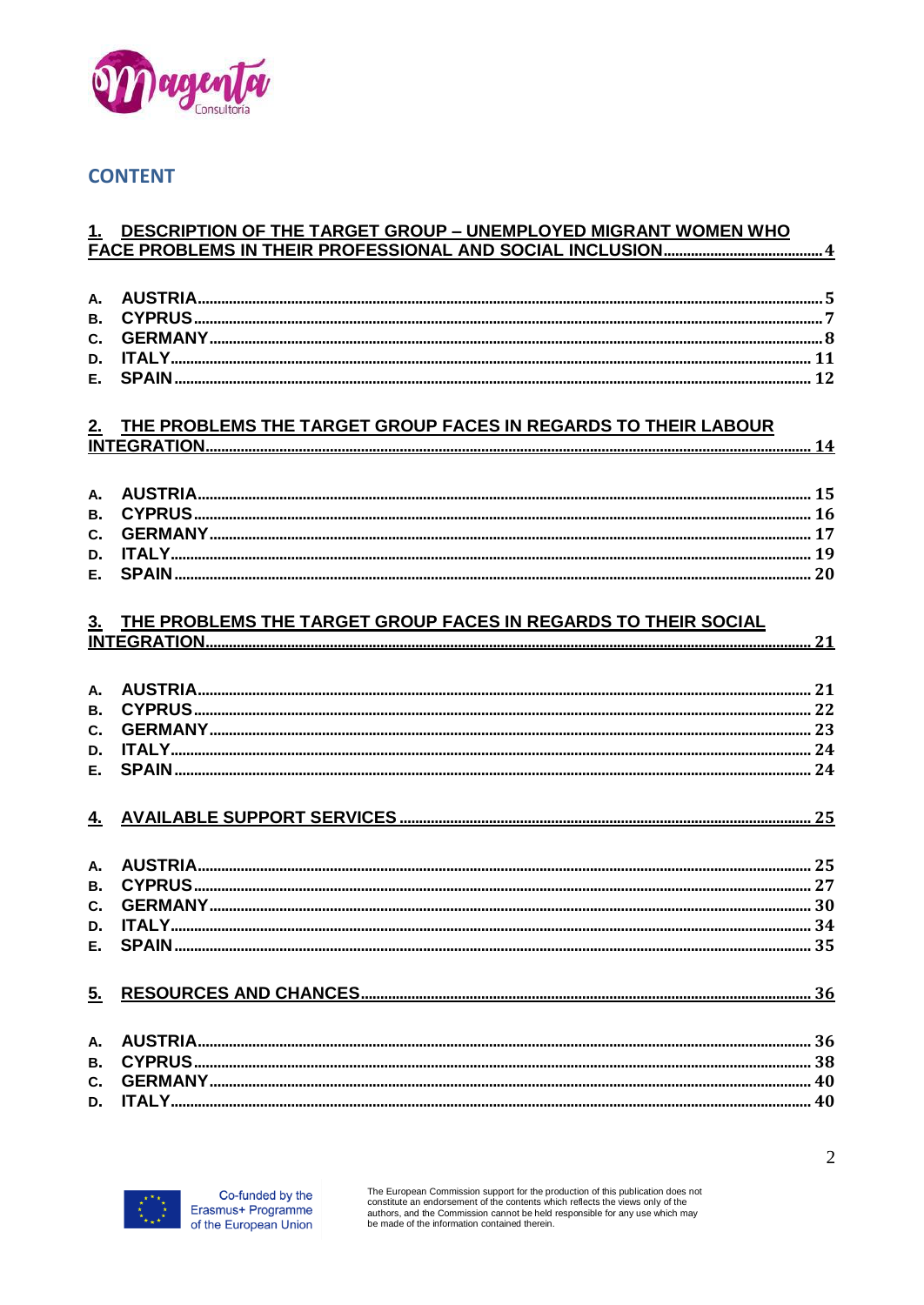

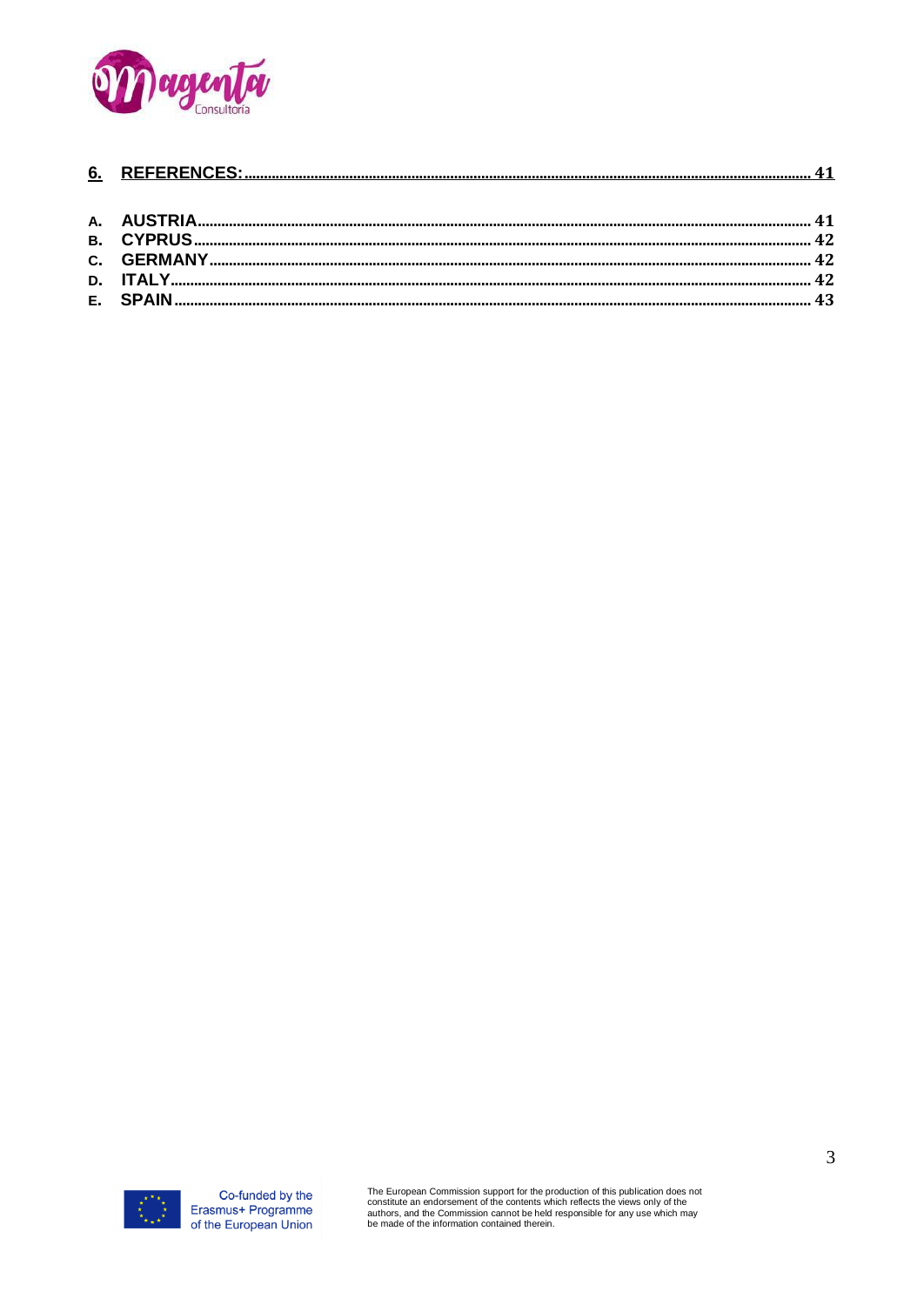

# <span id="page-3-0"></span>**1. DESCRIPTION OF THE TARGET GROUP – UNEMPLOYED MIGRANT WOMEN WHO FACE PROBLEMS IN THEIR PROFESSIONAL AND SOCIAL INCLUSION**

The integration of migrant women into the labour market depends upon institutional ramifications - in particular the immigration regime, the welfare model and the education system -, on supply factors - in particular the educational attainment level and occupational skills, language competence, ethnic origin and the proximity to the ethnic cultural identity of the host country-, and demand factors - in particular the composition by economic sectors, the division of work between the household, the informal and the market sector and the economic and technological development level. Research indicates that it is the combination of different immigration and welfare regimes, which account for different employment opportunities of migrant women in the various EU-Member states (Baldwin- Edwards 2002, Adsera & Chiswick 2004, Freeman 2004).

Thus, also the employment opportunities of migrants depend to a large extent on their immigrant status, which tends to define the access rights to the labour market. For example, asylum seekers may or may not access work (depending on national immigration regime) while waiting for their case to be decided. In contrast, target workers (employer nomination scheme, intercompany transferees, seasonal workers etc.) are almost by definition employed. Settlers who are joining their partners (family formation or reunification) may adapt their employment behaviour to that of locals, e.g. work in the formal or informal sector. The employment opportunities of migrant women also differ between EU-Member state as the employment opportunities of women in general differ as a result of various welfare models and economic development levels. In addition, the educational attainment level and occupational structure of migrant women may differ which has an impact on the employment opportunities and integration of those women.

Countries like Austria relegate a large portion of work, in particular social services, to the household sector by tax incentives or transfer payment have a lower employment rate of women than countries in which the state of the private sector are the major suppliers of these goods and services. In countries like Cyprus migrant women are only allowed to

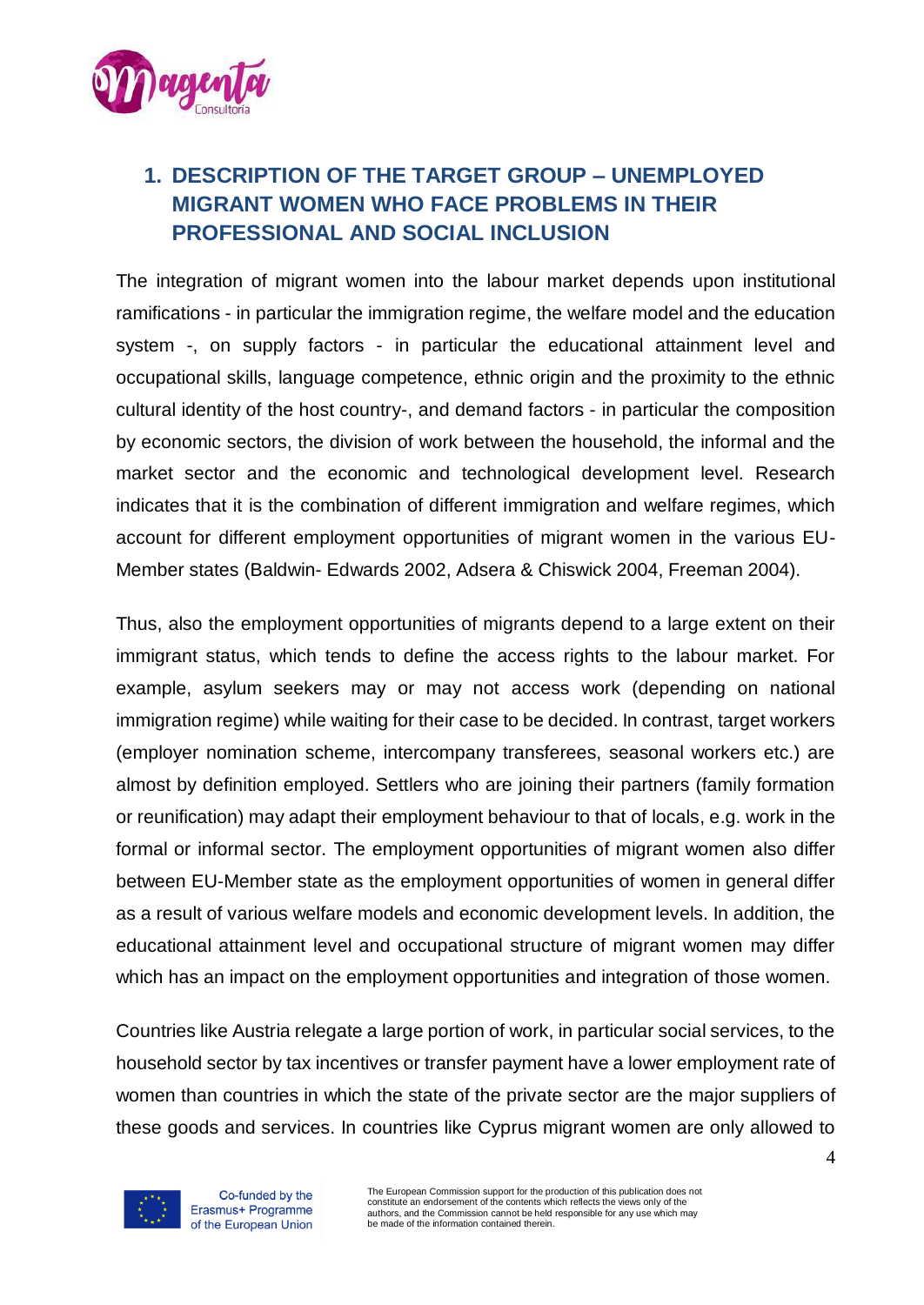

work in certain sectors. Thus, the integration of migrant women is on the one hand determined by the labour market access rights stemming from the immigration model, and the welfare model on the other (Esping-Andersen et. al. 2001). While the immigration model determines who may settle and have access to the labour market and under what conditions, the welfare model structures the division of work between market and household work of the host society. An important consequence of the different division of labour between the household and market sector, through a complex system of taxes and benefits, are not only differing degrees of integration of women into the labour market but also differing degrees of poverty and income inequality.

For Germany migration is a subject which has affected the country in the last years more than any other member of the European Union ("EU"). The in-migration flow of the years 2015 and 2016 has meant and still means a strong challenge for the German society at different levels (civil society, administration, justice and politics).

But as the report from the Italian partner shows women do not only face discrimination regarding their labour market integration, but also sexual violence and abuse on their way to Europe and in the host country.

Due to the different situations in the different partner countries we decided to give short overviews on the situation per country (in alphabetical order) and then do conclusion for the E-mploy-Me! target group:

### <span id="page-4-0"></span>**a. AUSTRIA**

In early 2016 around 1 287 800 people of working age with a place of birth abroad lived in Austria; this corresponded to 22% of the total population of working age (15 to 64 years). Some 42% of the migrants of working age were born in EU/EEA states, mainly in Germany, Romania and Hungary or Switzerland. Slightly below 58% were born in third countries, such as Turkey, Bosnia and Herzegovina. Due to refugee movements in recent years, immigration of people of working age from third countries, especially from Syria and Afghanistan, has risen strongly.



Co-funded by the Erasmus+ Programme of the European Union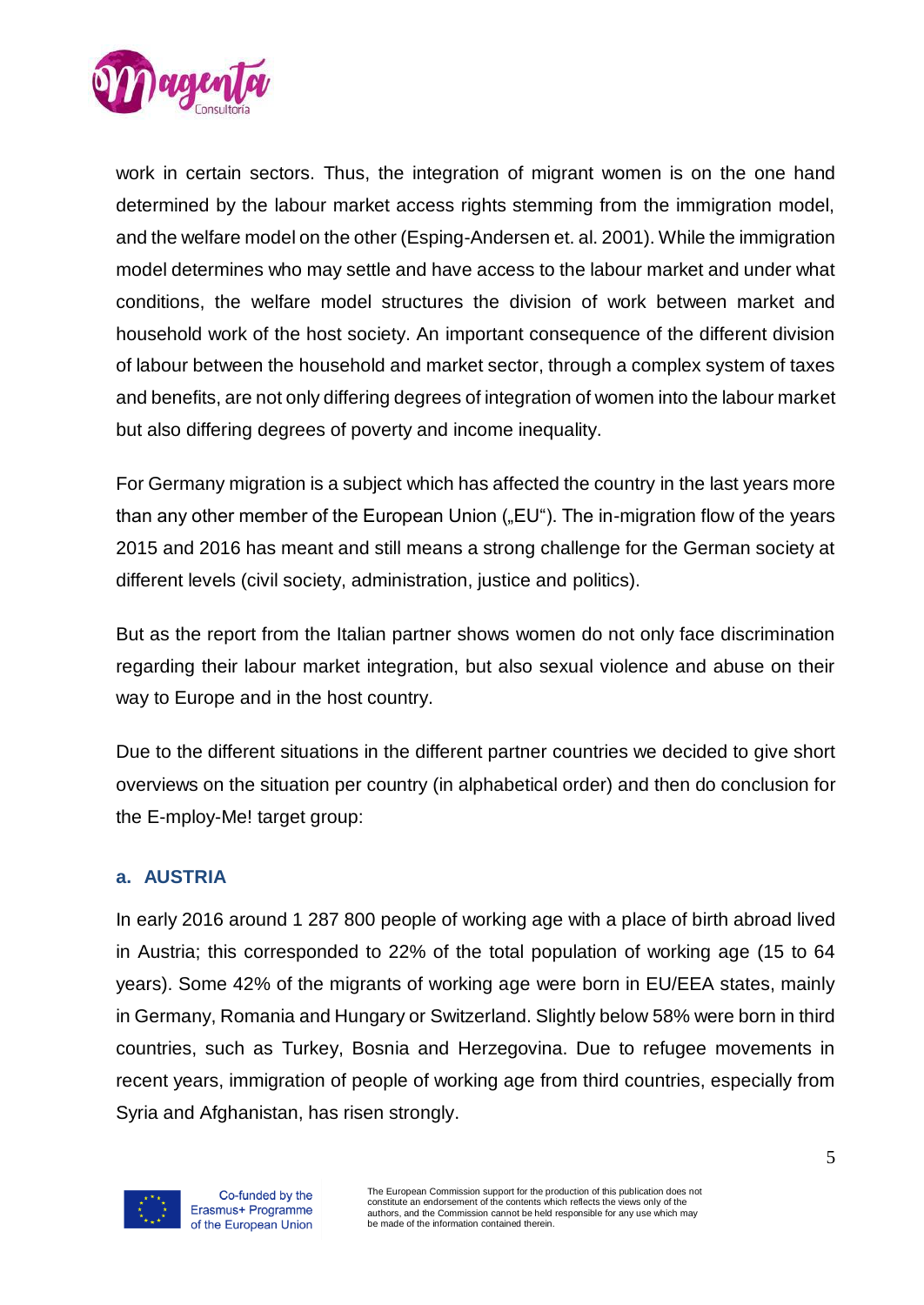

Compared to Austrians of working age (15 to 64 years) without a migration background, those with such a background are less frequently employed; in 2015 only 63% were

|             |                      | Men | Women |
|-------------|----------------------|-----|-------|
| Citizenship | Iraq                 | 94% | 77%   |
|             | Syria                | 94% | 70%   |
|             | Afghanistan          | 90% | 53%   |
|             | Other                | 88% | 75%   |
| Education   | <b>ISCED 0</b>       | 91% | 49%   |
|             | <b>ISCED1</b>        | 96% | 54%   |
|             | <b>ISCED 2</b>       | 91% | 63%   |
|             | <b>ISCED 3</b>       | 91% | 65%   |
|             | ISCED <sub>4-6</sub> | 94% | 92%   |
| Age         | Below 25             | 79% | 40%   |
|             | $25 - 29$            | 90% | 54%   |
|             | 30-39                | 97% | 74%   |
|             | $40+$                | 98% | 78%   |
| Total       |                      | 92% | 69%   |

employed (annual average) while for those without a migration background the employment rate was almost 74%. But migrants are a heterogeneous group: the share of the workforce from EU/EEA states is 77%, even higher than among Austrians, while for those with roots in Turkey it is 54%. Women with roots in Turkey and countries of the former Yugoslavia are far less frequently employed (42% and 59% respectively) than Austrian women (70%). Refugees were most frequently unemployed: roughly three quarters of Syrians (75%) and almost half of all Afghans (46%) of working age were unemployed in 2015. Turkish immigrants were more than twice as frequently affected by unemployment (slightly less than 20%) as Austrians.<sup>1</sup>

The large sample of competence checks done by the Austrian employment service allows a differentiation by education and citizenship, which reveals remarkable differences by education among women. As expected, gender differences were substantial. Whereas men were mostly occupied in 'retail, logistics' (24%) as well as 'construction' (14%), women peaked at 'social, health' (24%) as well as 'education, science' (22%). For the latter category in particular, educational levels of female respondents must overall be higher than average, including post-secondary and academic degrees for teaching and nursing jobs.

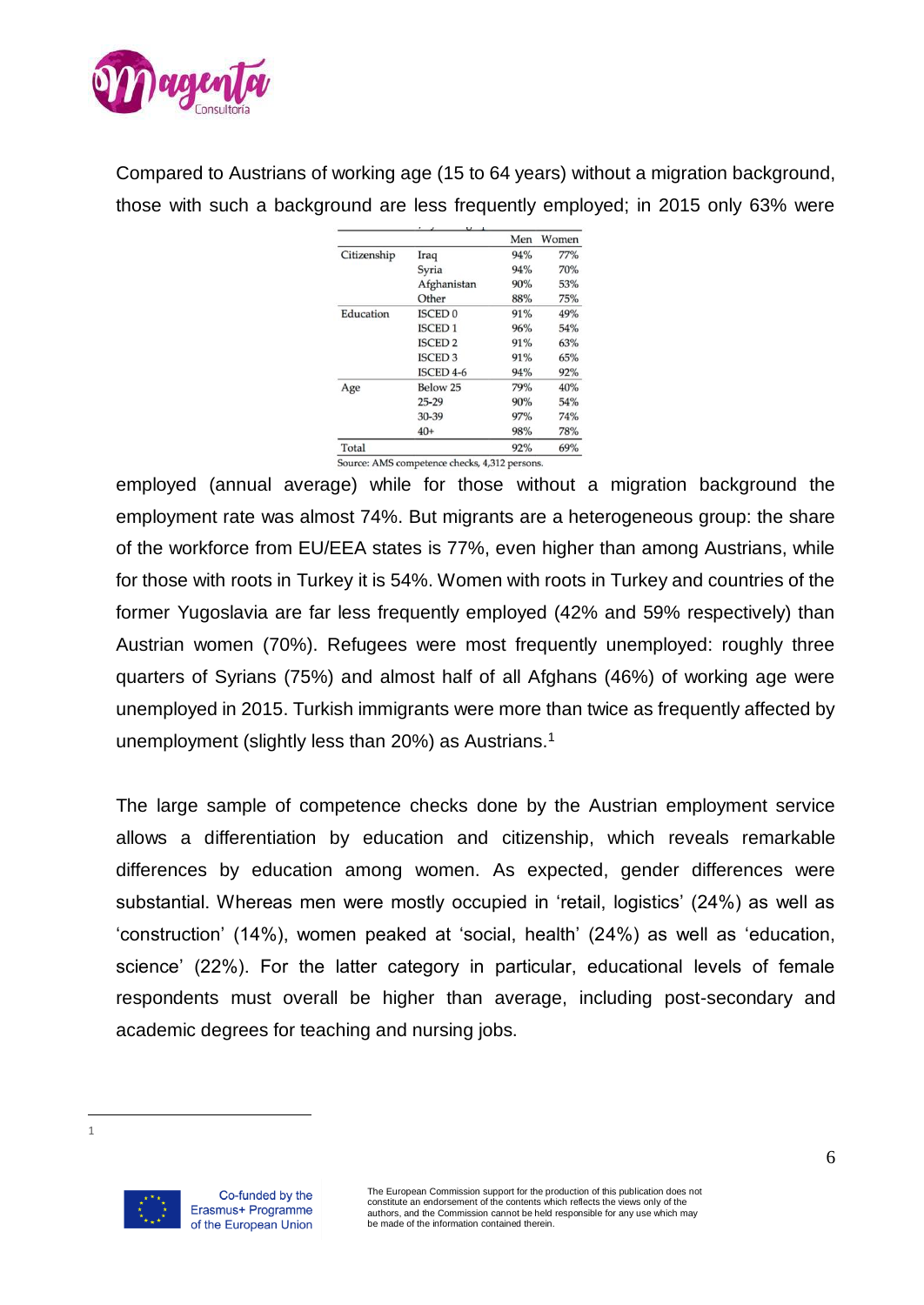



Source: DiPAS and AMS competence checks; n=4,301 persons (3,711 men and 590 women).

# <span id="page-6-0"></span>**b. CYPRUS**

The growing demand for foreign domestic workers, combined with labour shortages in manufacturing and tourism, created the conditions that have transformed the Cypriot economy from a labour-exporter to one that increasingly relies on immigrant labour. Migrant workers made up 5.3% of the labour force in 1995, and 7.2% in 1998.

According to Prodromos Panayiotopoulos (2005)<sup>2</sup>, a significant contextual explanation for the growing role of foreign domestic workers in Cyprus can be found in the direct and indirect effects of rapid economic growth and rising per-capita incomes. Cyprus experienced an 'economic miracle' during the period 1976-1984, which saw the expansion of tourism and the clothing industries.

Most migrant workers are employed in a narrow range of sectors and in gender-sensitive ways, with over half employed in manufacturing, tourism, or by private households. Most women are employed by private households as maids and carers, or in the tourism sector as cleaners and kitchen staff.

Moreover, according to a research conducted by Charalambidou-Solomi et. al (2019)<sup>3</sup>, regarding the demographic situation of migrant women in Cyprus, the following data were extracted:

 $3$  Female Immigrants in Cyprus – profile, obstacles, needs, aspirations



<sup>&</sup>lt;sup>2</sup> The globalisation of care: Filipina domestic workers and care for the elderly iin Cyprus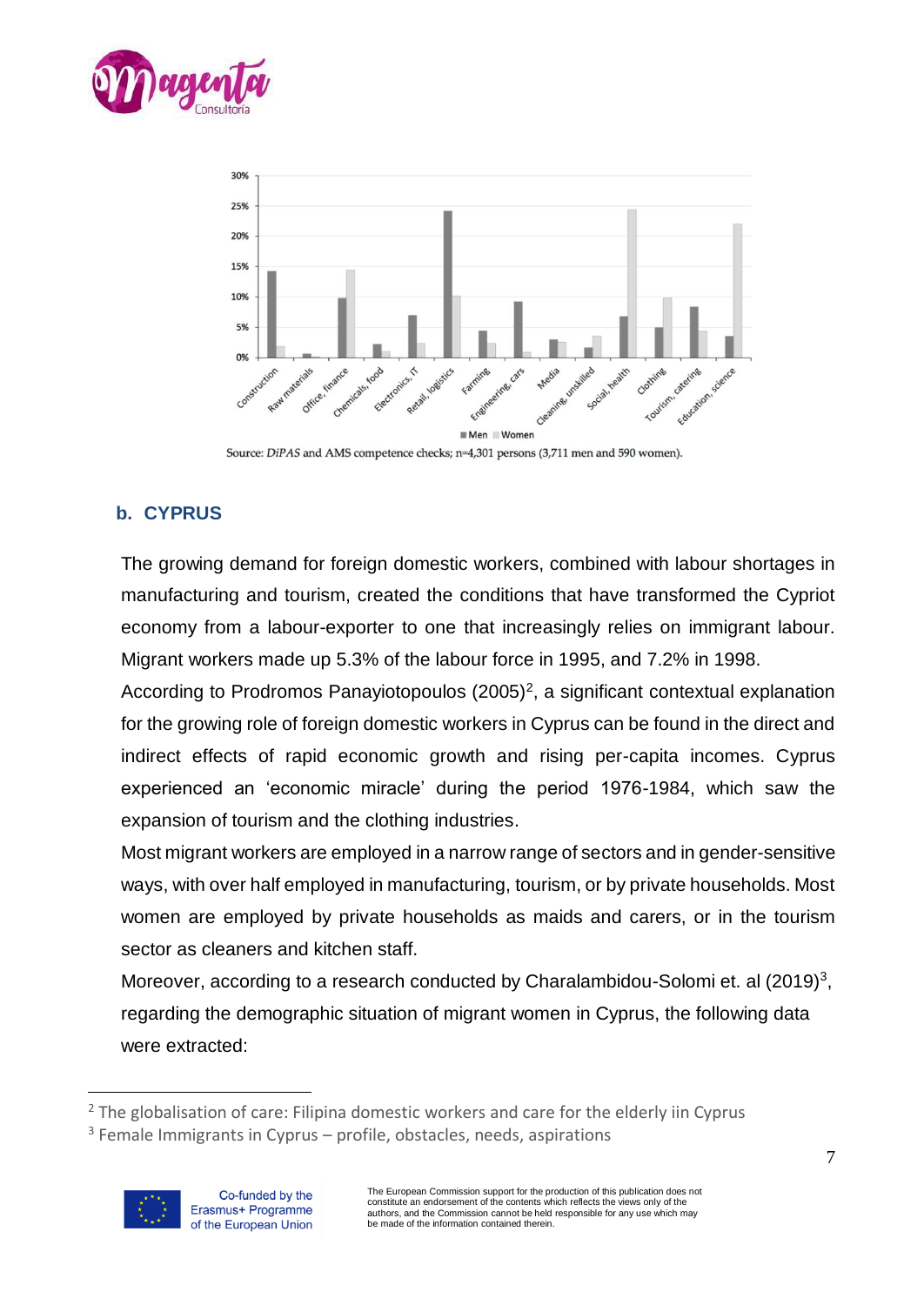

- The majority of respondents (93%) ranged from 18-55 years old with 37% being in the category of 26-35 years old.
- In terms of education, 32% of migrant women were secondary school graduates, while 26% were university graduates, and 4% had a postgraduate degree.
- Only 8% had not graduated from elementary school.
- The majority of female migrants in the survey (63%) were either married, divorced, or widowed, and only 36% were single.
- More than half of the women of the sample stated that they had children (58%).
- The majority of the survey participants were Third-Country Nationals (TCNs) coming from Asia (49%), followed by women from the former Soviet Union countries (23%).
- Knowledge of Greek as a foreign language fluctuated at relatively low levels with an average of 2.63.
- The majority of women reported no or basic knowledge of the Greek language.
- The main reason reported for migration by the sample was seeking employment (77%).
- Migrant women were mainly working as domestic workers (54%), followed by women employed in sales (14%), and in nursing (6%).
- Most of the occupations that the migrant women could secure in Cyprus were low-level positions.

# <span id="page-7-0"></span>**c. GERMANY**

The statistics about the migration flows in the last years show clearly that Germany is an in-migration country. In 2018 almost one fourth (19,7%; 19,3% in 2017) of the population living in Germany4 had in-migration background ("Migrationshintergrund"). A person is

<sup>&</sup>lt;sup>4</sup> Current population in Germany amounts to 82,79 Millions - <https://de.statista.com/themen/20/einwohnerzahl/>

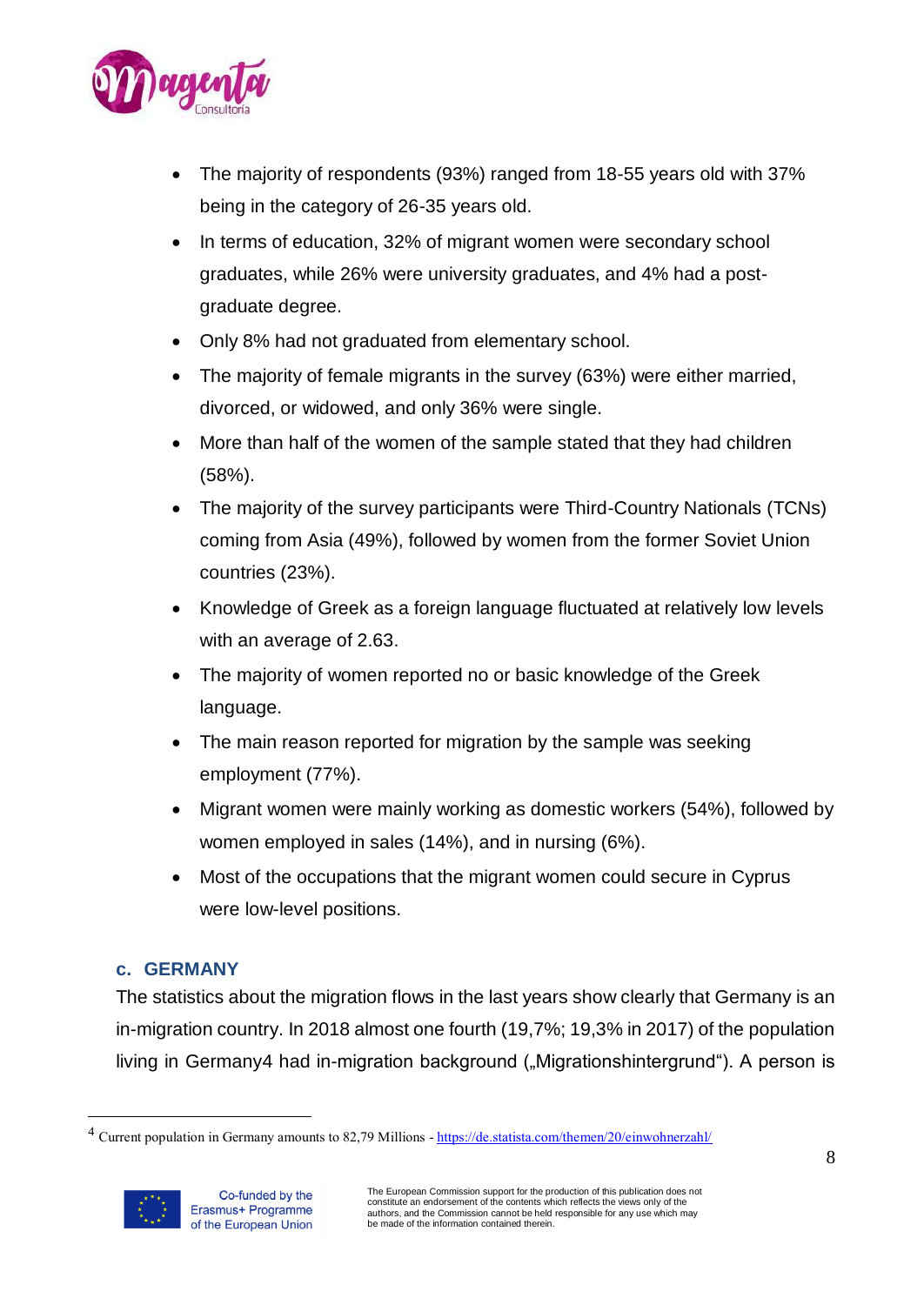

considered to have a in-migration background if they themselves or at least one parent does not have German citizenship by birth.

In 2017 the number of foreign people who in-migrated to Germany was around 1.38 million. 67.0% of all immigrants moved from another European state to Germany (56.3% in 2016), of which 53.4% came from the EU – being Rumania, Poland and Bulgaria the main three countries of origin of the EU in-migrants- and13.6% from the rest of Europe (2016: 45.6% and 10.7%, respectively). Another 15.4% of the in-migrants were from an Asian state (2016: 25.2%) while only 4.3% (2016: 4.9%) moved in from African countries and 5.3% from America, Australia and Oceania (2016: 1.2%)5.

Since 2000 the percentage of female in-migrants moved to Germany has been between 43%-36% of the total inmigrants, amounting in 2017 to a total of 39,2 %6. From these women-migrants 77% come from the EU, 15% from Asia, 4% from Africa and 3% from America7.

The main migration groups in 2017 were:

- 1) EU-Migration (777.750)- main reason was family reunion (43%) while 29% from them came due to labour purposes;
- 2) Asylum seekers (198.317), from them 34% were women, being 73%6 from them younger than 30 years old;
- 3) Family reunion (114.861- not including the EU family reunion-), being around 50% from them women which joined their husbands in Germany while only approximately 5% from them were men which joined their wives;
- 4) Students (104.940) from the students which started an education at a German university in 2017 49% were women and 49% were also the female proportion of the foreign students which graduated at a German university (Total: 41.736);
- 5) Labour purposes (60.882- not including the EU family reunion-) 28,5 % from this group were women; 37% from them practiced professions which do not require any

<sup>7</sup> IQ Konkret Fachmagazin 03/2017 "FRAUEN"



 $\overline{a}$ <sup>5</sup> Migration Report of the German Federal Government 2016/2017 (*Migrationsbericht der Bundesregierung 2016/2017*)

<sup>6</sup> See footnote 2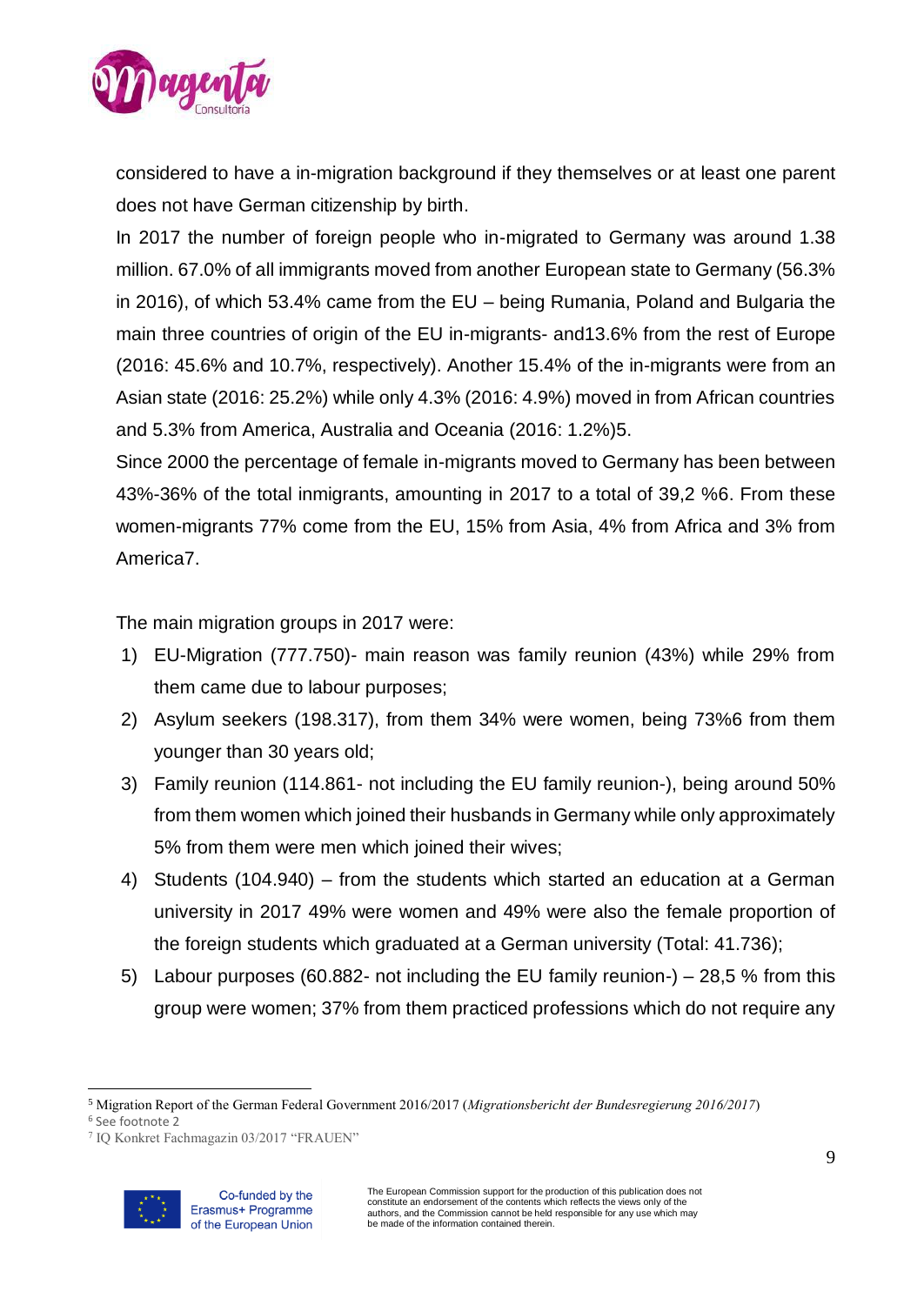

qualified professional education and only 21% refer to professions which do require a specific professional education.

The age of the in-migrants lies between 18 and 40 years old; in fact, 75%6 of the inmigrants which came to Germany in 2017 were under 40 years old.

The group of the women-migrants moving to Germany is a heterogeneous group and they hold different educational levels. Thus, they face to certain extent different challenges based on their reasons for the migration process, financial situation and education level.

Almost 50% of the total amount of female migrants have a high educational level: 3,6 million of the female migrants have a professional degree, about 1.2 million of them are academics and 54,000 doctorates. However, many migrant women are employed under their qualifications, are unemployed (244.000), are self-employed or not available to the labour market8.

At the management level, migrants (both male and female) face great challenges to accede to management positions in German companies. While 70% of all companies in Germany are directed by men, 10% are led by mixed teams and only 20% by women. The proportion of women at senior management level of large companies varies by company form between 4% und 11%. At this managerial level, female migrants face a double challenge on the way to their professional and social integration: gender and migration background. 9. The number of female migrants in high positions cannot be quantified. Judging by the amount of income, it can be concluded that there are not many migrant women in higher positions – only earn 108,000 women with a migrant background monthly more than 3,200 EUR net10

<sup>10</sup> Statistical Federal Office (*Statistisches Bundesamt* 2017)



<sup>8</sup> Statistical Federal Office (*Statistisches Bundesamt* 2017)

<sup>9</sup> Statistical Federal Office (*Statistisches Bundesamt* 2017)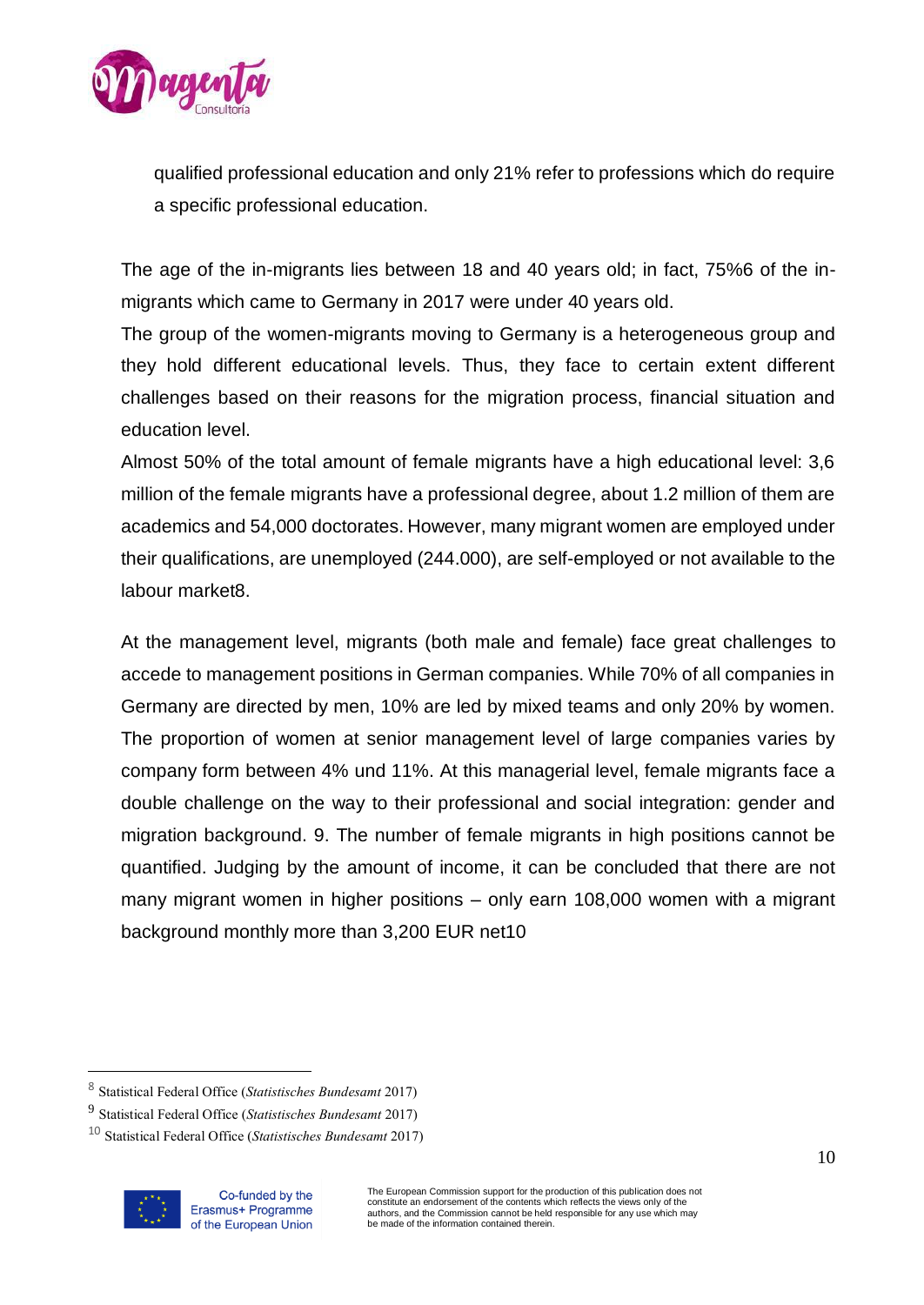

# <span id="page-10-0"></span>**d. ITALY**

In Italy, according to the Eurostat11 data, between December 2015 and November 2016 arrived 118,295 asylum seekers, 17,560 were women. This number almost doubled since 2015 with an increasement of 86%.

Regarding their origins, the majority are from Nigeria – 40%, followed by Eritrea with 10.9% and Ukraine with 7.9 %.

There are quite a lot of differences between the male and female immigrants phenomenon. Starting from the reasons why they leave their country, the difficulties and challenges they face during the travel and as well their arriving situation and integration processes differs for the both groups.

According to the IOM report, a [study on the socioeconomic profile of migrants arriving in](http://www.italy.iom.int/it/aree-di-attivit%C3%A0/ricerca/study-migrants%E2%80%99-profiles-drivers-migration-and-migratory-trends)  [Italy,](http://www.italy.iom.int/it/aree-di-attivit%C3%A0/ricerca/study-migrants%E2%80%99-profiles-drivers-migration-and-migratory-trends) and based on interviews conducted between April and July 2016 with a thousand migrants at open reception centres (CARA), temporary reception centres (CAS) and secondary reception centres (SPRAR) in several regions of Italy, the percentage of women towards the percentage of men that left their country because of family or related reasons is 37,8% vs.17,8% in the female cases, one of the most frequent reasons for immigration is to avoid abuse within the family, to avoid forced marriage, or also, in order to follow their partner.

Another significant point to be highlighted is who does the decision for leaving the country. 82% of the male migrants were able autonomously to decide to leave, while the female immigrants, only 59% were able to do so.

Another alarming fact, is the violence the immigrants experience on their way towards Italy. As has [documented by Amnesty International1](http://www.aljazeera.com/news/2016/07/amnesty-reports-horrific-refugee-abuse-stories-libya-160701105057719.html)2: [89.7% of the immigrants coming](https://openmigration.org/analisi/arrivi-via-mare-nel-2016-tutti-i-numeri-e-qualche-considerazione/)  [to Italy have to pass](https://openmigration.org/analisi/arrivi-via-mare-nel-2016-tutti-i-numeri-e-qualche-considerazione/) Libya where they experience violence. The women are often gang raped by their traffickers regardless of their nationality, age, or even if they are pregnant. Hence, to avoid unwanted pregnancies which might limit their journey, the women [start](http://www.a-dif.org/2016/12/21/migranti-stuprate-in-libia-ma-la-ue-si-preoccupa-delle-navi-ong-di-soccorso/) 

<sup>&</sup>lt;sup>12</sup> "Refugees and migrants fleeing sexual violence, abuse and exploitation in Libya",  $1<sup>st</sup>$  July, 2016, available at: [https://www.amnesty.org/en/latest/news/2016/07/refugees-and-migrants-fleeing-sexual-violence-abuse](https://www.amnesty.org/en/latest/news/2016/07/refugees-and-migrants-fleeing-sexual-violence-abuse-and-exploitation-in-libya/)[and-exploitation-in-libya/.](https://www.amnesty.org/en/latest/news/2016/07/refugees-and-migrants-fleeing-sexual-violence-abuse-and-exploitation-in-libya/)



<sup>&</sup>lt;sup>11</sup> Asylum and first time asylum applicants by citizenship, age and sex Monthly data, available at: eurostat.ec.europa.eu/nui/show.do?dataset=migr\_asyappctzm&lang=en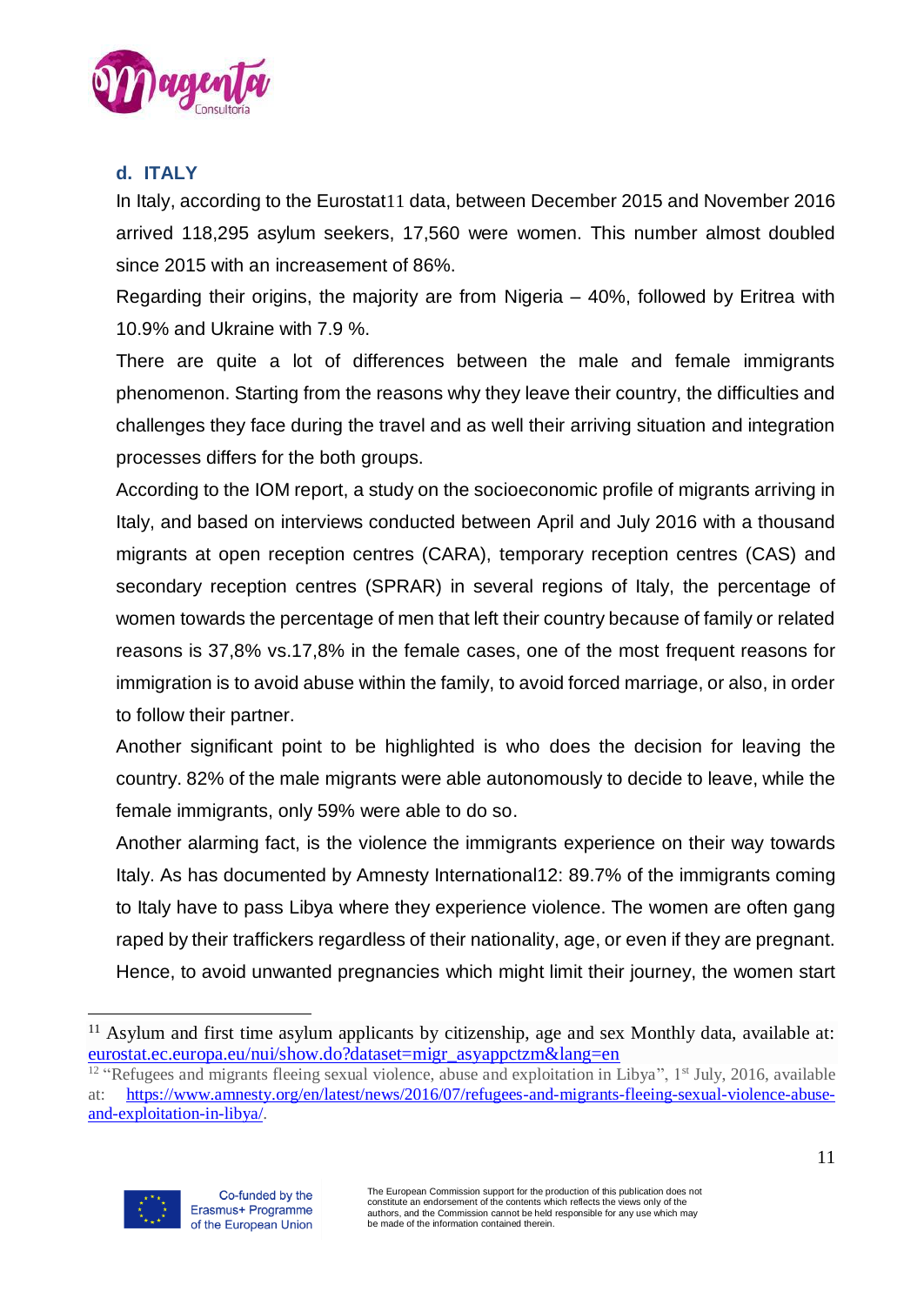

[taking massive doses of contraceptives months before leaving.](http://www.a-dif.org/2016/12/21/migranti-stuprate-in-libia-ma-la-ue-si-preoccupa-delle-navi-ong-di-soccorso/) The medical staff, upon examination at the reception center, have found that this practice has serious consequences to their health. Unfortunately, they are not safe of sexual violence in Italy. Especially in Sicily, many female immigrants are victims of trafficking, as will be further explained in the report.

For Education, the situation again is quite different for male and female immigrants. Women tend to be less educated than men, with almost 90% not having completed lower secondary school. And although, immigrants speak more languages, as they often have more than one mother tongue, still in the female cases, the women speak less languages than men, as they have gone just trough the lower level of education.13

#### <span id="page-11-0"></span>**e. SPAIN**

Due to the latest data available from the Spanish National Statistics Institute (from 1 January 2019), the total number of immigrant women in Spain was 2,510,131; this number can be broken down as follows:

| <b>COUNTRY OF PROCEDENCE</b> | <b>NUMBER OF WOMEN</b> |
|------------------------------|------------------------|
| Morocco                      | 355.915                |
| Romania                      | 345.341                |
| United Kingdom               | 132.002                |
| Colombia                     | 114.691                |
| China                        | 112.250                |
| Italy                        | 101.267                |
| Venezuela                    | 79.001                 |
| The Republic of Honduras     | 70.122                 |
| Ukraine                      | 63.900                 |
| Bulgaria                     | 62.058                 |
| Ecuador                      | 60.621                 |
| <b>Brazil</b>                | 57.922                 |
| Germany                      | 57.755                 |

 $\overline{a}$ <sup>13</sup> "Human Trafficking Through The Central Mediterranean Route: Data, Stories And Information Collected By The International Organization For Migration" – International Organization for Migration, 2017

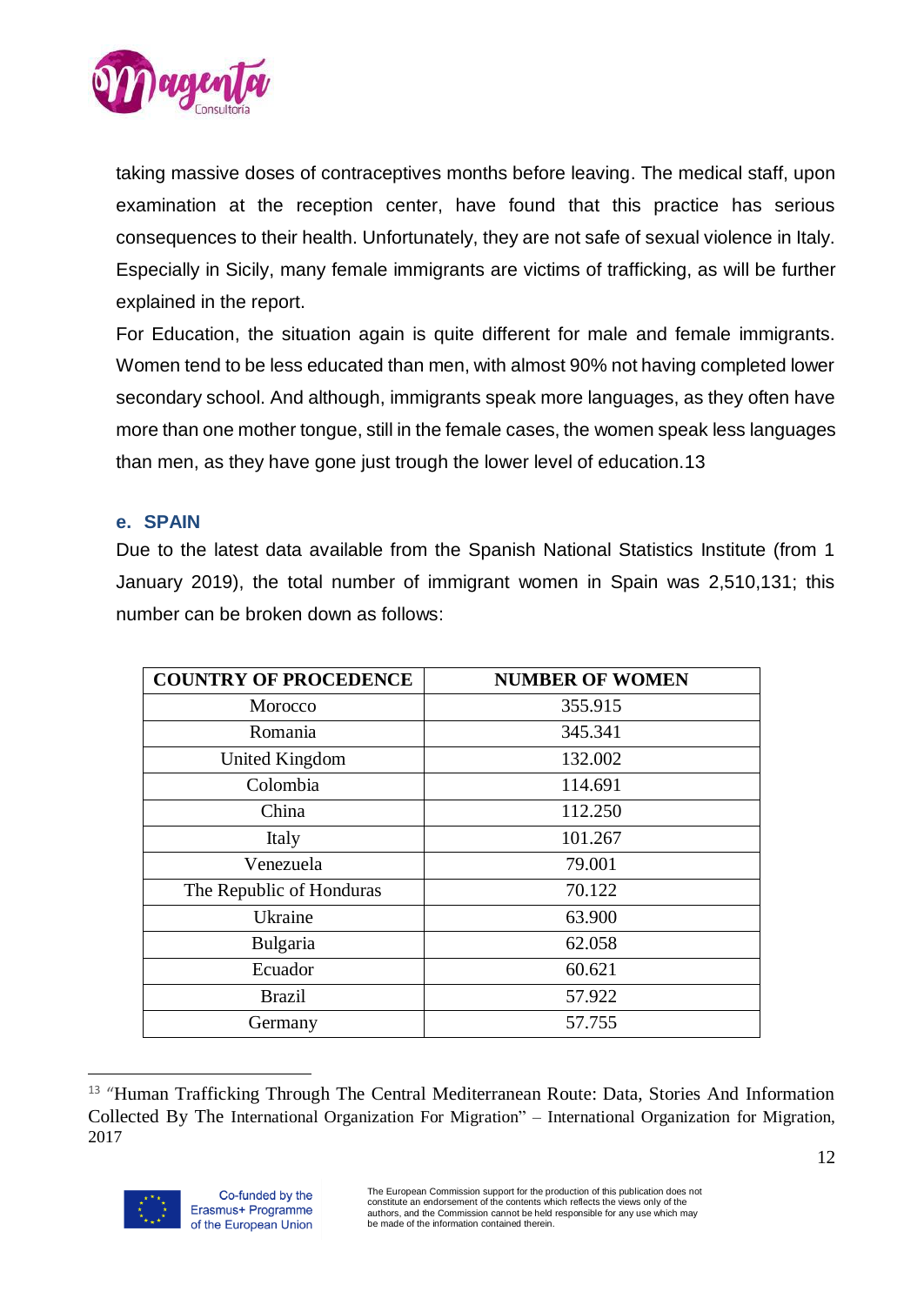

| Paraguay           | 55.456 |
|--------------------|--------|
| <b>Bolivia</b>     | 53.625 |
| France             | 51.855 |
| Russia             | 51.709 |
| Portugal           | 40.449 |
| Dominican Republic | 40.370 |
| Poland             | 30.849 |
| Cuba               | 30.460 |
| Pakistan           | 25.980 |
| Algeria            | 24.062 |
|                    |        |

[\(http://www.ine.es/dyngs/INEbase/listaoperaciones.htm\)](http://www.ine.es/dyngs/INEbase/listaoperaciones.htm)

This growth in migratory flows and the role women play in them is part of a global context of dualization of the labour market in the "central nations" through the generation of secondary employment sectors. The demand for employment in certain sectors not covered by the indigenous population thus becomes a niche of occupation for foreigners from countries with fewer job opportunities. Taking into consideration the gender component - in the sectoral and occupational segregation by sex of the labour market the result is that, due to these employment niches women end up occupying "feminized" sectors like the care and domestic service sector.

Almost half of employed foreign women are in unskilled jobs and in sectors such as hospitality, commerce or domestic work.

Typical features of these women's employment situations are over- or under-skilling, if one takes into account the level of qualification in the job in relation to their original educational level.

Precarious working conditions are also associated with sectoral concentration in unskilled occupations and sectors. Foreign women, for example, receive much lower salaries than those received by the rest of the groups, a longer period of time, working days and schedules that are not compatible with other facets of life and multiple employments, not to mention the situations of irregular work that many of them suffer.

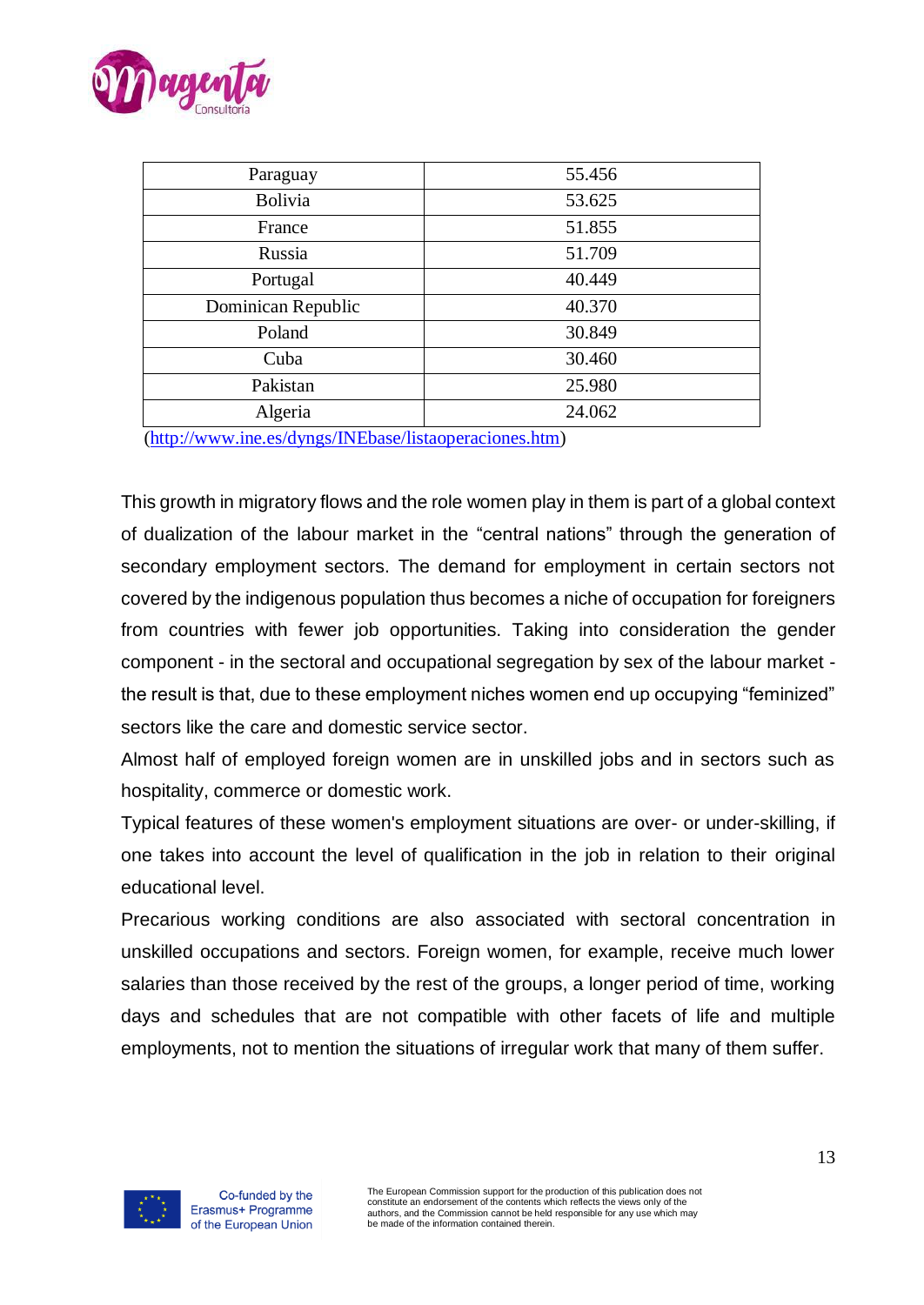

However, we have to keep in mind that these situations are found only among a particular group of migrant women, as Spain welcomes also a big amount of British, French or German immigrant women that do not face the same challenges.

Thus, for women coming from Eastern Europe (mostly from Romania) it would be worth highlighting their degree of overqualification and their lower "relative" concentration in domestic employment than for other origins, with a somewhat more significant presence in other branches such as commerce, hospitality or real estate activities and business services.

Women from Central and South America, but mainly from the Andean region (Ecuador, Colombia and Bolivia), have the highest activity and employment rates. A job profile quite different from the above can be identified among women from Africa, mostly Moroccans. This national group is characterized by low activity and employment rates, where even variables such as age or educational level have little influence. [\(www.inmujer.gob.es/areasTematicas/estudios/.../docs/analisisLaboralIinmigrantes.pdf\)](http://www.inmujer.gob.es/areasTematicas/estudios/.../docs/analisisLaboralIinmigrantes.pdf). The number of immigrants registered in Oviedo grew in 2017 after seven years of continuous declines. 2017 closed with 12,754 foreigners settled in the municipality, a figure that represents 5.79 percent of the total population of the council and shows a small upturn with respect to the downward trend of recent years. The majority of new immigrants in Oviedo arrived from Cuba, the Dominican Republic, Colombia and Morocco, although the country with the highest representation in the capital of the Principality continues to be Romanians with 2,642 people. The average age of the registered immigrants in Oviedo is between 20 and 49 years. The number of women is slightly higher than that of men (54.3 per cent), except from countries such as Senegal or Pakistan (from where more men come). [\(https://www.lne.es/oviedo/2018/06/13/numero](https://www.lne.es/oviedo/2018/06/13/numero-inmigrantes-ciudad-repunta-siete/2302190.html)[inmigrantes-ciudad-repunta-siete/2302190.html\)](https://www.lne.es/oviedo/2018/06/13/numero-inmigrantes-ciudad-repunta-siete/2302190.html)

# <span id="page-13-0"></span>**2. The problems the target group faces in regards to their labour integration**

The most common problems in all partner countries in regards to the access to employment can be summarized in the following points with small variations:

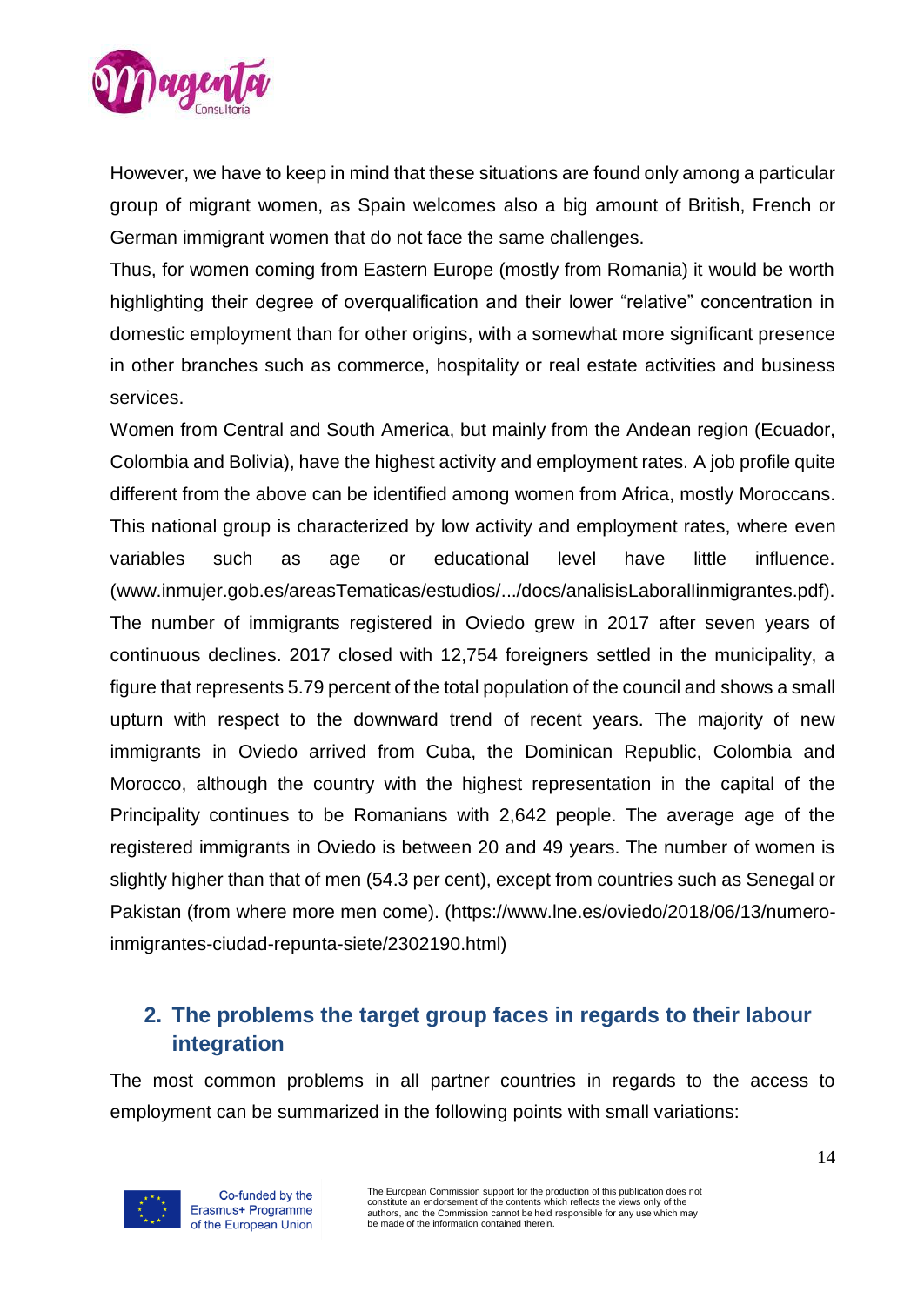

- o Legal Employment regulations depending on status of residence
- o Language barriers
- o Recognition of prior education and skills, thus employment does not correspond to their level of knowledge
- o Lower wages and payment
- o Less social protection and precarious working situations

# <span id="page-14-0"></span>**a. AUSTRIA**

Third country nationals migrating to Austria in order to find employment are subject to provisions of the Foreign Labour Act (Ausländerbeschäftigungsgesetz) that govern residence as well as access to the labour market. From a gender perspective, there are two important points: Spouses and unmarried minor children of the holder of a working permit are entitled to a working permit as well, after having resided in Austria for at least twelve months. This means a relatively short waiting period especially for women, before being able to enter the labour market. An independent residence permit, however, is only granted to persons earning a livelihood above a certain level. For low wage earners and women with part time employment, this requirement is hard to meet.14

The 2 key steps of the integration process for all migrants are Mastering German language and accessing the labour market. Women with family and childcare obligations have worse employment outcomes in comparison with migrant men and native-born women. Migrant women face double disadvantage - as both migrants and women; a fact that is consistently confirmed by research.

Despite having a share of tertiary-educated similar to that of native-born women and migrant men, women born outside the EU are both more likely to be over-qualified for their job and less likely to be in employment. The latter is partially due to difficulties they encounter getting their skills recognised, as studies underline that women in developing

<sup>&</sup>lt;sup>14</sup> [https://www.zsi.at/object/publication/1446/attach/CountryreportAustria\\_EN.pdf](https://www.zsi.at/object/publication/1446/attach/CountryreportAustria_EN.pdf) (05.2019)

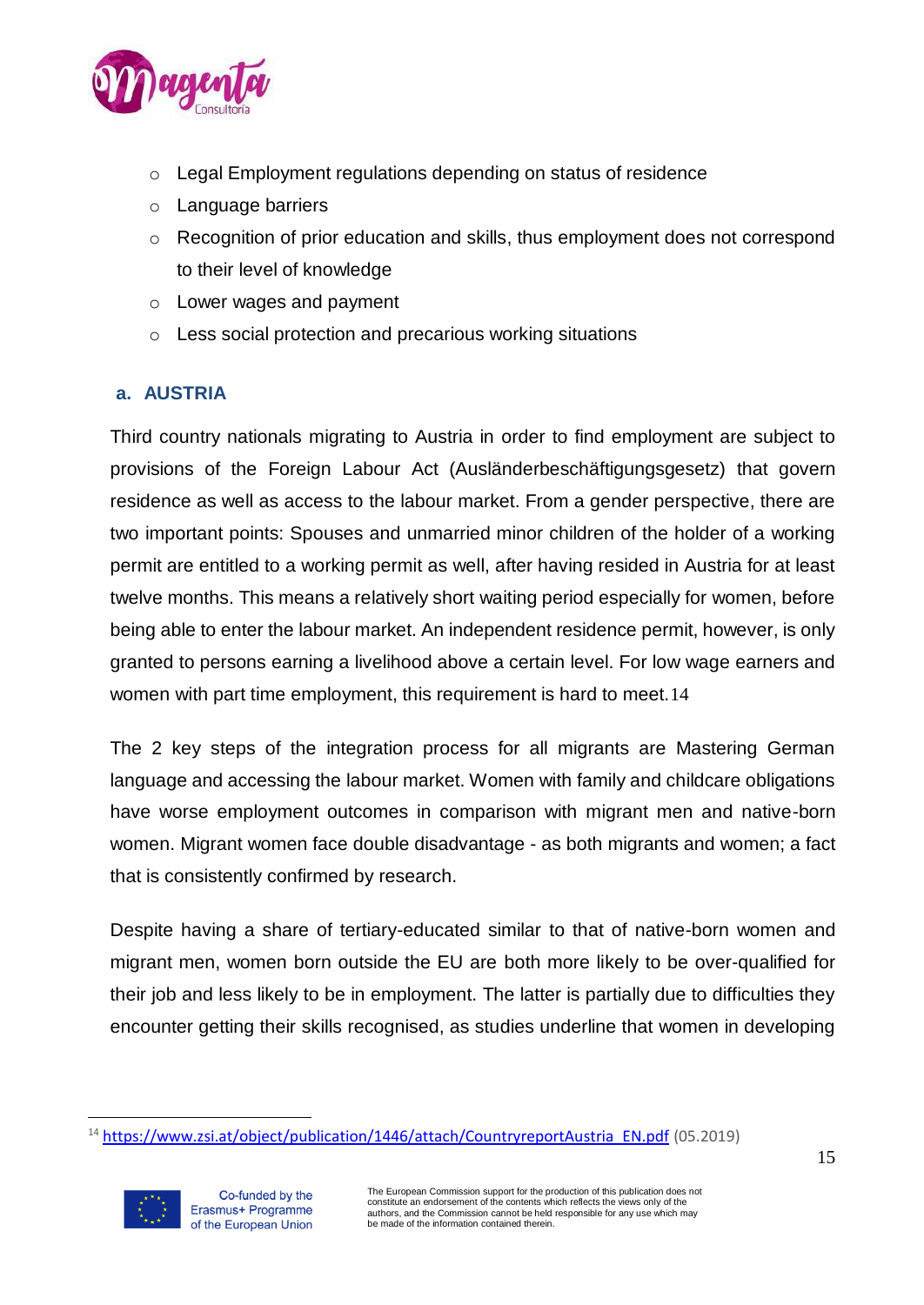

countries are more likely than men to have skills that are not formally certified by diplomas.

A higher number of women than men arrive to join family members. They often have limited language proficiency and do not benefit as frequently from skills assessment, retraining measures and other integration programmes.

Women arriving as asylum seekers may also have to spend long, unproductive and discouraging waiting periods before having a clear permission to stay (and work), with valuable time for early integration being lost during the process. Asylum adds a further element of vulnerability, as refugees generally have worse integration outcomes (e.g. in the labour market) than migrants arriving through other channels.

Recent [OECD evidence](https://ec.europa.eu/migrant-integration/librarydoc/triple-disadvantage-a-first-overview-of-the-integration-of-refugee-women?lang=en) shows that it takes longer for refugee women to gain a foothold in the labour market compared with refugee men. When employed, refugee women are frequently in part-time positions. They also have lower levels of host-country language skills compared to men in the first two to three years after arrival, related to the fact that they frequently receive less integration support than men, both in terms of language training and active labour market measures. With women comprising an estimated 45% of all refugees before the 2015-2016 peaks and approximately one-third of all asylum seekers over the period 2015-2017, the recent arrival of large refugee populations in Austria adds to the urgency of integrating migrant woman.

### <span id="page-15-0"></span>**b. CYPRUS**

Perhaps the biggest challenge that migrant women face with respect to labour integration in Cyprus is the language barriers; the fact that the majority of them do not know how to communicate in Greek. This is indeed an issue that extends beyond the daily communication and into the bureaucratic processes of the country. In a focus group organised in the context of the project MIICT – \_ICT Enabled Public Services for Migration in April 2019 in Cyprus that involved relevant local stakeholders, it was stated that the lack of communication was a big issue for the well-being of migrants. For instance, it was stated that some official governmental documents are only published in Greek and



Co-funded by the Erasmus+ Programme of the European Union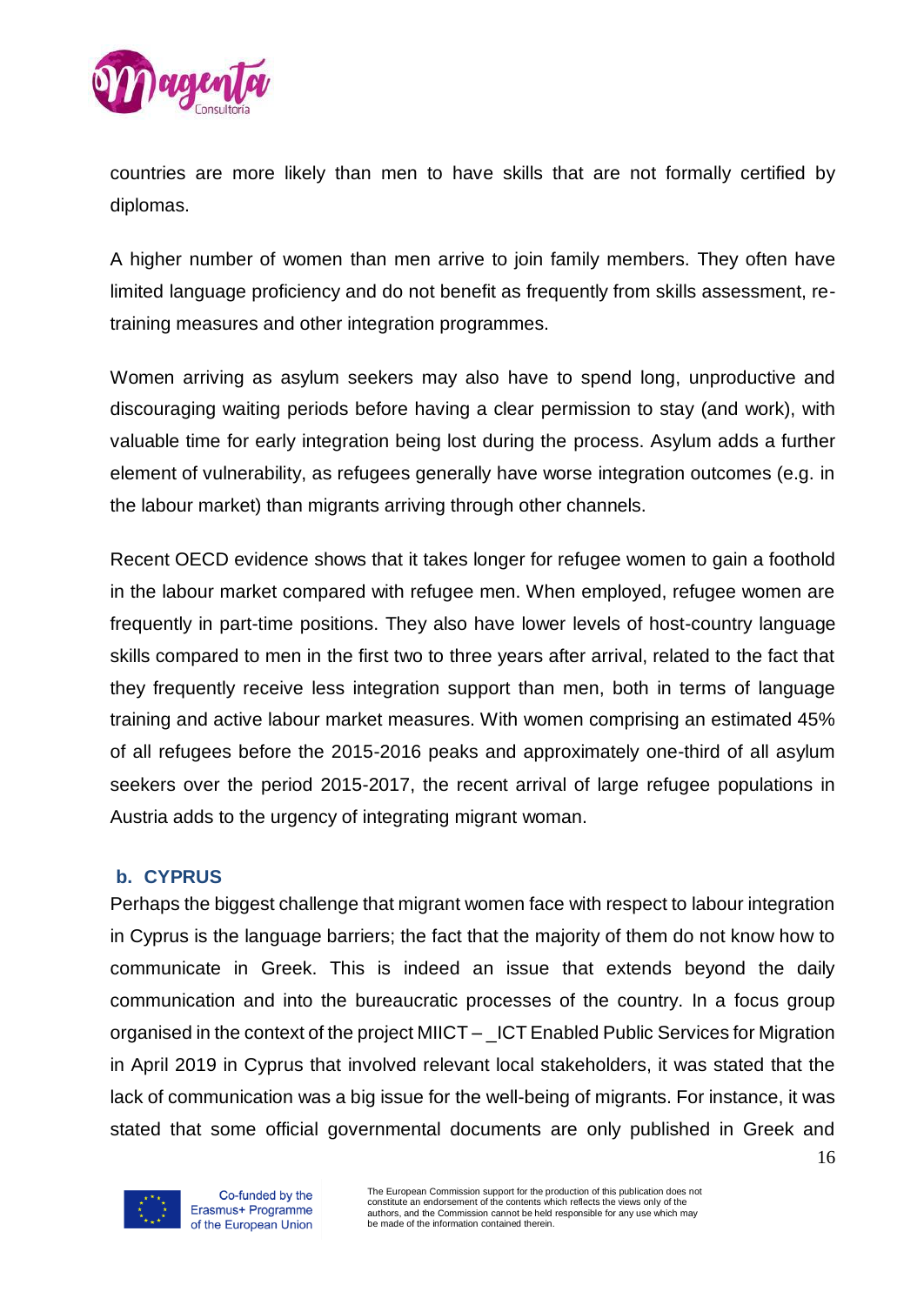

English, languages which are not fully understood by the migrant women, who come to work in Cyprus, and who have quite often a working-class background.

Moreover, another major problem in the labour integration of migrant workers is the laws that surround the specific issue. In Cyprus, Third-Country Nationals are only allowed to work in specific sectors such as agriculture, farming, housekeeping, etc. This means that regardless of the educational background of a TCN worker, they are constrained to work only within these sectors, which sometimes do not match their skills and qualifications.

The findings of the ENAR Shadow Report15 have shown that migrant workers systematically earn less per hour than local citizens and the report has also exposed their severe exploitation due to the widespread acceptance of viewing and using migrants as cheap workforce.

Furthermore, the results of the report on Cyprus exposed institutional weaknesses highlighting the underreporting of discrimination and racism in employment.

#### <span id="page-16-0"></span>**c. GERMANY**

The main challenges which female migrants face regarding their labour integration are as follows:

#### 1. Language

German language skills are a key factor for a jobseeker in Germany. A real social and professional integration can take only place with the language competence. Migrants often acquire general language skills as part of an integration course (basic and advanced language course, B1 preparatory course, imparting language skills for coping with everyday situations, job search, cultural studies ...). However, these courses do not contain profession-specific language skills. Migrants require at least a C1 German level in order to have access to an employment matching to their educational level and professional experience.

<sup>15</sup> ENAR Shadow Report: Racism & Discrimination in Employment in Europe 2013-2017: https://www.enar-eu.org/IMG/pdf/shadowreport\_2016x2017\_long\_final\_lowres.pdf

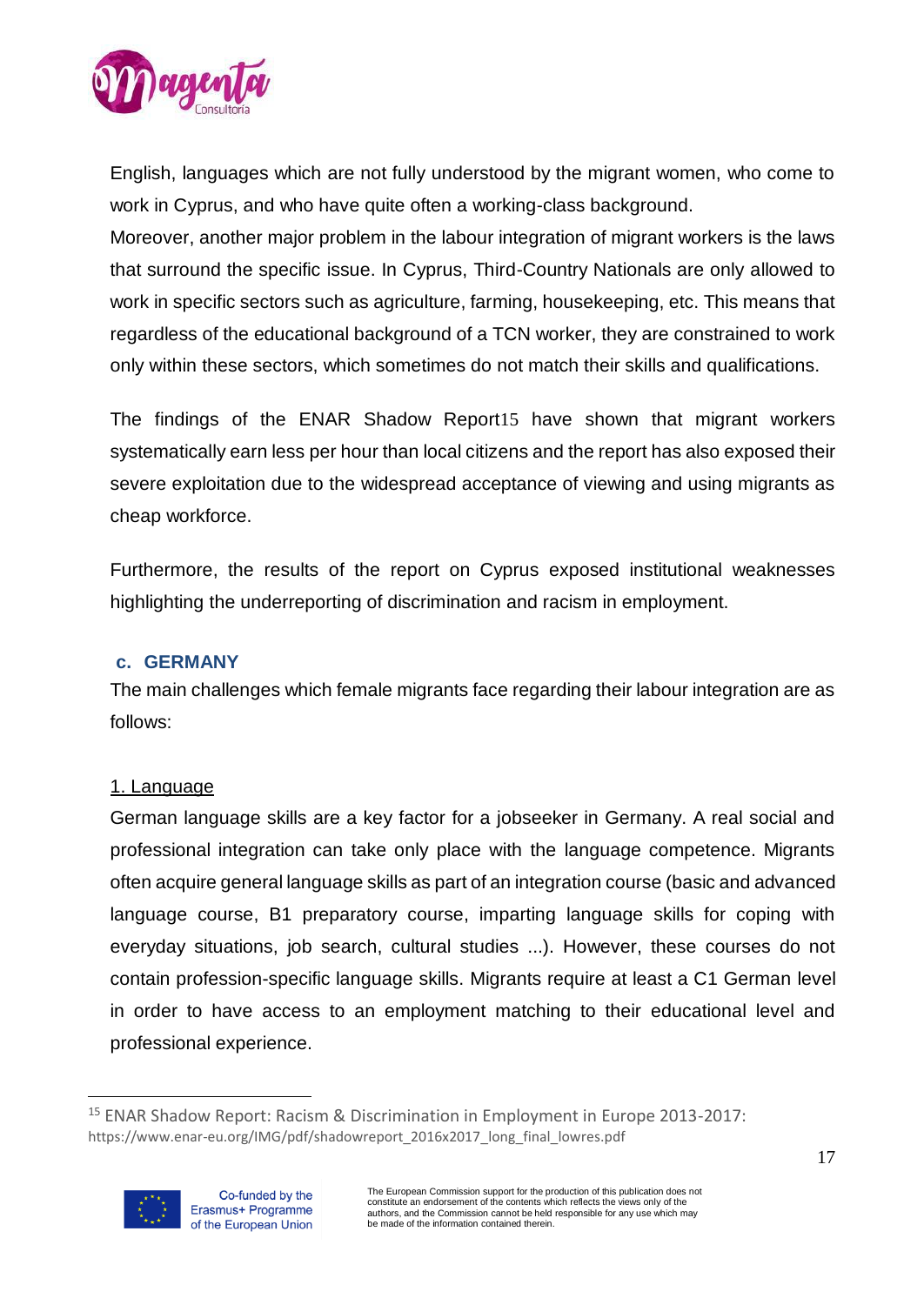

## 2. Difficulty in recognizing non-German qualifications and professional experience

In Germany the process to recognize non-German qualifications is regulated both at the federal level16 as well at the federal states level, with the consequence that in each federal state the process to recognize certain professions may vary from the regulations of other federal states. Basically, a common element of the recognition process is the difference between "regulated" and "non-regulated" professions. For the "regulated" professions migrants require a previous approval before they can practice their profession. The recognition process is usually tedious since it takes a long time (from 6 months up to 3 years –in many cases migrants are forced to "repeat" certain subjects at a German university-, for which their German level should be in most of the cases C1). Due to the specific educational system in Germany, there are besides many professions, for which no specific training or requirements are foreseen in many countries of origin, while they require a previous educational training certificate in Germany – such as carpenter, butcher or baker-. In order to keep carrying out this group of professions, migrants need to take part at an educational program in order to acquire a "master" title on that profession.

### 3. Burdens in reconciling work and family life

48% of migrant moms living in Germany (one million) are unemployed while the percentage of unemployed German mothers is only 27%. Female migrants do not have normally a family network which can support then with the family obligations. School timetable do not often many women the possibility to accept a full-time job. Since in most of the cases men provide the highest income to the family, women adjust in this regard to lower or under qualified positions in order to be able of reconciling work and life family. 4. Insufficient information

Many female migrants claim not obtaining enough information about the labour market in Germany and even not knowing where and how to access to this information. Sometimes the information is available at different organizations or public bodies but there is no one

<sup>16</sup> Gesetz zur Verbesserung der Feststellung und Anerkennung im Ausland erworbener Berufsqualifikationen vom 6.12.2011 (Act on Recognition of professional qualifications acquired abroad- Recognition Act-)

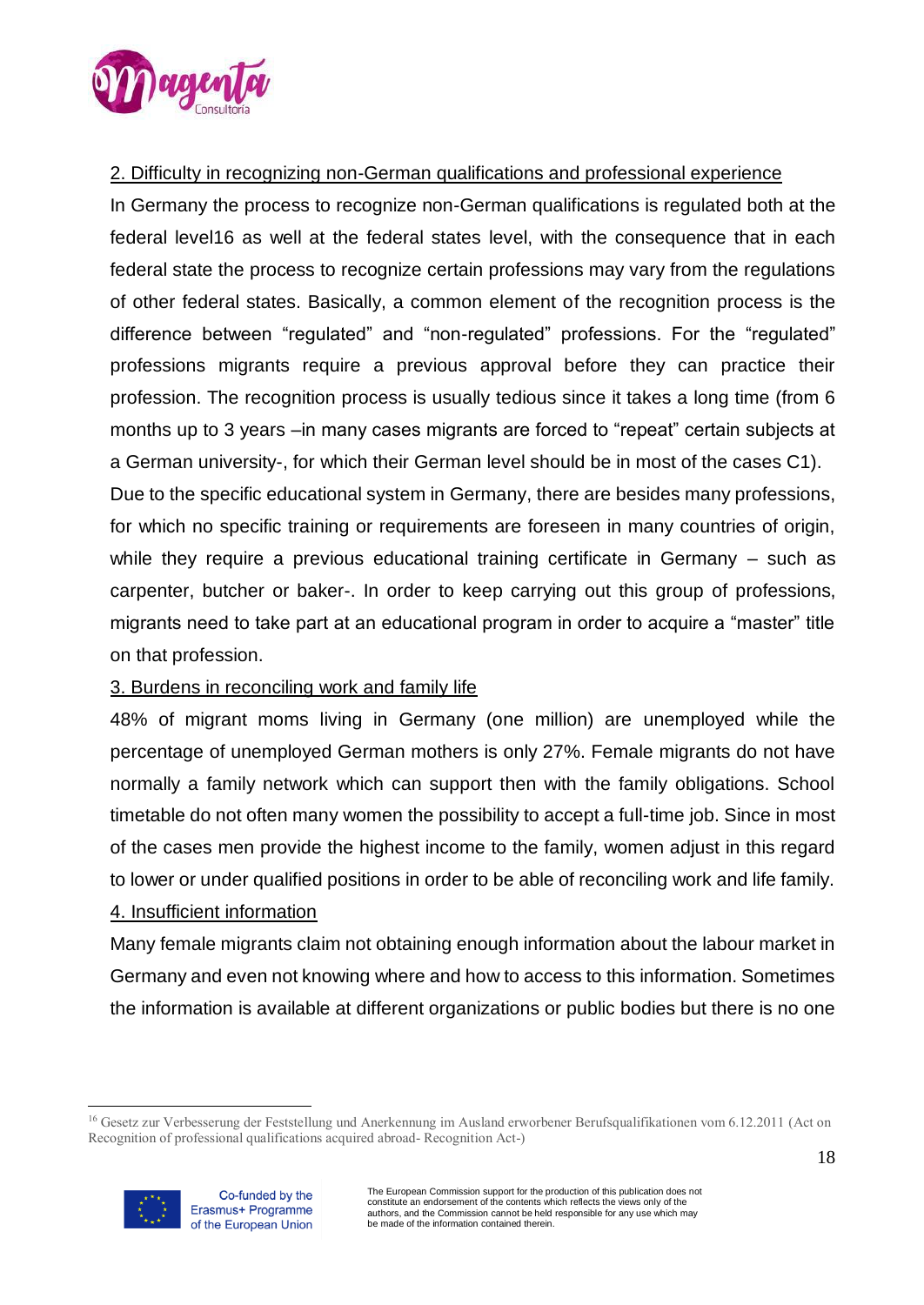

single public organization which can provide all necessary information to access to a job or to found an own company.

Due to these burdens many female migrants consider the German labour market to be closed or at least difficult to access. Often they can only find positions either in a lower paid sector and not according to their qualifications and abilities or under conditions which do not offer a complete security such as part-time job or minijobs (which do not include any social coverage). Therefore, many of these women see self-employment as an appropriate alternative to their social and labour integration in Germany. In fact, the statistics show that every third migrant entrepreneur is a woman17.

# <span id="page-18-0"></span>**d. ITALY**

Most migrants speak at least one European language. 60% of them speak English, 23% French and around 11% speak Italian. Moreover, 20% of the migrants also speak Arabic. Most of them learn the Italian language after they have spent some time in Italy, but it is a slow process: after 4 years in Italy, only 50% of them can speak the language, and learning Italian in order to be able to find a job in their new residence country is one of the biggest worries of the migrants. Almost everyone in the reception centres wants to work and is willing to do a low-skilled job, but the majority of the migrants does not work. When they work, it is irregularly. For sure they lack information and support to access the labour market. The situation differs from the asylum seekers centers and the migrants outside of them. More than a third of the migrants living in informal settlements are employed. Of course, the longer they have been in Italy, the higher are the chances that they speak Italian and have a job.

In fact, more than 50% of the migrants who have been for 3 or more years in Italy, already have a job, and often in farming, gardening or the construction industry. The employment is usually found through personal networks of friends or family members. Though, these

<sup>17</sup> IQ Konkret Fachmagazin 03/2017 "FRAUEN"

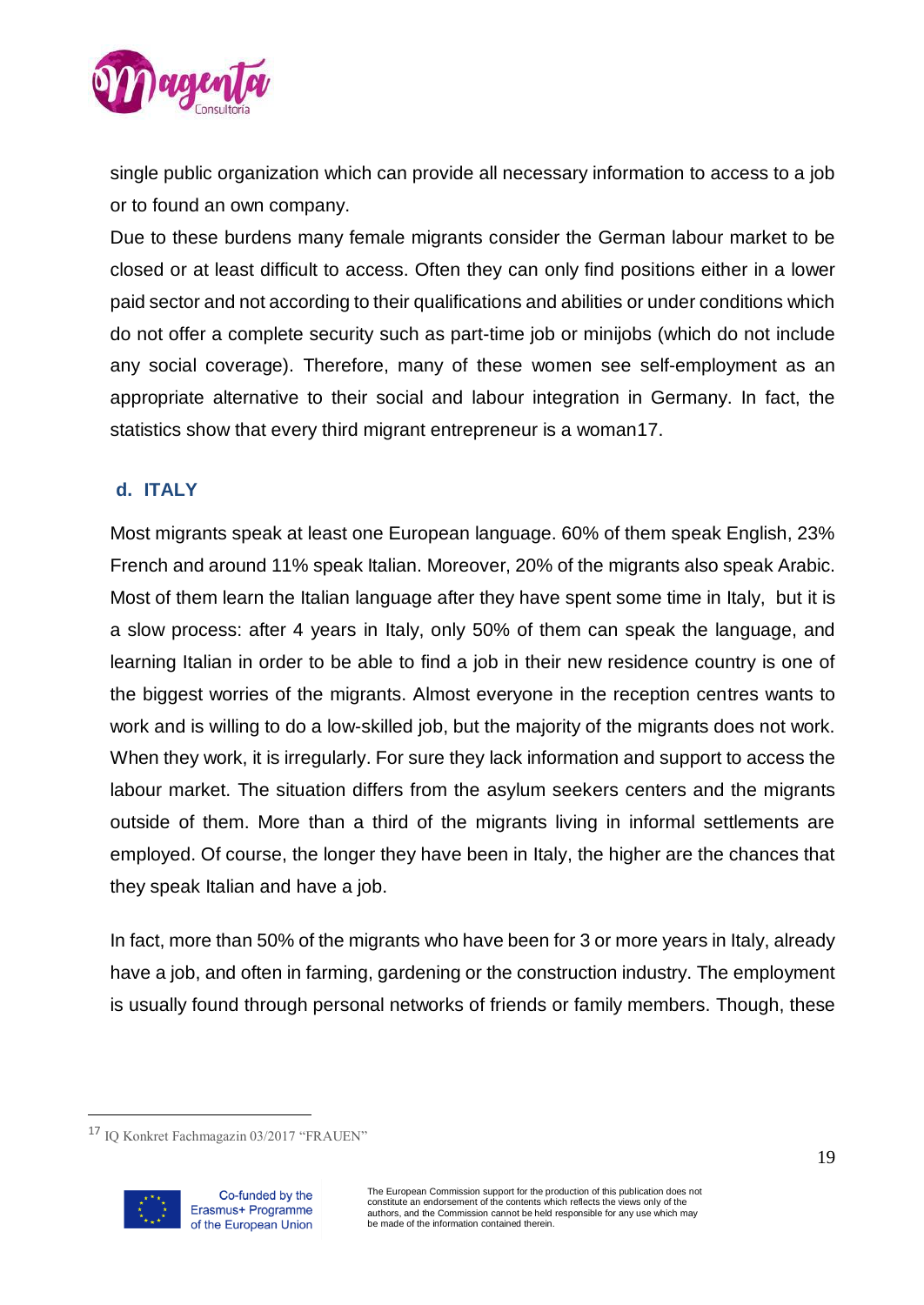

jobs are mostly irregular, as noted that 90% of the immigrants work without a contract and that the majority of them are not satisfied with it.

#### <span id="page-19-0"></span>**e. SPAIN**

The initiatives launched during the years of crisis targeting foreign unemployed people to return to their countries of origin, were hardly accepted. This confirms the importance to reinforce programmes aimed at improving their employability.

It is important to bear in mind that a significant proportion of foreign wage earners lack the right of access to unemployment protection. Specifically, 20% of foreign women are affiliated to the Social Security under the Special System for Household Employees, which, despite the improvements in protection introduced in 2011, does not cover the right for unemployment benefits. Many of the differences in access to unemployment protection could be explained by some of the characteristics of the work trajectories of foreign nationals, such as their greater geographical mobility, greater temporariness and part-time work, as well as the greater predisposition to accept lower-payed jobs or the lack of knowledge of existing support.

Based on a report published by Red Acoge, immigrant women are mostly active in the labour market (89. 22%). 37.75% have one or more jobs, and 51. 47% are unemployed but in active search. 50% of employed women declare that their position does not fit either the training or the skills that the person possesses, so these women are overqualified for their work. Immigrant women perceive double discrimination on the workplace because they are foreigners (49% of cases) and because they are women (21%). [\(https://ecodiario.eleconomista.es/sociedad/noticias/8220568/03/17/Empeora-la-situacion](https://ecodiario.eleconomista.es/sociedad/noticias/8220568/03/17/Empeora-la-situacion-laboral-de-las-mujeres-inmigrantes-en-espana-segun-un-informe-de-red-acoge.html)[laboral-de-las-mujeres-inmigrantes-en-espana-segun-un-informe-de-red-acoge.html\)](https://ecodiario.eleconomista.es/sociedad/noticias/8220568/03/17/Empeora-la-situacion-laboral-de-las-mujeres-inmigrantes-en-espana-segun-un-informe-de-red-acoge.html)

Employment of migrants increased in Oviedo by more than ten points in 2017. 56% immigrants had jobs last year, up from 46 % the year before. The highest percentage of labour insertion was among persons with primary education (16.73%), followed by the group with secondary education (15.42%) and those who had completed the baccalaureate (13.85%). Immigrants with a university degree or professional training have less access to work in Oviedo.

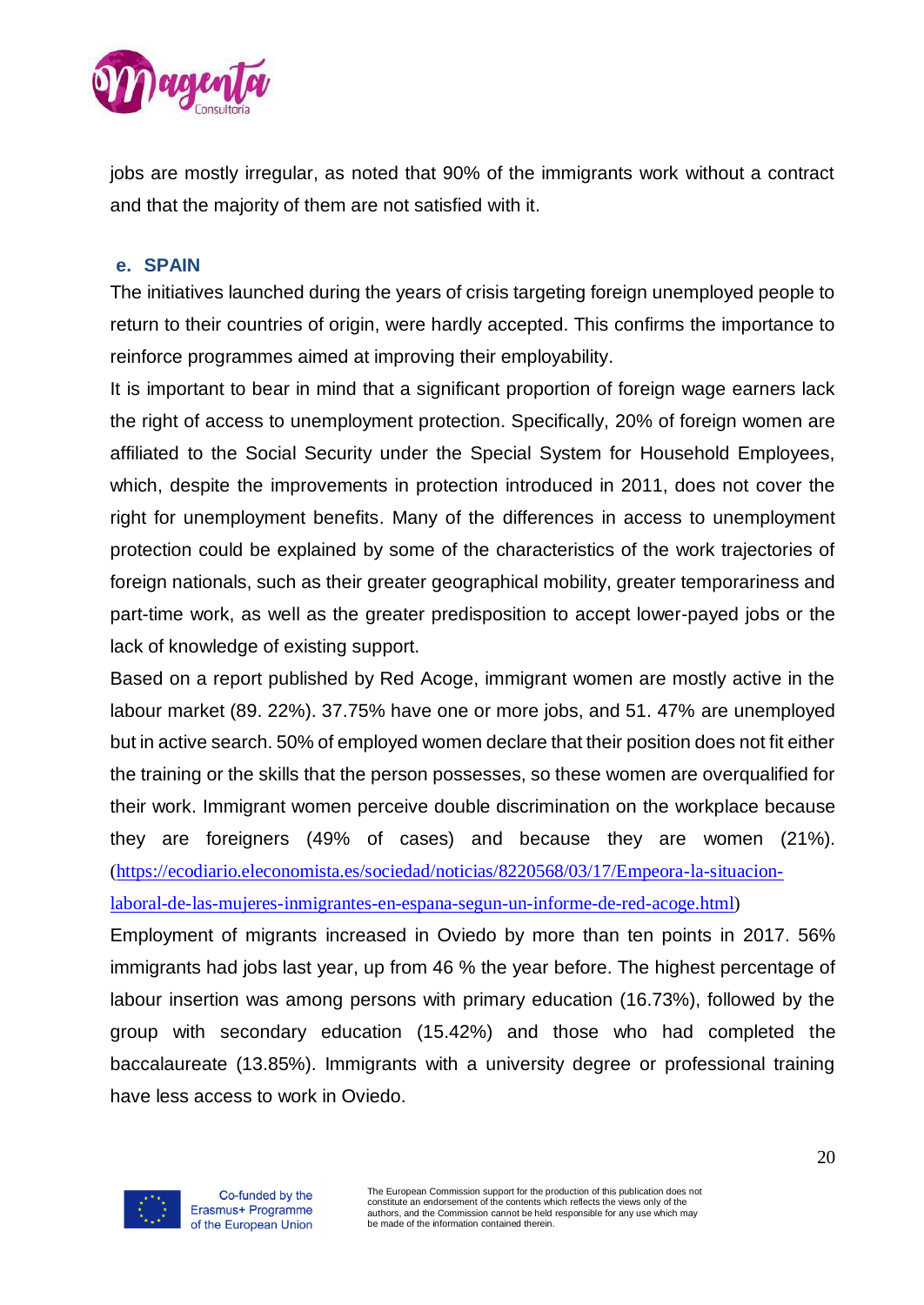

Migrant women are among the most exploited and marginalized. One in five faces the risk of "working poor" defined at European level. This figure is soaring in Spain, as one out of every three women is in a precarious situation and at risk of "working poor". [\(http://www.observatorioigualdadyempleo.es/precariedad-laboral-y-las-mujeres/\)](http://www.observatorioigualdadyempleo.es/precariedad-laboral-y-las-mujeres/) According to various studies, female migrant workers from both EU-28 and even more non-EU countries face the greatest risk of "working poor". In 2016, Spain was the EU

country with the highest rate of migrant women and men at risk of "working poor": 39.4% and 43.8% respectively. Often with low educational levels or with greater obstacles for validation of their original qualifications, they are more likely to hold part-time jobs, or to alternate periods of employment and unemployment.

<span id="page-20-0"></span>[\(http://www.observatorioigualdadyempleo.es/search/%22oces+contra+la+precariedad%](http://www.observatorioigualdadyempleo.es/search/%22oces+contra+la+precariedad%3A+mujeres+y+pobreza+laboral+en+Europa%22) [3A+mujeres+y+pobreza+laboral+en+Europa%22\)](http://www.observatorioigualdadyempleo.es/search/%22oces+contra+la+precariedad%3A+mujeres+y+pobreza+laboral+en+Europa%22)

# **3. The problems the target group faces in regards to their social integration**

Social integration challenges in the partner countries are mostly related to:

- Social isolation
- Language barriers

An important point is that in many countries there are not really measures to target these problems, even if such non-existence complicates the integration and lead to massive subsequent problems.

### **a. AUSTRIA**

<span id="page-20-1"></span>Little research can be found in regards to social integration of migrants in Austria. Social isolation happens to migrant women easily if they belong to the ones who stay at home to take care of the household and children and are not integrated into Austrian society. This makes their situation even more complicated and can cause psychological problems. Volf (2001:101) points to missing social contacts in the receiving society as an integration barrier for refugees. A few researchers examined specific communities and how they were integrated. Kucera (2001) outlines that many refugees suffer from loneliness, due to the loss of their social networks. Feelings of loneliness also occur, however, for persons

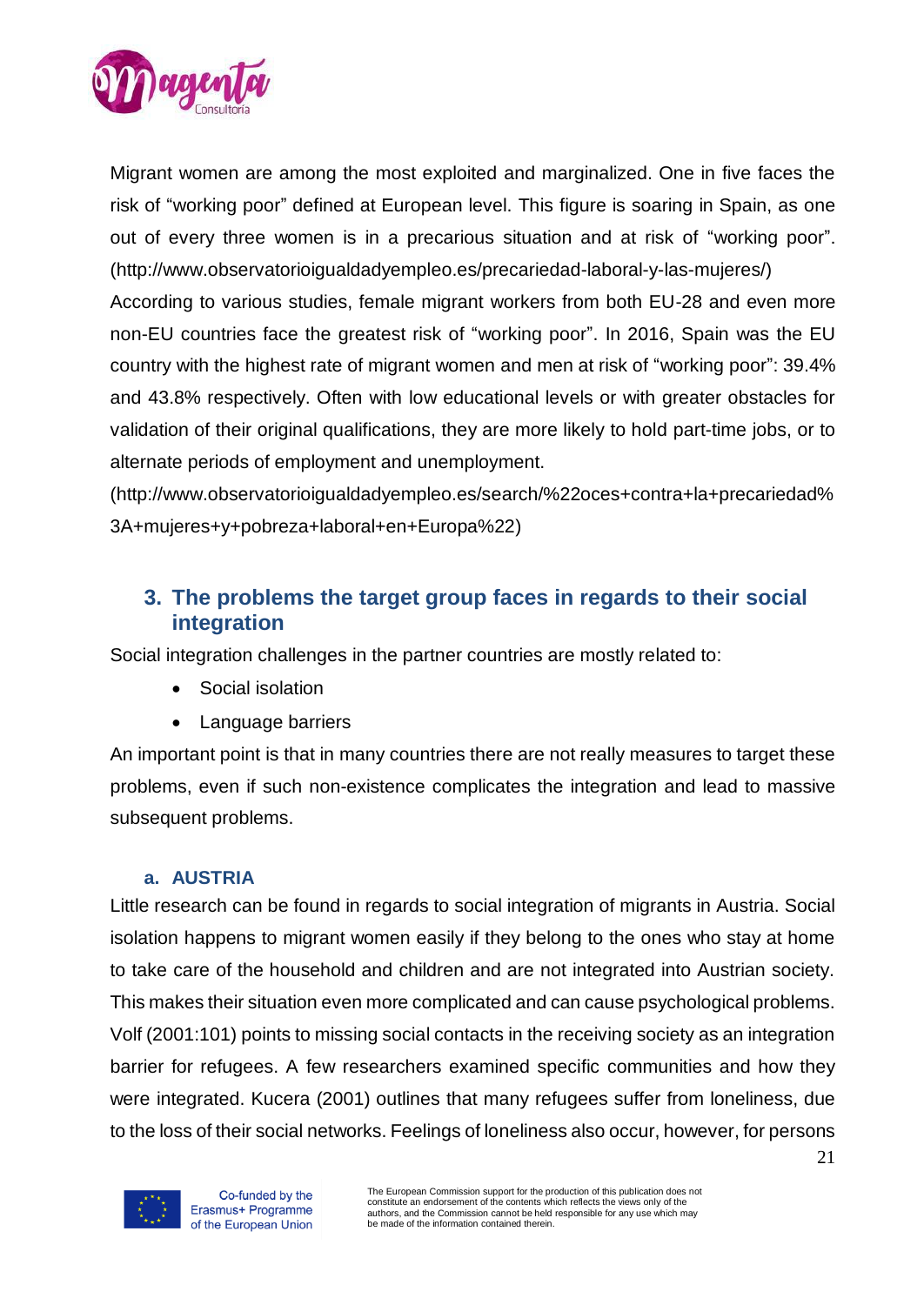

who come with their families and in particular for older persons. Building contacts with the local population is often difficult due to language barriers and disinterest of locals with little understanding of migrants. Locals in contrast often have a mostly functioning social network with a full-time schedule and obligations. Stubnig and Lackner (2007) point to sport (football association, weight training), cultural events, employment and social networks as positive influencing factors. Neuwirth emphasizes the asylum procedure, language problems, the negative attitude of the receiving society, stereotypes, prejudices, social discrimination, different cultures and social counselling as well as the contact to other refugees as influences on social integration. Frick outlines how trauma experiences and related symptoms lead to changes affecting social skills and hence influencing contact behaviour of persons concerned (Frick 2009: 31).

Jobstmann (2002) points out that only good mastery of the language allows orientation in a country and is an essential precondition for communication with the population. A lack of language knowledge results in reduced social contacts. This leads to the inability to articulate needs and concerns towards representatives of authorities and members of the receiving society. In extreme cases, this can lead to isolation. Kraler et al. (2013) also state that former asylum-seekers in particular felt negatively affected by the criminalizing and stigmatizing reports on refugees. 18

### **b. CYPRUS**

<span id="page-21-0"></span>As far as the social integration of female migrants in Cyprus is concerned, this is an issue that is not being addressed in Cyprus. There are no specific policies for female migrant workers in Cyprus, although this target group has different needs and priorities than migrant workers in general.

Trimikliniotis and Fulias-Souroulla (2006)19 found that "In fact, we can refer to an 'immigration-integration conundrum' as a key characteristic of the Cyprus general policy, given that at least so far there is no 'integration policy' as such. Moreover, there is such a degree of fragmentation and problematic coordination between the regulation of

 $19$  Mapping of policies affecting female mirant and policy analysis: the Cyprus Case



<sup>18</sup> <https://www.refworld.org/pdfid/5278dc644.pdf> (05.2019)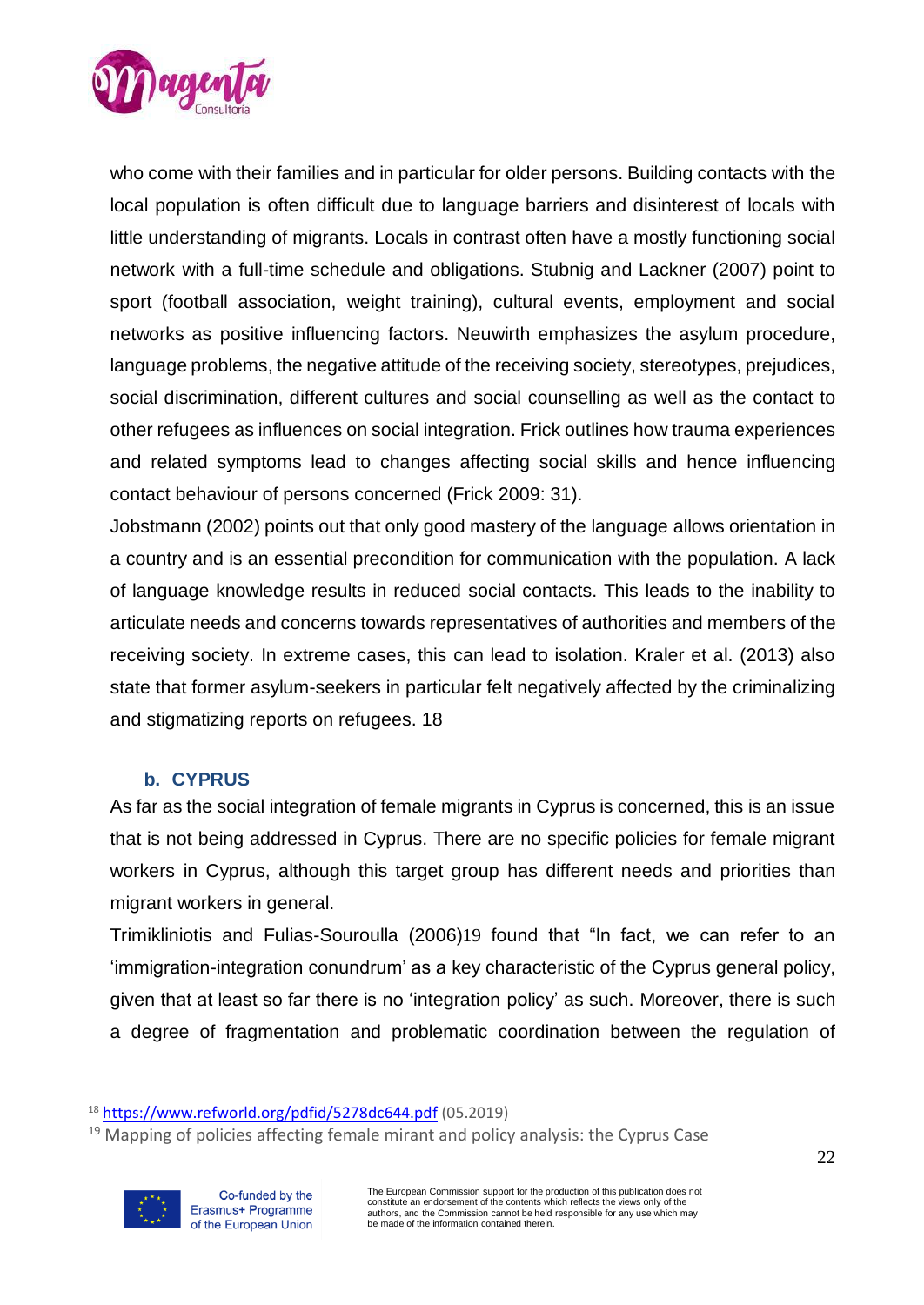

migration issues, labour/employment and social security/welfare issues, health issues and educational issues […] (7).

Furthermore, language training is a key issue in relation to the social integration of the target group. Very few, if any, migrants arriving in Cyprus speak the language. Greek language classes for foreigners are made available through programmes within the Adult Education Centres and the State Institutes for Further Education; both institutions belong to the Ministry of Education and Culture of Cyprus. The programmes offered through the two institutions promote general adult education and life-long learning only in Greek with the exception of Greek language classes for foreigners; therefore, immigrants who do not speak Greek are not able to attend other classes for education and lifelong learning. The classes of the programme "Greek for foreigners" within the Adult Education Centres are offered in English and Russian. Therefore, the foreigners who are interested in attending these classes must have a proper knowledge of either English or Russian languages. There are also relevant initiatives by private organization or NGOs, mostly through programs funded by the European Union, but such programs are not offered or a regular basis.

#### **c. GERMANY**

<span id="page-22-0"></span>In addition to the language, one of the main challenges which female migrants face regarding their social integration are the Cultural differences and intercultural competences. Migrants (both male and female) usually require some time to understand the cultural differences with the German culture; especially those coming from so-called collective cultures experience a higher cultural shock in front of a so-called individualistic culture such as the German one. Migrants experience these cultural differences in the every day life obligations, on the way of interacting socially with German citizens, on the way of dealing with public administration, on how to prepare a job application and a job interview, on how to deal with German clients, on how to deal with working colleagues, etc. Both acquiring intercultural competences in Germany as well as recovering a healthy status of the self-esteem after dealing with the "normal" losses related to the migration process are key factors for dealing with this challenge.



Co-funded by the Erasmus+ Programme of the European Union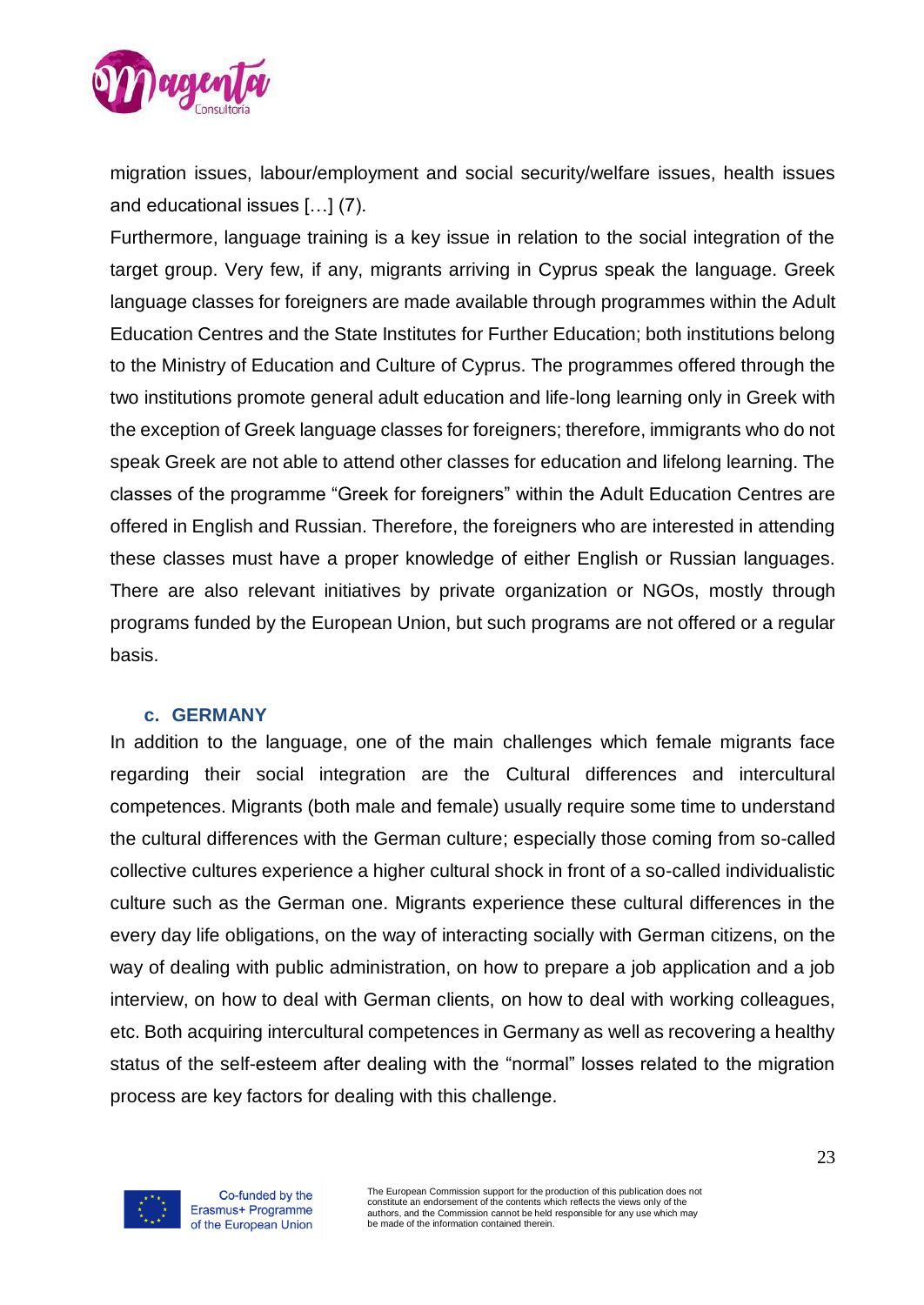

Another further challenge for the social integration is the insecurity to deal with German administrative authorities. Many in-migrant women report negative experiences with German authorities- such as the Federal Employment Office, tax authorities, etc. They often feel overwhelmed by language difficulties or misunderstandings due to cultural differences and language barriers. As a result, they develop insecurity to contact them.

### **d. ITALY**

<span id="page-23-0"></span>According to the IOM20, in 2016, 80% of the Nigerian women that in 2016 arrived in Sicily, have been victims of trafficking, and arranged to take part of the Italian prostitution market. This fact makes their professional and social integration more difficult. First it is really difficult to recognize the victims. Then convinced by the promises that they will have regular employment, as babysitting or domestic help, the victims do not reveal any information with regards to the network who brought them to Italy as they fear of losing their job. According to a report done by the UNHCR and [Women's Refugee Commission,](https://www.womensrefugeecommission.org/) the victims do not speak and do not seek for help unless they have serious health issues. Of course, one of the reasons is the shame they feel for the violence they have gone through, but another important reason is the voodoo rituals they went through before starting their journey. They believe that if they do not obey the orders, "juju" will punish their families. This is one of the most common reason why the victims of trafficking cannot be recognized, which results in their complete social exclusion.21

#### **e. SPAIN**

<span id="page-23-1"></span>In Spanish society, immigrant women suffer triple discrimination, by class, gender and race. In this society, immigrant women are not listened to and get expelled to spaces that are not very visible and where they are not uncomfortable. In education they are usually guided to choose professional training, instead of encouraging them to study a degree. In Spain the idea of a foreign women doing a higher degree, doctorate or specialization

<sup>&</sup>lt;sup>21</sup> The number of women seeking asylum in Italy and who they are" - Francesca Romana Genoviva, 8<sup>th</sup> March, 2018



<sup>&</sup>lt;sup>20</sup>More information on: <https://italy.iom.int/it/media/documenti-e-pubblicazioni>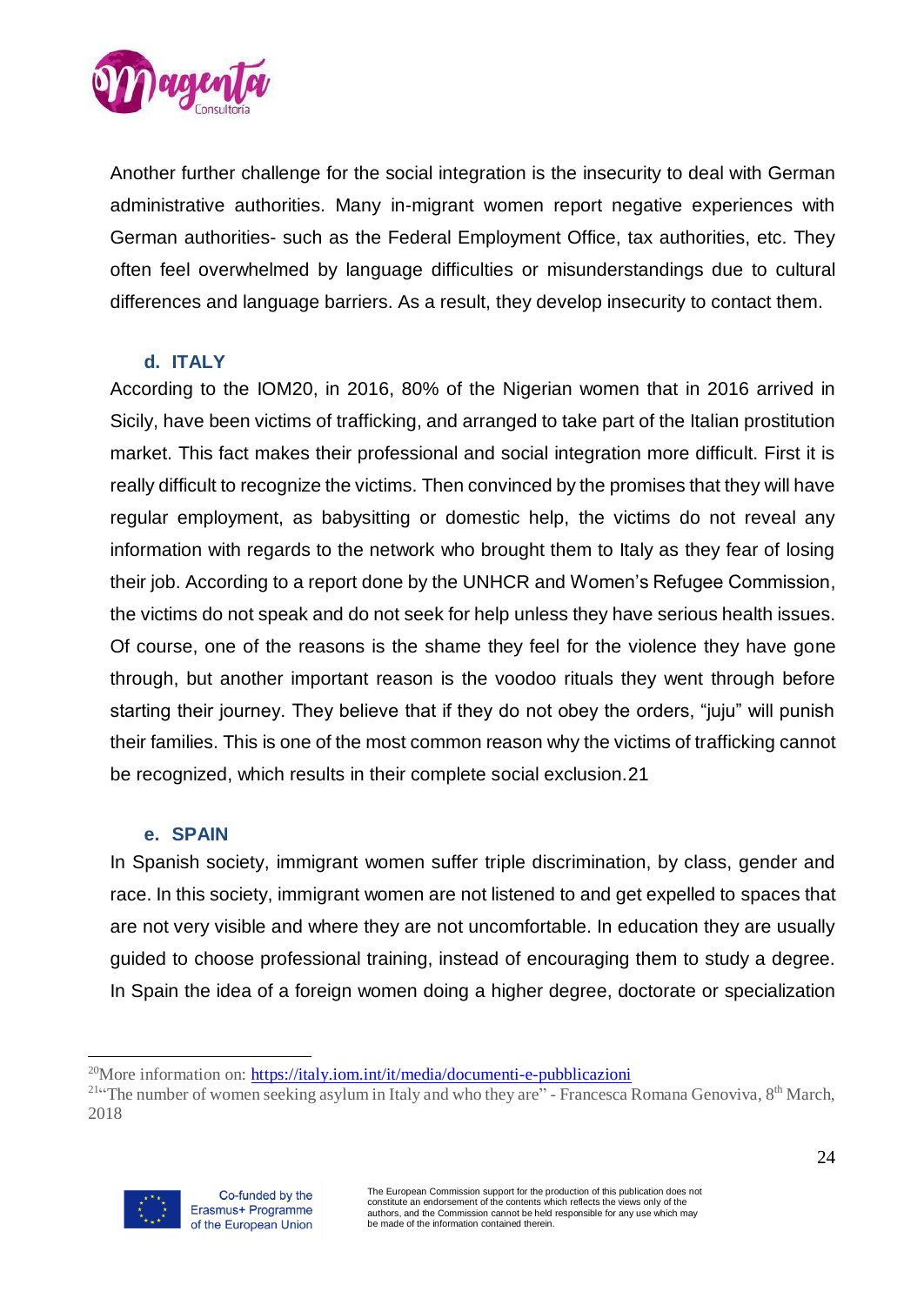

is not very common. They are considered to lack capacities or intellect. For this reason, it is difficult or even impossible for them to occupy positions of influence on public decision-making and act as political subjects. In Spanish society, very few people believe that immigrant women are biologically inferior but nevertheless women belonging to this group continue to be excluded, controlled and pointed out.

The person applying for a residence permit must prove by means of a settlement report done by the Social Services of the town hall that he or she has "settled in Spain". This report assesses, among other points, the "integration effort" done by the applicant. One of the indicators for accrediting this integration effort is the assistance and interest in learning one of the official languages of the Spanish territory. That is to say, the administration demands for foreign people to have attended Spanish courses. However, the administration itself, as is the case of the Autonomous Community of Galicia, denies access to this training in its Official Language Schools to all those people who do not have a residence permit.

[\(http://www.sosracismogalicia.org/articulo-mujer-racializada-e-inmigrante-una-forma-de](http://www.sosracismogalicia.org/articulo-mujer-racializada-e-inmigrante-una-forma-de-exclusion-en-espana/)[exclusion-en-espana/\)](http://www.sosracismogalicia.org/articulo-mujer-racializada-e-inmigrante-una-forma-de-exclusion-en-espana/)

Summarized we can say the biggest challenges migrant women face in Spain are:

- Discrimination on the labour market which leads to employment not corresponding to their skills and precarious working situations
- Lacking language skills in the national language
- Lacking information on the Spanish system
- <span id="page-24-0"></span>Lacking representative to improve their legal status and rights in the workplace

# <span id="page-24-1"></span>**4. Available support services**

### **a. AUSTRIA**

# **Austrian Integration Fund (ÖIF)**

The Austrian Integration Fund (ÖIF) stands in close cooperation with the Austrian Federal Ministry of Integration to implement the Integration Agreement and laws promoting integration. The ÖIF offers integration services for individuals such as

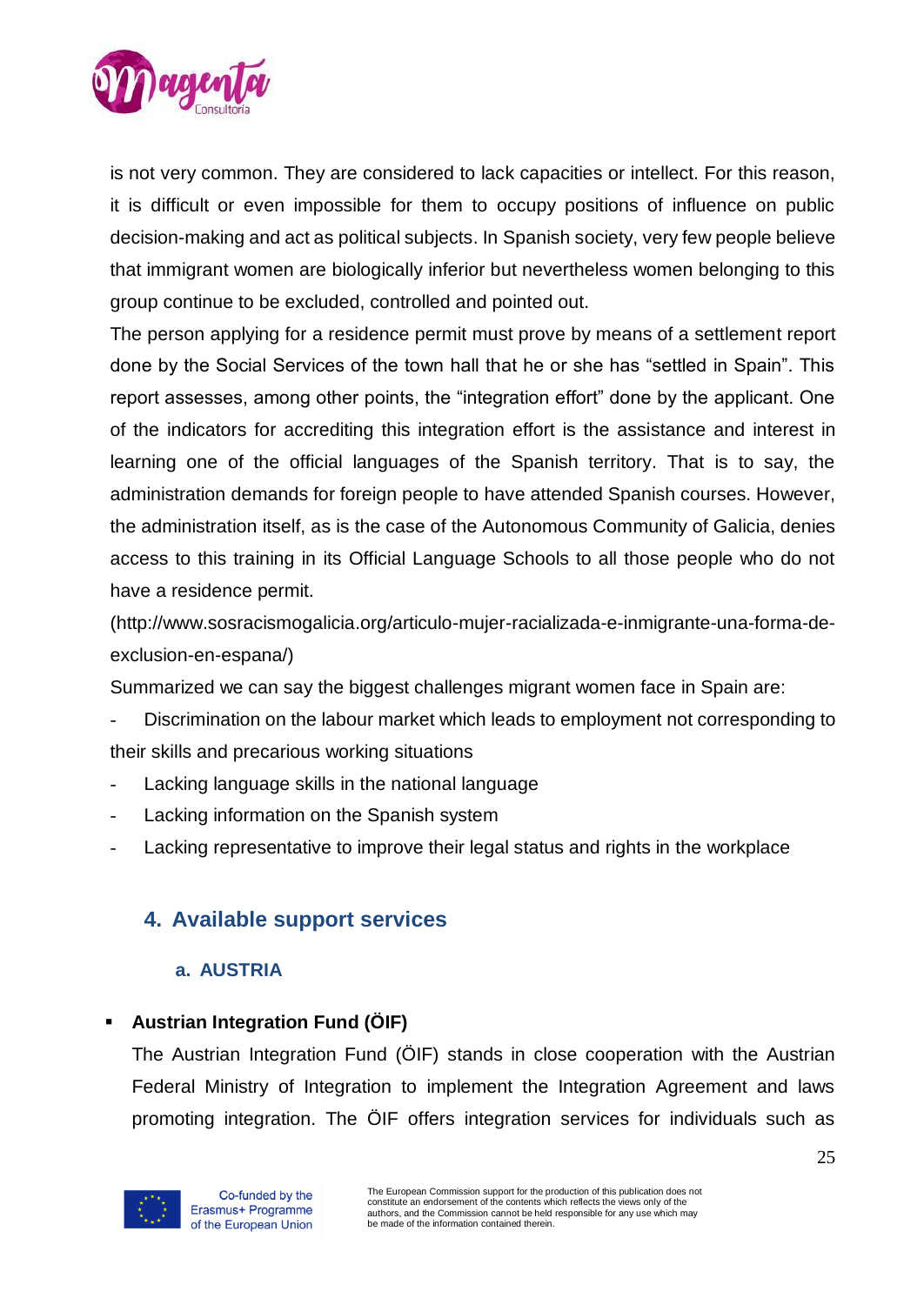

recognized refugees, beneficiaries of subsidiary protection, third-country nationals and people from migrant background, as well as institutions and organizations working in this field.

The main services for migrants provided by the ÖIF are:

- German skill tests in different levels and preparation for the tests
- German courses in order to support the professional or education integration of the target group, supporting material to learn German, e.g. basic dictionaries or textbooks
- ÖIF-consulting centres in all state capitals and mobile counselling in some local communities support the integration process by offering
- information and counselling. Counselling topics encompass e.g. working in Austria, the procedure for formal professional recognition;
- The initiative "Mentoring for Migrants" has the ÖIF join in with the Austrian Federal Economic Chamber and the AMS job market service. The goal is to match migrants with a qualified mentor of the business world, in order to support the mentee to access the job market successfully. The mentee needs to match certain criteria to join the initiative.
- The ÖIF offers easily accessible courses on "values and orientation", covering topics like fundamental values in Austria or in-depth courses on topics like the labour market, health or environment.

# <https://www.integrationsfonds.at/en/home/>

# ▪ **Counselling by the Austrian chamber of labour (Arbeiterkammer, AK)**

The Arbeiterkammer, the Austrian chamber of labour, offers free of charge counselling for people who have gained qualifications in countries other than Austria and supports them in obtaining the recognition of their documents and qualifications. four professional centres. The chamber cooperates with organisations and services in the states of Austria, to finally provide a professional single access point to migrants who need to take this step. The location of the services and contact information can be found by following the link below.

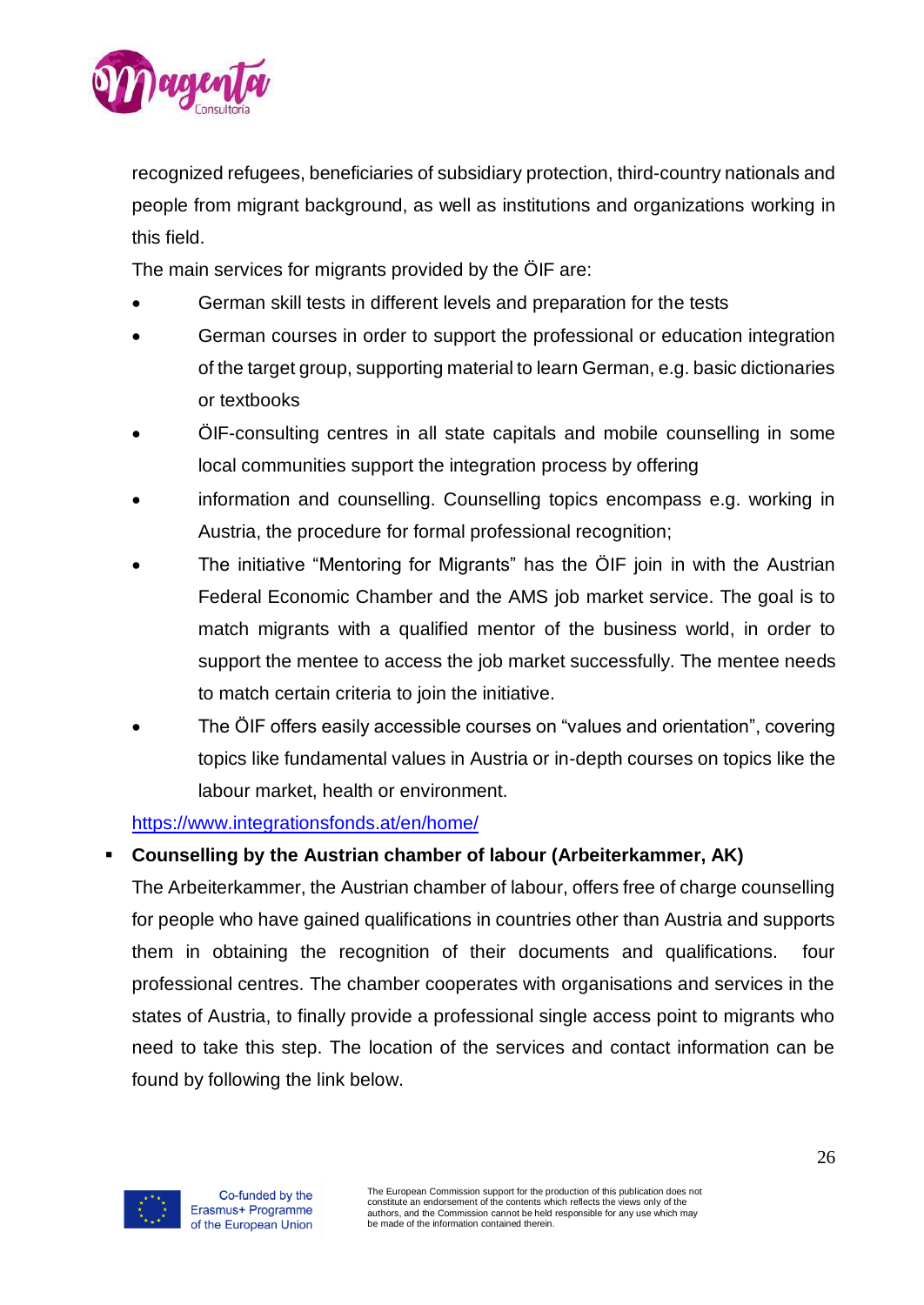

https://www.arbeiterkammer.at/beratung/arbeitundrecht/auslaendischearbeitnehmerI nnen/Beratung\_fuer\_MigrantInnen.html

# **Public employment service of Austria (AMS)**

AMS, commissioned by the Federal Ministry of Labour, Social Affairs and Consumer protection, is Austria´s leading provider of labour market related services. It is free of charge and acts as a job agent for people who wish to find a job in the Austrian labour market or to gain qualification.

Some services which the AMS provides are counselling to find jobs, information about the job market, professional qualification and financial funding for courses. Concerning labour migration, the AMS decides over the admission to the Austrian labour market.

The Career information centres (BIZ), located in each regional branch office of the AMS, provide information about different professions and about options to receive education and training in Austria. The BIZ offers information on how to prepare for a job interview.

<https://www.ams.at/organisation/public-employment-service-austria>

## **Mentoring for young muslim women**

After a successful pilot project in 2014, the association of muslim youth Austria "Muslimische Jugend Österreich" (MJÖ) carries out the annual project "Mentoring für junge Musliminnen" ("mentoring for young muslim women"). This project is funded by the Federal Ministry of Women, Family and Youth and supported by the Ban Ki-Moon Centre for Global Citizens. Muslim women between 23 and 30 years, who are just at the start of their careers (mentees), may receive personal support and mentoring by already successful women (mentors) for several months. The goal is that the women can successfully enter the Austrian labour market and to advance their professional careers. Usually, the applications to be a mentee need to be submitted at the beginning of the year.

<https://www.mjoe.at/mentoring2019/>

# <span id="page-26-0"></span>**b. CYPRUS**

# **MiHub – Migrant Information Center**

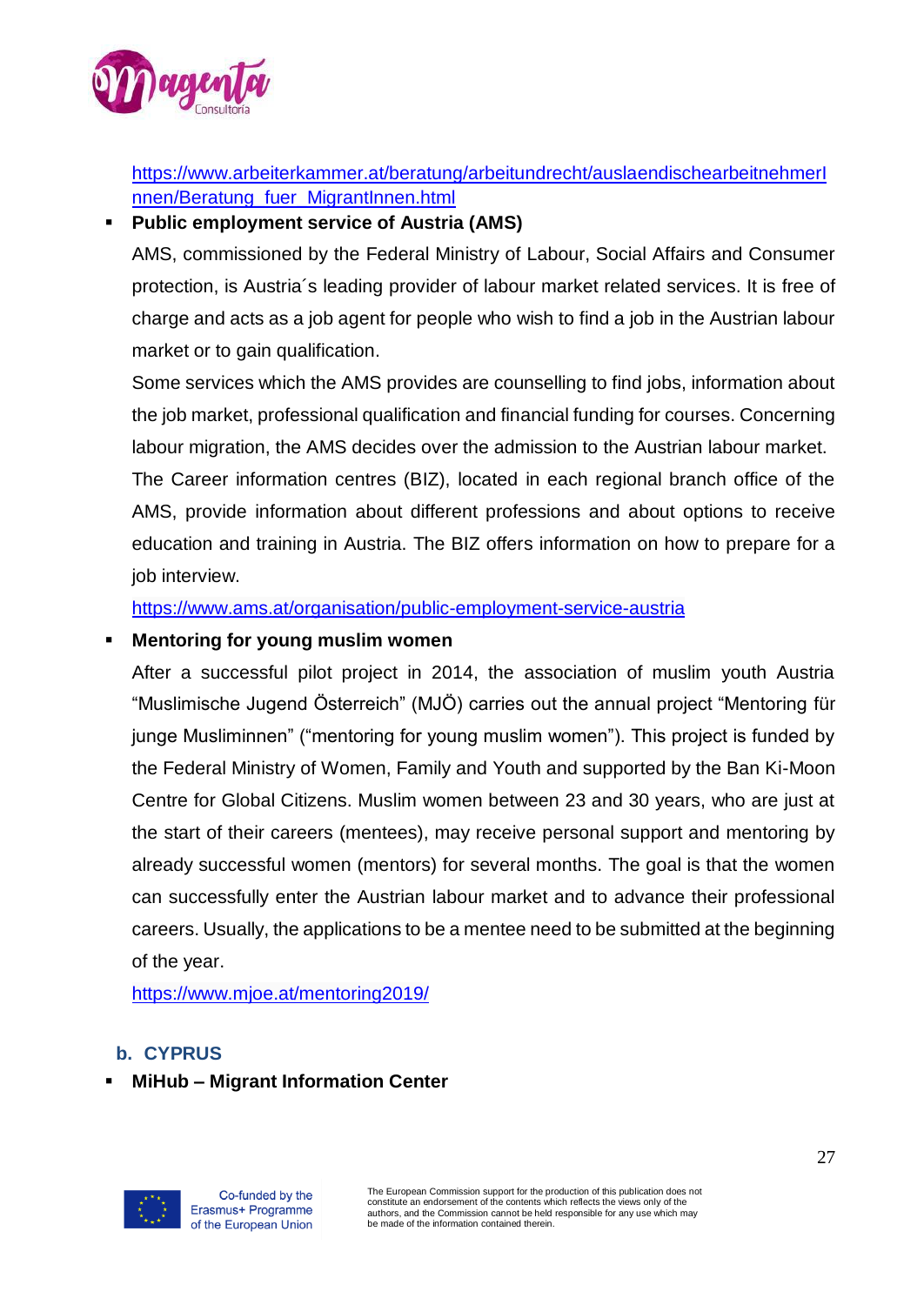

The Migrant Information Centre (MIC) has developed services based on the core values of listening, empathy, understanding and supporting individual vulnerable migrants. They help vulnerable migrants across Cyprus feel protected, safe, informed, and supported so that they are able to move forward with their lives. Their experienced teams offer advice on a wide range of issues, while respecting the privacy and confidentiality of any information provided. It aims to assist: Asylum Seekers, Refugees, International Protection Beneficiaries, Third Country Nationals, Domestic Workers, Students, Resettled Refugees.

The Migrant Information Center offers a variety of services:

- o Social support: information regarding procedures, support in completing necessary forms and key information to increase the access and speed up procedures.
- o Job finding assistance: the center empowers their service users to become able to register to the responsible authorities to look for a job, to prepare them for a job interview, to inform them about procedures to certify academic Professional Qualifications, to advise them about preparing Presentation skills, to assist them to prepare their Curriculum vitae and to enhance communication skills for being employed.
- $\circ$  Advocacy: The MIC makes an effort to ensure all individuals have equal access to resources and opportunities offered.
- o Mobile psycho-social support: The mobile unit is equipped to provide psychosocial support and information services, at an individual and/or family level, to reduce as well as to eliminate social problems resulting from the transition to a new country and from the need for active inclusion in the local community.
- o Psychological support: MIC provides assistance to vulnerable service users through psychological assessment and design an intervention plan which will be adapted solely for each individual assisting their transition in the local community. <https://www.mihub.eu/>
- **International Organisation for Migration Cyprus'**

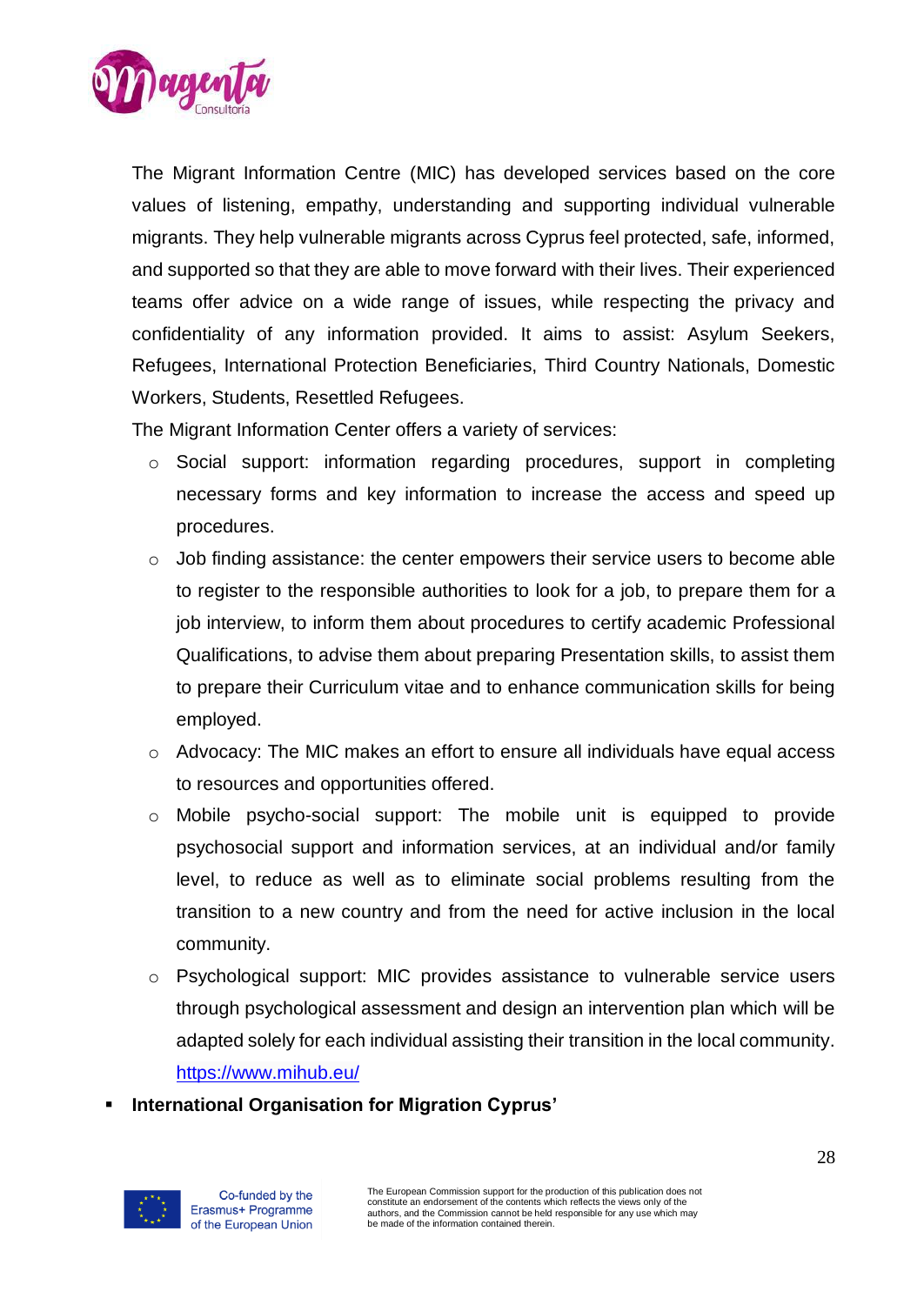

Cyprus became an IOM Member-State in May 1974 at a time when a lot of Cypriots were emigrating to Australia, Canada, South Africa, the US and other European countries. IOM started its activities in Cyprus much later when it was invited to set up an office locally. The IOM country office in Cyprus was inaugurated in November 2015 and is located in Nicosia. It falls under the purview of the IOM Regional Office for the European Economic Area, the European Union and NATO in Brussels, Belgium.

The IOM office in Cyprus works closely with the governmental authorities of Cyprus such as the Ministry of Interior, the Ministry of Health, UN and EU agencies and in collaboration with diverse partners within the civil society, local authorities and academia. Various projects include voluntary return and reintegration, relocation, resettlement and family reunification, integration, access to services and public awareness to counter the rise in xenophobia and discrimination.

### Services:

- Assisted Voluntary Return and Reintegration
- Relocation, Resettlement and Family Reunification
- Integration, Access to services and public awareness to counter rise in xenophobia and discrimination

### <http://cyprus.iom.int/iom-cyprus>

### ▪ **Cyprus Information Guide for Third-Country Nationals**

The Cyprus Information Guide is developed as part of the Action "Upgrade of the Cyprus Information Guide" (Action A1 – CY/2016/AMIF/SO2.NO1.1.1) and it is cofunded by the Asylum, Migration, and Integration Fund (AMIF) of the European Commission and the Republic of Cyprus.

The Guide provides general information about Cyprus for TCNs to help facilitate their integration in the Cypriot society and the local labour market. The Cyprus Information Guide is developed in an effort to promote mutual respect and appreciation among TCNs and the local society regarding access to a number of basic daily activities, rights and obligations. The primary objective of the Guide is to support a substantial participation of TCNs in the economic, social and cultural life of Cyprus.

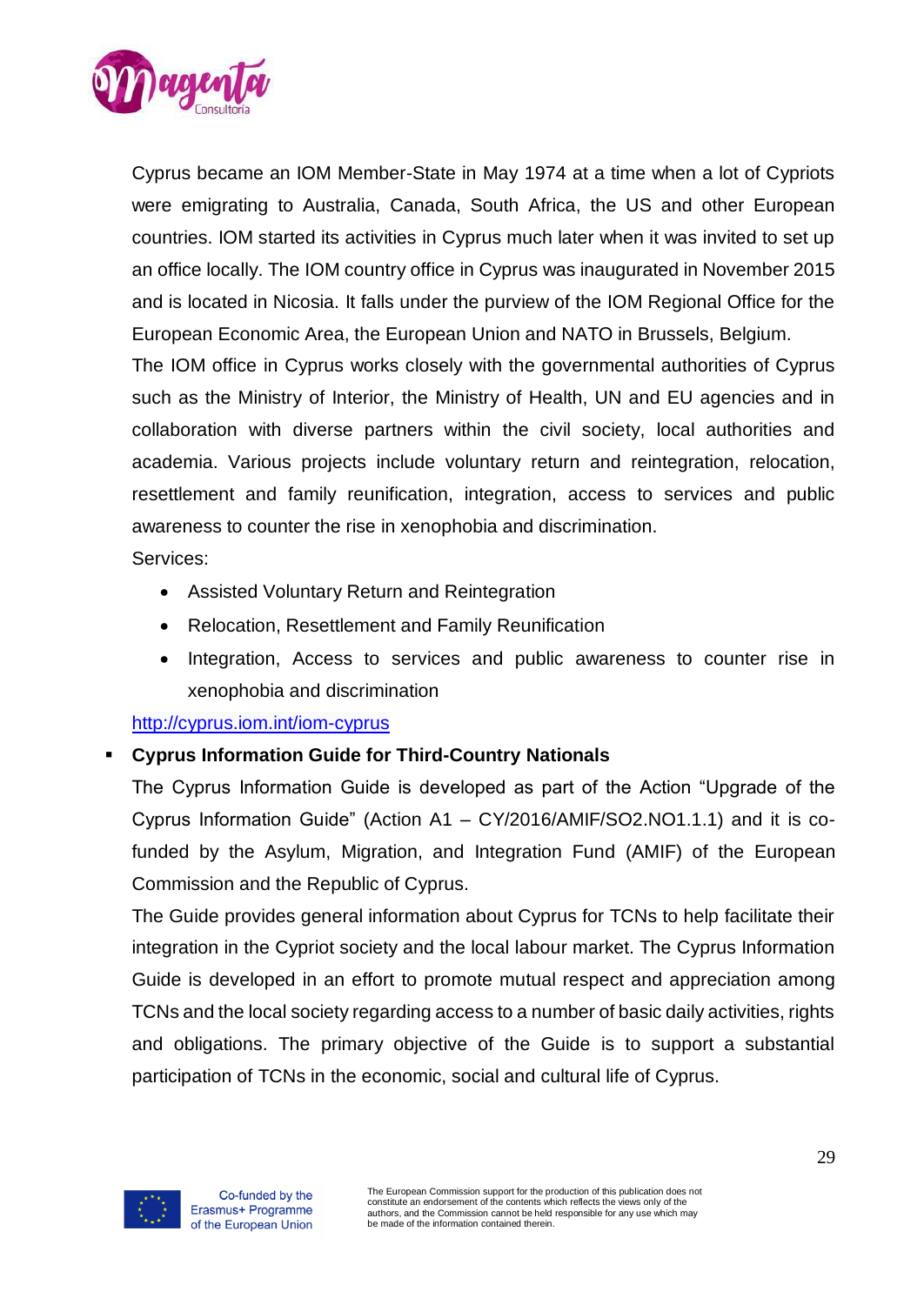

The Guide is available in English, Arabic, Filipino, Hindi, Moldovan Romanian, Russian, Sinhala, Tamil, Ukrainian and Vietnamese. All publications are available in the present website.

The Cyprus Guide is composed of thematic units providing information covering all aspects of

### <http://cyprus-guide.org/>

## **Digital Inclusion Project**

The project promotes and encourages the integration of refugees, asylum seekers and newly arrived migrants through enhancing their basic skills and key competences for achieving better social and labour inclusion in the European Community.

Objectives of the project:

- Strengthen the cooperation and networking between Alternative Education Programs (AEPs), research centers, and public bodies from countries most affected by the refugees' crisis.
- Test and implement innovative practices in the field of education and training of specific target groups.
- Better prepare and deploy the education and training of professionals for equity, diversity, and inclusion challenges in the learning environment.
- Promote the integration of refugees, asylum seekers, and newly arrived migrants and raise awareness about the refugee crisis in Europe.
- Encourage the utilization of Open Educational Resources (OER) to give access to education and digital training tools to migrants, refugees, and asylum seekers.

https://digitalinclusiontools.com/

# <span id="page-29-0"></span>**c. GERMANY**

# **Federal Employment Agency and Job Center**

The Employment Agency and the Job Center support inmigrants with information, advice services and financial support for certain courses and educational trainings. Topics: Learning German; Job Board; Recognition of Qualifications; Financial Support; Consultation and Job Placement; Education; Social Insurance; Starting a Business.

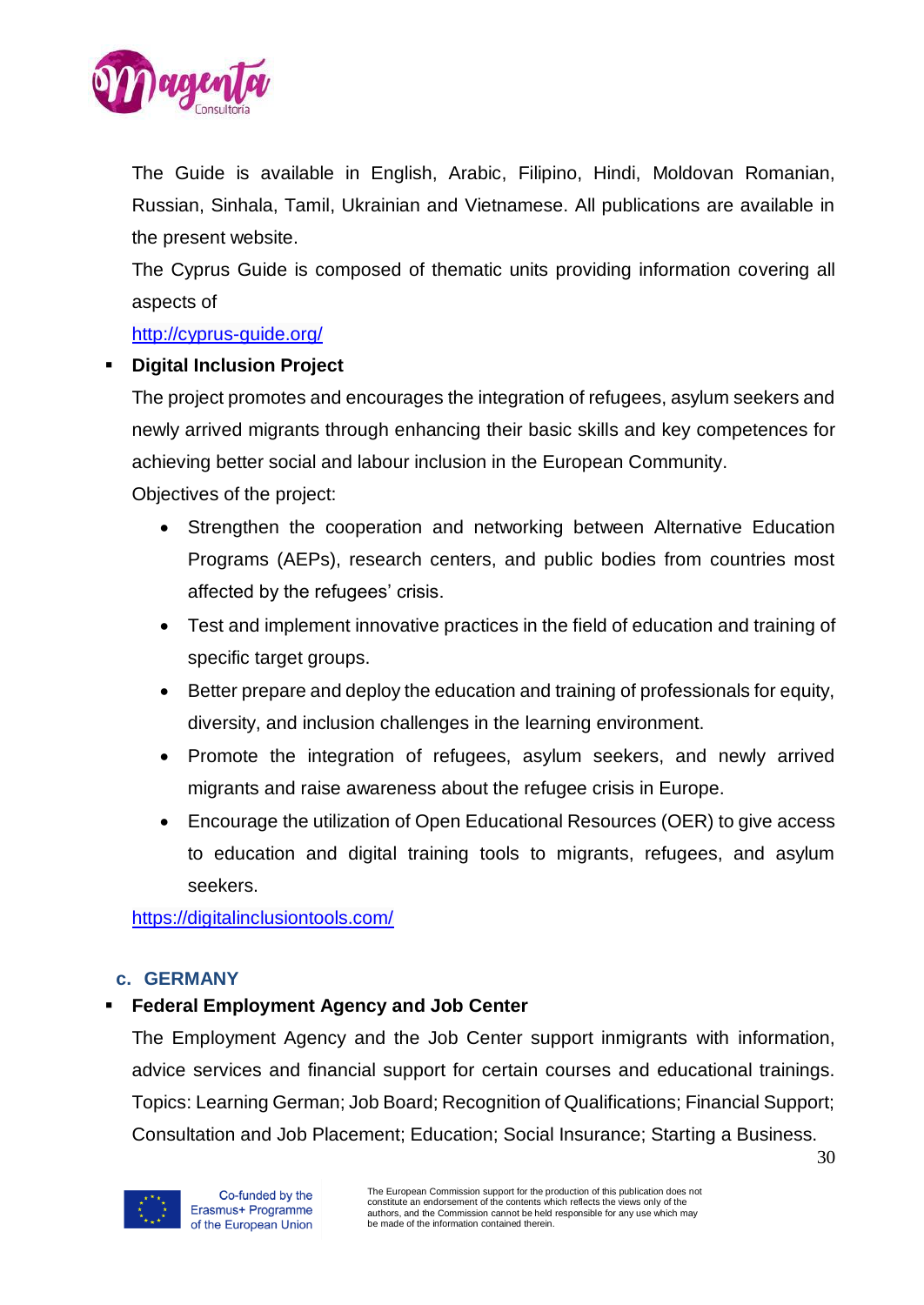

Besides, they offer an online platform with different tools: 1) BERUFNET for getting information about careers, 2) KURSNET to find about further education opportunities, 3) LERNBÖRSE's offering e-learning services and 4) JOBBÖRSE providing job vacancies.

▪ **The Federal Network "Integration through Qualification" ("IQ")**

The IQ Network was launched in 2005 with the aim of improving the employment opportunities for migrants. It functions through a regional network in each of the 16 federal states as well as through five central competence centers.

At the local level, the IQ regional networks cooperate closely with relevant actors, such as employment agencies, job centers, chambers or counselling centers. In the 2015- 2018 funding phase, the sixteen regional networks and their about 380 subprojects in all federal states focus on three priority areas:

The work of the regional networks focuses on:

- 1) Advice on recognition of qualifications obtained abroad as well as advice on job training within the context of the Recognition Acts of the federal government and the federal states.
- 2) Job training schemes in the context of the Recognition Act providing bridge training in order to support the full recognition of foreign professional credentials.
- 3) Development of intercultural competence among labour market stakeholders.

The five Competence Centers acting at a federal level are the following: 1) Competence Centre for Counselling and Job Training; 2) Competence Centre for Work-Related German Language; 3) Competence Centre for Immigration; 4) Competence Centre for Intercultural Opening and Anti-Discrimination and 5) Competence Centre for Migrant Entrepreneurship.

The program is funded by the Federal Ministry for Labour and Social Affairs (BMAS) and the European Social Fund (ESF). Strategic partners in implementing the program are the Federal Ministry for Education and Research (BMBF) and the Federal Employment Agency (BA).

▪ **" STRONG IN CAREER "** 

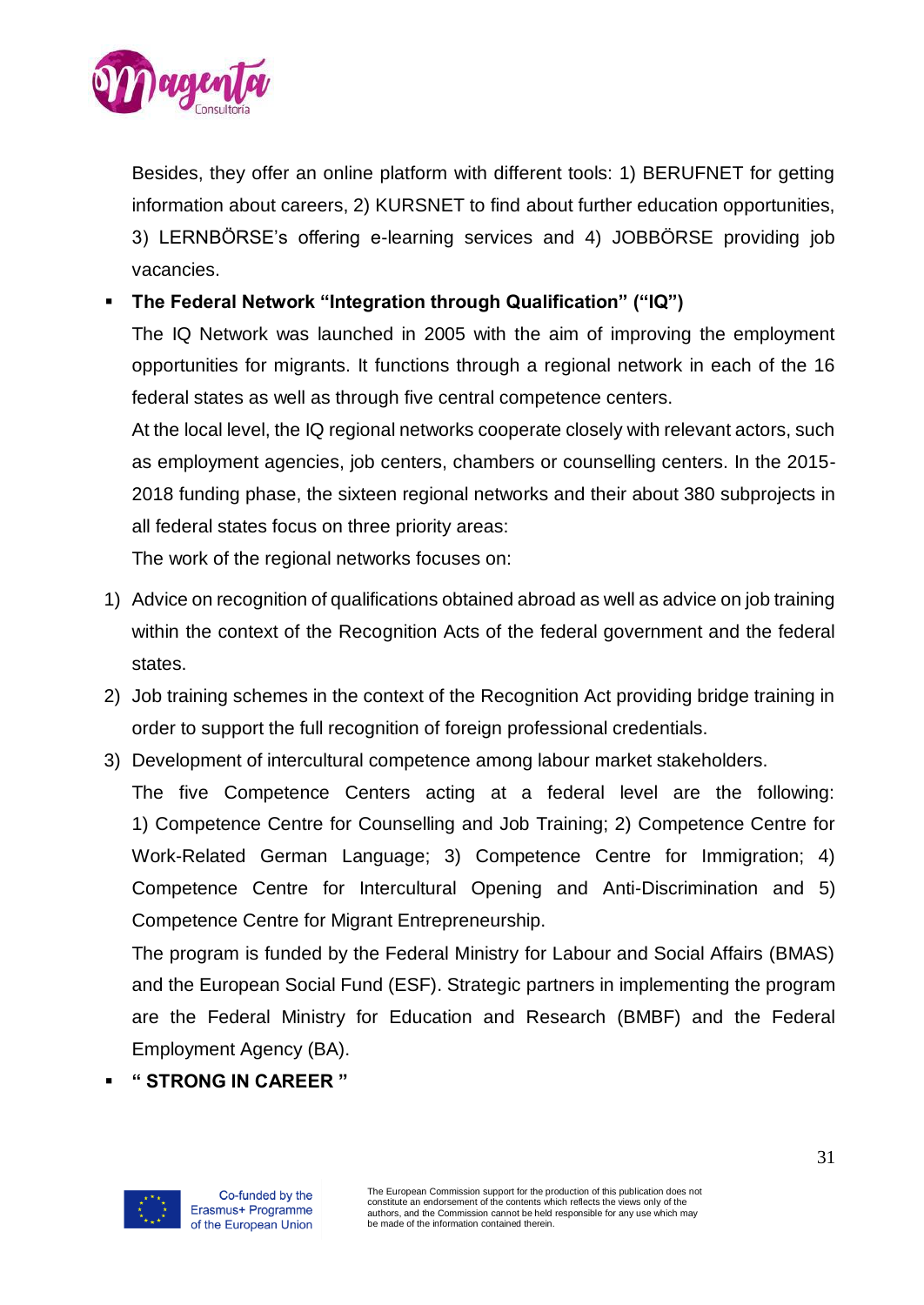

The program "Strong in Career - Moms with a migration background enter the market" aims to facilitate migrant moms access to the labour market and to support them in that process. It is financed by the Federal Ministry for Family, Senior Citizens, Women and Youth (BMFSFJ) and across Germany there are around 80 local projects carrying out this task financed – 35 from these projects offer additional offers especially for refugee mothers-. The projects include workshops, mentoring and coaching services on different topics relating to the labour integration in Germany.

So far a total of 9,409 mothers have taken part in the projects of which 24% of mothers are recognized as refugees. Two-thirds of mothers participating in the project have reached an employment focus: 27% have a job (employment subject to social insurance) or are self-employed; 6% has made the transition from minor to an employment offering social insurance; 10% were placed in education or training (such as nursing or education); 14% have completed a qualification (without language qualifications); 11% have successfully completed a language course.

## ▪ **AYEKOO – arbeit und ausbildung e.V.**

Ayekoo e.V. offers since 10 years job coaching and job placement for migrants in Berlin. They have worked with people from more than 100 countries and accompanied them individually on their way to a qualified job or vocational training. Together with their project participants they develop professional perspectives, help with the preparation of application documents and establish contact with employers. Their consulting services are provided in German, English, Spanish and French.

Furthermore, they work closely with companies in Berlin building contact between migrants and German companies. They also promote diversity for companies in Berlin as they offer their expertise in utilizing the diversity approach for adequate staff and trainees with special skills like languages, professional experiences and different cultural backgrounds.

### ▪ **FRAUENALIA gUG**

Frauenalia is an organization founded in Berlin by migrants with the aim to support migrants (mainly women) on their process to integrate the labour market. Its work is based on two main pillars: 1) Labour integration and 2) Entrepreneurship. Through its

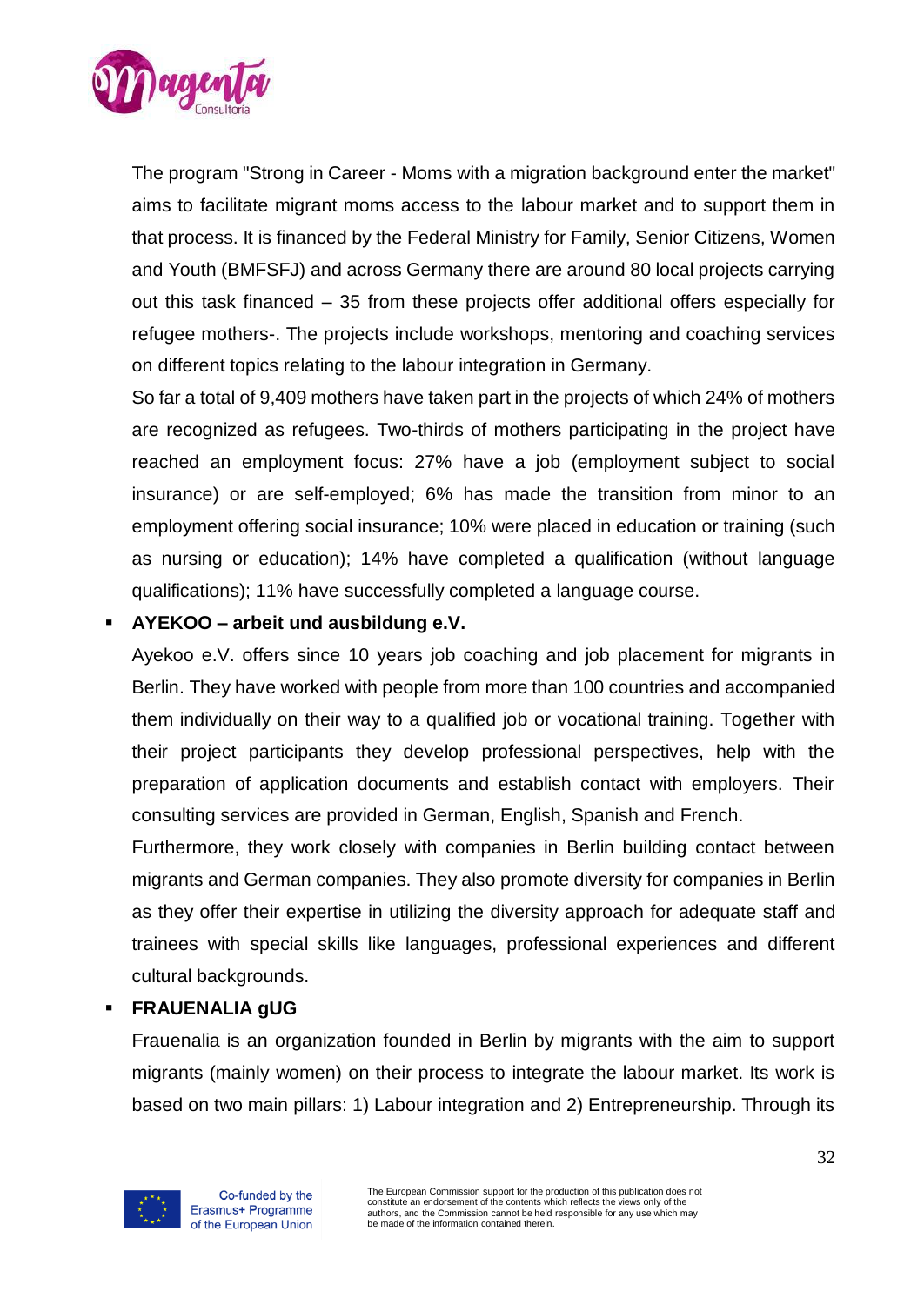

projects Frauenalia provides information, individual assistance, mentoring and coaching to female migrants either to design a concrete plan for their professional integration or to found their own business. Apart from that, the participation on the projects allow female migrants to enter into the network of Frauenalia and a large migrant community, which has a direct and long-term impact regarding the social and labour integration in Germany.

Frauenalia provides female migrants with an integral working approach in order to increase their possibilities to join the labour market. This integral program includes the hard skills and factual support as well as the development of the necessary soft skills to face the different challenges.

Frauenalia currently accompanies around 50-60 migrants per year. Two-thirds of migrants participating in the projects have reached an employment focus: 50% have a job (employment subject to social insurance) or are self-employed; 10% were placed in education and 30% have successfully completed a language course.

#### **Support services for the social integration**

### **Welcome Center Berlin of the Senate of Berlin**

Welcome Center Berlin supports newcommers on their social and labour integration in Germany. They offer counseling and advice and guide the newcommers through their first steps after arriving in several languages. Their services are free of charge. They cover a wide range of issues from questions concerning residence rights to work and education, not forgetting opportunities for leisure activities and intercultural encounters. If they cannot help you they will point you in the direction of the correct specialist services, provided by other institutions and non-profit.

#### ▪ **La Red eV**

La Red e. V. supports migrants in Berlin on their arrival in Germany and in their professional and social integration. Its projects include many areas of society that are relevant to the integration of new immigrants, in particular subjects such as civil society engagement, work, environmental protection, culture and the media. Thus, they provide free- both personally and online- on following topics: social assistance, housing law, unemployment, employment law, health insurance or self-employment.

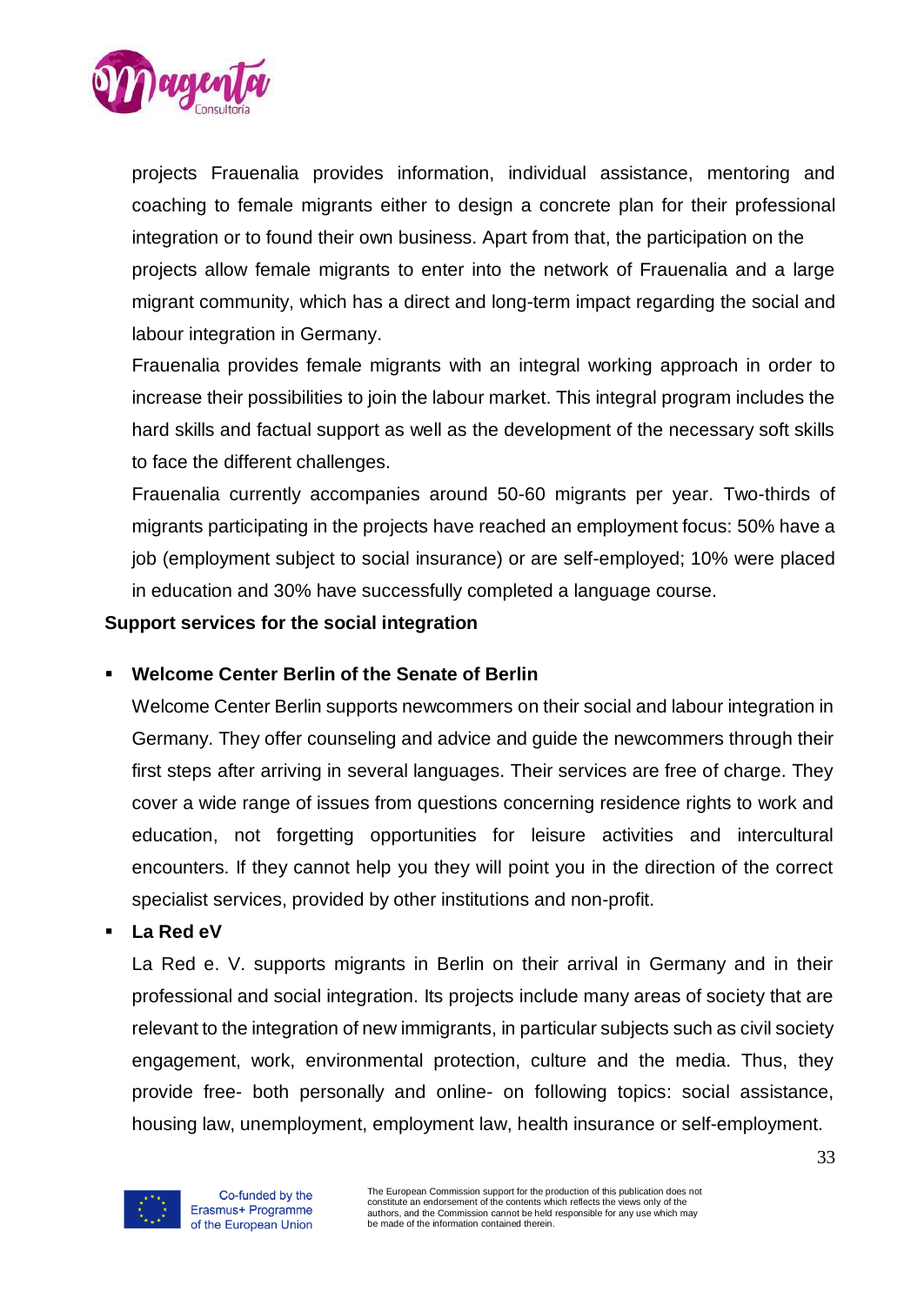

# <span id="page-33-0"></span>**d. ITALY**

# **The SPRAR project (Protection System for Refugees and Asylum Seekers)**

is financed by the Ministry for the Interior through the National Fund for Asylum Policy and Services. Its aim is to support and protect asylum seekers, refugees and immigrants who fall under other forms of humanitarian protection. Applications for support often are more numerous then available places, so waiting lists are long. It is possible that the applicant might be referred to the Central SPRAR Service if the waiting period is too long. In this case, it will be checked if there is a place available on all national waiting lists, the costs of transferring the applicant accordingly will be covered.

The SPRAR Project deals with the initial care, integration and protection of the person. The Care Services comprise of: accommodation in a small house, supply of food vouchers for board, orientation in relation to local services, support of a linguistic mediator, assistance in procedures to access social, health and educational services (L2 Italian language courses for adults, enrolment in school for minors).

The Integration Services include orientation in relation to employment, enrolment in training courses, professional re-training, support in job search and finding a home.

The legal protection services support the beneficiary in procedures relating to the application for international protection. At the same time, psycho-social protection services help to access specialist social services and psychological/psychiatric support.22

### ▪ **Programma integra**

carries out projects aimed at promoting social inclusion of immigrants and refugees, encouraging cooperation, knowledge and innovation among social professionals, involving the Community in the challenge of integration, supporting institutions to implement measures of social inclusion addressing migrants and refugees.

 $22$ More information on:<http://www.serviziocentrale.it/>

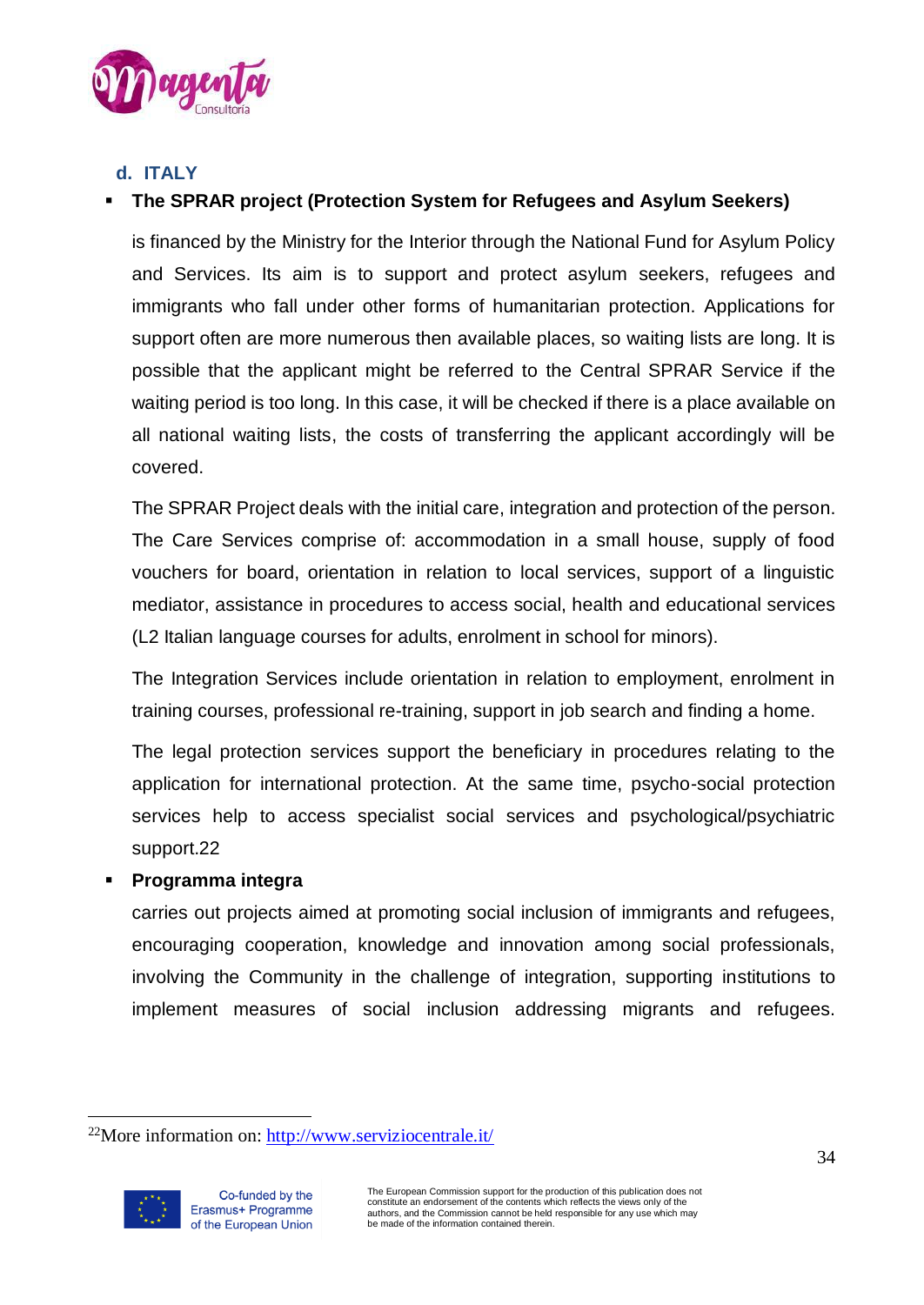

Programma integra cooperates with public institutions, Third Sector organizations, Italian and European universities and research centers, companies.

The projects consist of: Vocational training courses, inclusion in the labor market of migrants and refugees, including foreign unaccompanied minors, Intercultural mediation, Social mediation service in the field of housing, refresher and training courses for social professionals, Information and awareness raising activities on intercultural dialogue, anti-discrimination and rights of citizenship, research, exchange of best practices and creation of strategic partnerships on migration issues.23

### <span id="page-34-0"></span>**e. SPAIN**

## **Spanish Commission for Refugee Assistance**

CEAR supports the social inclusion of refugees, stateless persons and vulnerable migrants during all phases of the reception process. Based on the premise that hosting does not simply imply providing accommodation and meals, CEAR's reception programmes are defined by a set of actions aimed at enhancing the autonomy, dignity and well-being of persons seeking international protection and refugees. (https://www.cear.es/#)

### ▪ **Por Ti Mujer Association**

This association provides attention to the group of immigrant women, with guidance services and advice on issues of aliens: documentation, family reunification, legal advice, work permits, difficult to cover catalogue, renewal of residence cards, driver's license, and recognition of titles. All these services are free and executed in network with other specialized associations according to the topic or problem requested. (https://asociacionportimujer.org/inmigracion-e-integracion/)

La Red de Organizaciones de Mujeres Inmigrantes (Network of Immigrant **Women's Organizations)** 

It works in the fields of regularization of documents and permits or domestic violence, among others, with migrant women. They do this mostly through their web page, where they offer different services and information; but they also work face to face with these

 $\overline{a}$  $^{23}$ More information on: <http://www.programmaintegra.it/eng/>

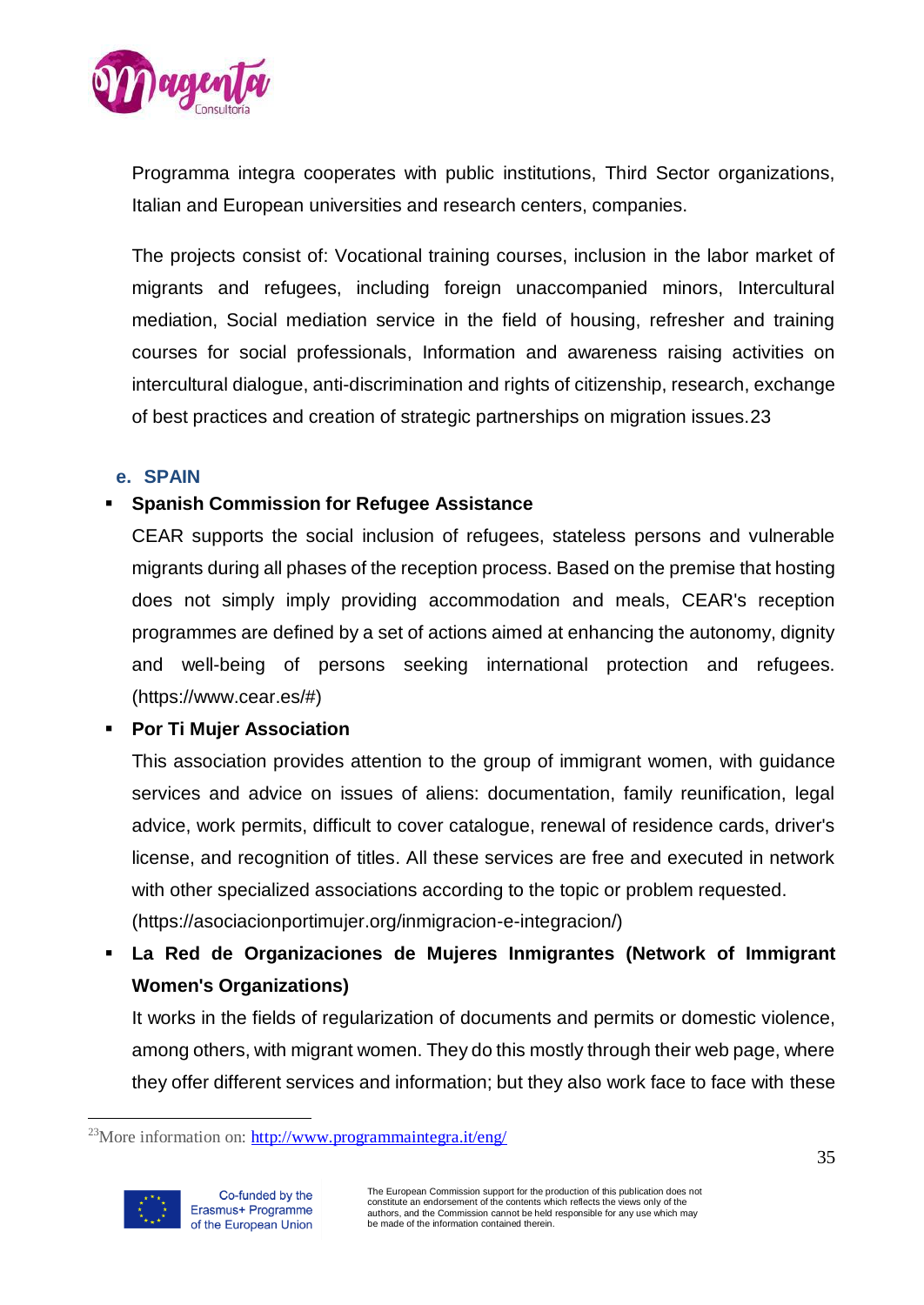

women in places like Castilla y Leon or Madrid. As they are a network of different organisations, each of them carries out different activities in their region or city. (http://redormiga.org/)

▪ **Oviedo City Council**

The Oviedo City Council web page offers information and help for different services that this group may need. These services include legal advice, labour insertion, reports of roots and sufficient housing or the service of application for flats of welcome. Sociolinguistic support is also offered to immigrant children. [\(https://www.oviedo.es/vive/asistencia-y-proteccion-social/para-los-inmigrantes\)](https://www.oviedo.es/vive/asistencia-y-proteccion-social/para-los-inmigrantes)

### ▪ **Fundación ADSIS**

ADSIS foundation has a programme aimed to help immigrants to enter the labour market. This programme is funded by the Spanish Ministry of Employment and Social Security and the European Social Fund, and its main goal is to help and support those immigrants who are looking for a job in their new country.

[https://www.fundacionadsis.org/es/araba/noticias/programa-apoyo-la-insercion](https://www.fundacionadsis.org/es/araba/noticias/programa-apoyo-la-insercion-laboral-de-personas-inmigrantes-0)[laboral-de-personas-inmigrantes-0](https://www.fundacionadsis.org/es/araba/noticias/programa-apoyo-la-insercion-laboral-de-personas-inmigrantes-0)

# <span id="page-35-0"></span>**5. Resources and chances**

In this chapter partners tried to identify possible areas, which might provide resources for employment and chances for social integration of migrant women in their respective countries. As we laid out in the beginning the conditions for migrant women are very different depending on their legal status, their origin, their level of education and their knowledge of the host countries languages. Nevertheless, partners tried to point out areas, which could help to improve the situation.

### **a. AUSTRIA**

<span id="page-35-1"></span>36 Austria provides qualitative training opportunities, which may be free of charge for migrant women and offers a variety of support services and chances to access the labour market, social security, social or health services, as mentioned in chapter 4. Due to linguistic and bureaucratical barriers, it may not be evident for migrant women to find out which offers and services exist in Austria. Thus, services specifically targeting migrants or women in



Co-funded by the Erasmus+ Programme of the European Union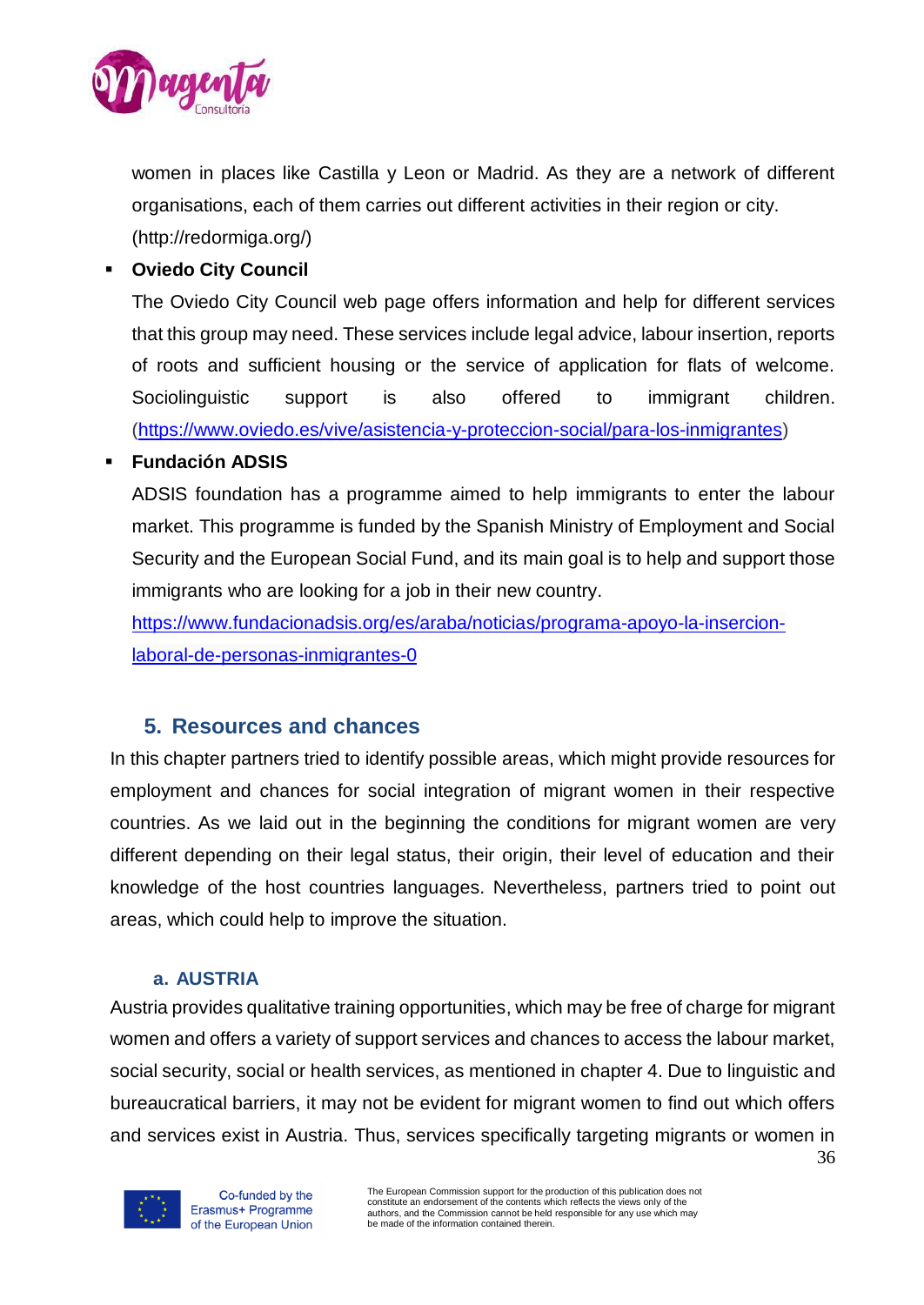

Austria can be seen as mediators, in order for the women to receive accessible information, orientation and counselling, considering different aspects of the women's individual needs. The challenge of a possible language barrier may persist, as many of the services cannot automatically, immediately or at all offer access in multiple languages.

This is a selection of online resources and chances for migrant women in Austria:

• **List of selected organisations – especially NGOs – providing support, information, counselling or other services to migrants in Austria:**

The digital service of Austria, run by the Federal Ministry of digitalisation and industrial location provides a list of mostly well-established non-profit organisations in Austria, who specifically address migrants and offer support. This list offers various contacts to organisations for migrant women, who can support them in gaining further orientation: [www.oesterreich.gv.at/themen/soziales/armut/2/Seite.1694400.html](http://www.oesterreich.gv.at/themen/soziales/armut/2/Seite.1694400.html)

### • **Network of Austrian Counselling Centres for Women and Girls**

This network of 55 Austrian non-profit organisations defines all women and girls in Austria as their primary target group. The members of this network are located all over Austria. The organisations can be located via the link [www.netzwerk](http://www.netzwerk-frauenberatung.at/index.php/standorte)[frauenberatung.at/index.php/standorte.](http://www.netzwerk-frauenberatung.at/index.php/standorte) This network provides information, counselling, assistance, education and training, self-help and more.

### • **The Federal Government 's official information website on migration to Austria**

The website is run by the Federal Ministry for Labour, Social Affairs, Health and Consumer Protection. It provides in-depth information in English or German on the legal frame for migrants from different countries in a variety of situations, on general immigration criteria and on work and life in Austria. It features information on different types of visa and residence permits, forms, as well as helpful FAQs, lists of services and links.

[www.migration.gv.at/en/welcome/?no\\_cache=1](http://www.migration.gv.at/en/welcome/?no_cache=1)

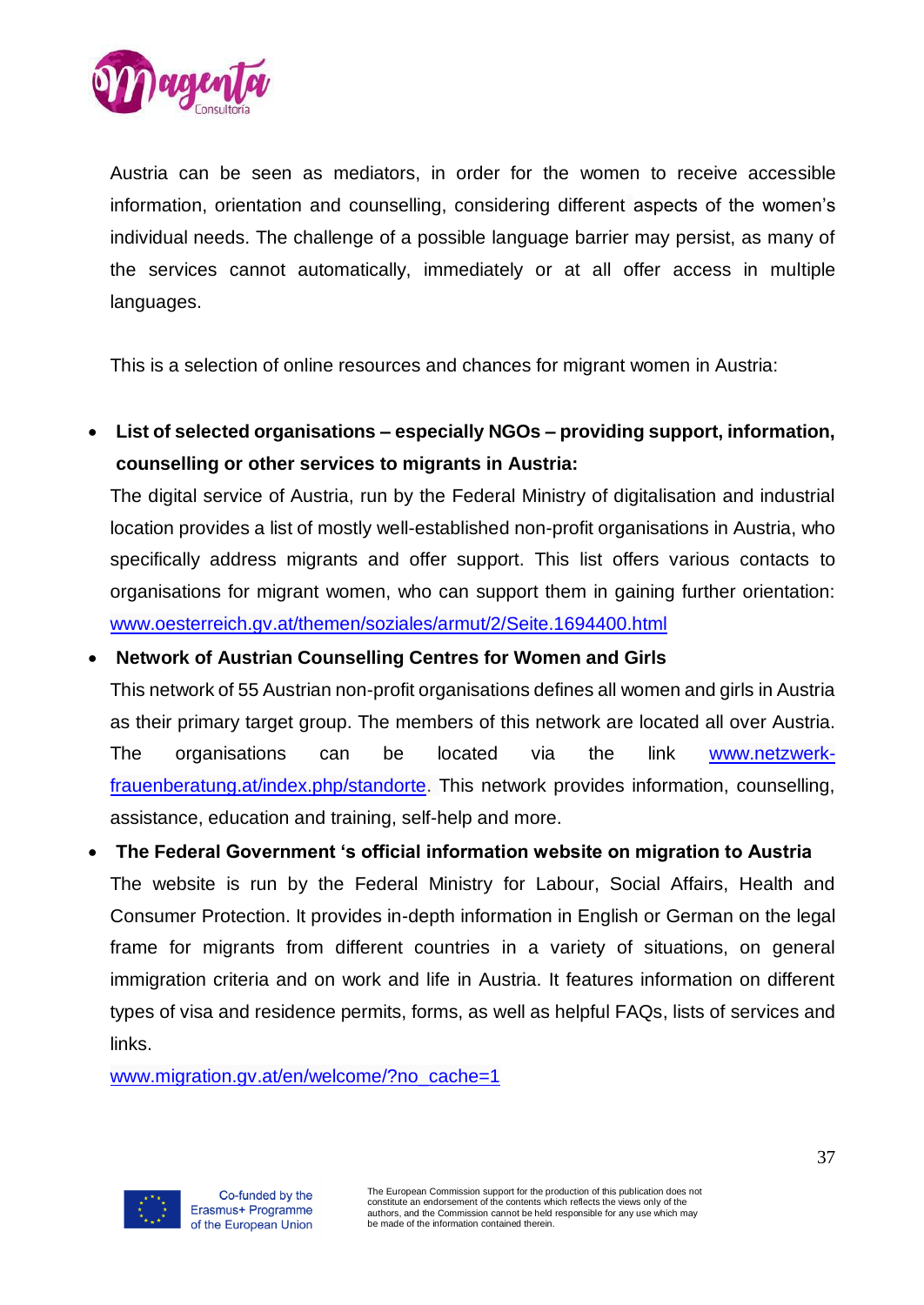

# **b. CYPRUS**

<span id="page-37-0"></span>Migrants and Third-Country Nationals (TCNs) in Cyprus, including female unemployed migrants, are in a relatively disadvantaged position, since they are considered as 'cheap labour' for many employers, who often fail to offer legal employment including benefits and social insurance. However, this target group can often refer to several local NGOs that may help them to either look for employment or who offer humanitarian help (transportation to governmental services to submit documents or to hospitals, provision of clothes, food etc.) What is more, there are various EU-funded projects undertaken by organisations in Cyprus that focus on this particular target group, and consequently offer tailor-made free trainings and other educational events for them to attend. The issue is for these opportunities to reach the target group so as to achieve better dissemination and more active involvement from the part of the target group.

### **Adult education**

The five Evening Gymnasia and the two Evening Technical Schools in Nicosia and Limassol, Post-Secondary Institutes of Vocational Education and Training, the Open University of Cyprus, the Mediterranean Institute of Management, Higher Education Institutions (both public and private) offering flexible learning programmes for adults.

#### **Vocational Training**

The Cyprus Cyprus Productivity Centre (http://www.mlsi.gov.cy/mlsi/kepa/kepa\_new.nsf/index\_en/index\_en?OpenDocument), the Cyprus Academy of Public Administration (https://www.mof.gov.cy/mof/capa/cyacademy.nsf/index\_en/index\_en?opendocument), afternoon and evening classes at the technical schools, the Apprenticeship Scheme offered jointly at technical schools and private industries, in-company courses funded by the Human Resource Development Authority.

The Adult Education Centres (http://www.moec.gov.cy/epimorfotika/en/index.html) is a significant programme which provides general adult education in Cyprus within the framework of providing lifelong learning opportunities. The main objective of the Adult Education Centres is the general development of each adult's personality as well as the social, financial and cultural development of citizens and society in general. Their aims coincide with the state's developmental policy and the wider aims of the Ministry of

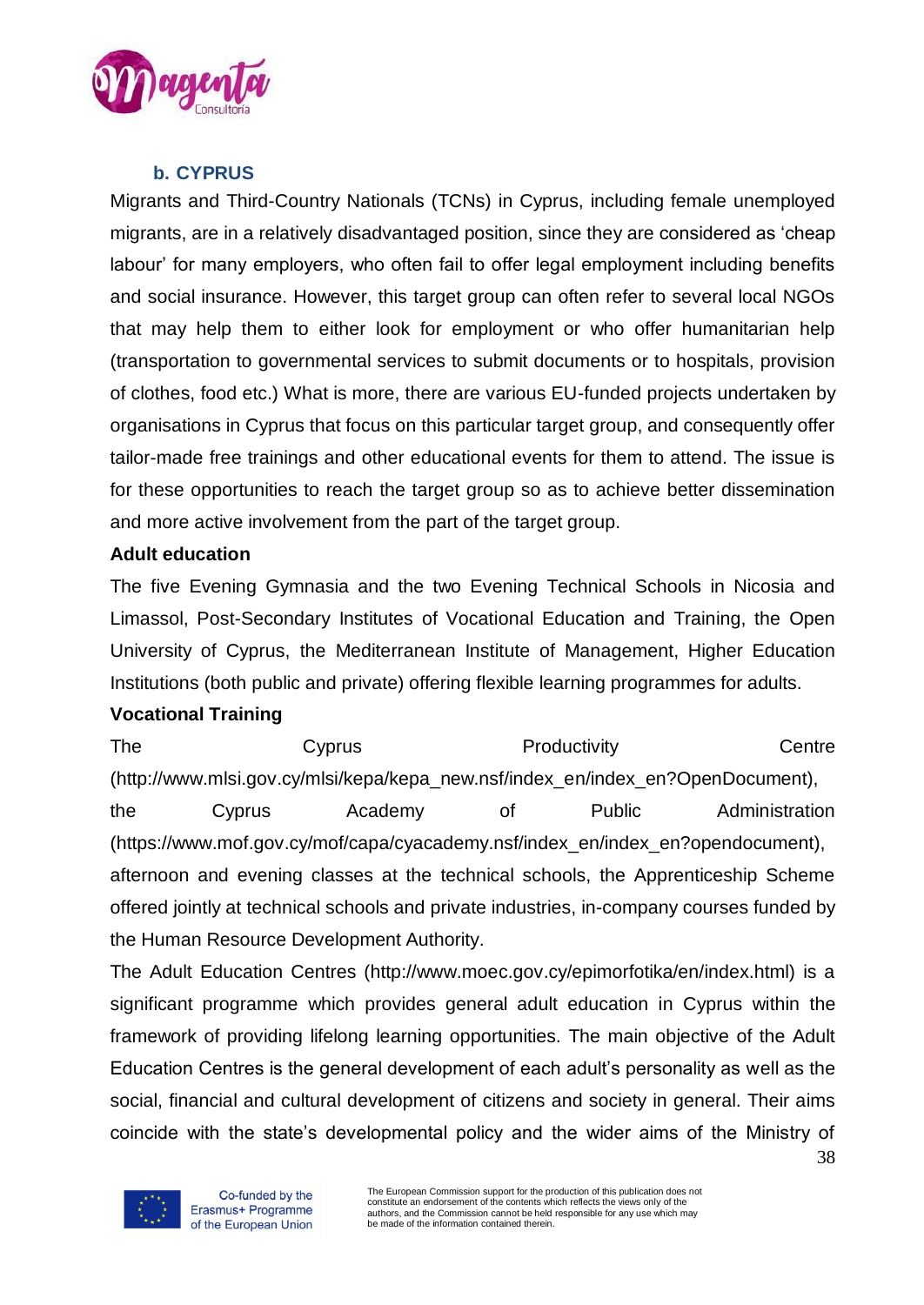

Education and Culture regarding the provision of "Lifelong Learning" opportunities for all the citizens of the Republic of Cyprus and the combating of educational inequalities so that citizens may be successfully integrated and be enabled to act efficiently in a united Europe.

The Adult Education Centres offer a variety of interdisciplinary courses which focus mainly on the teaching of foreign languages, arts and crafts, cultural programmes, health and other issues of general interest, as well as on teaching professional and vocational skills.

Furthermore, every year the Adult Education Centres organise free of charge learning activities for various target groups, such as people with literacy difficulties, people with special needs, enclaved Cypriots, prisoners, mentally ill and elderly people. They also offer, free of charge, Greek language courses to children of repatriated Cypriots, to political refugees and to Turkish Cypriots. Moreover, Turkish language courses are offered free of charge to Greek Cypriots.

The Adult Education Centres have been acknowledged by the citizens of the Republic of Cyprus as the most important programme of general adult education with the provision of a variety of qualitative courses.

Regarding EU-funded projects, Center for Social Innovation is currently implementing the project 'MIraGE – \_Migrant Integration for Growth in Europe' that aims at increasing the swift access and integration of Third-county Nationals (TCNs) in the labour market of their European host countries. At a later stage, the project partners will organize trainings for both employers and TCNs. The trainings offered to TCNs will aim at providing information regarding employment opportunities and resources, as well as information about opening up a new business.

In the context of the EU project 'iLearn Greek', Greek Language courses were offered for free from September 2017 until September 2018. Although the project is completed, there are numerous other opportunities published on the project website: https://www.ilearngreek.eu/en/teachers-corner/useful-material.

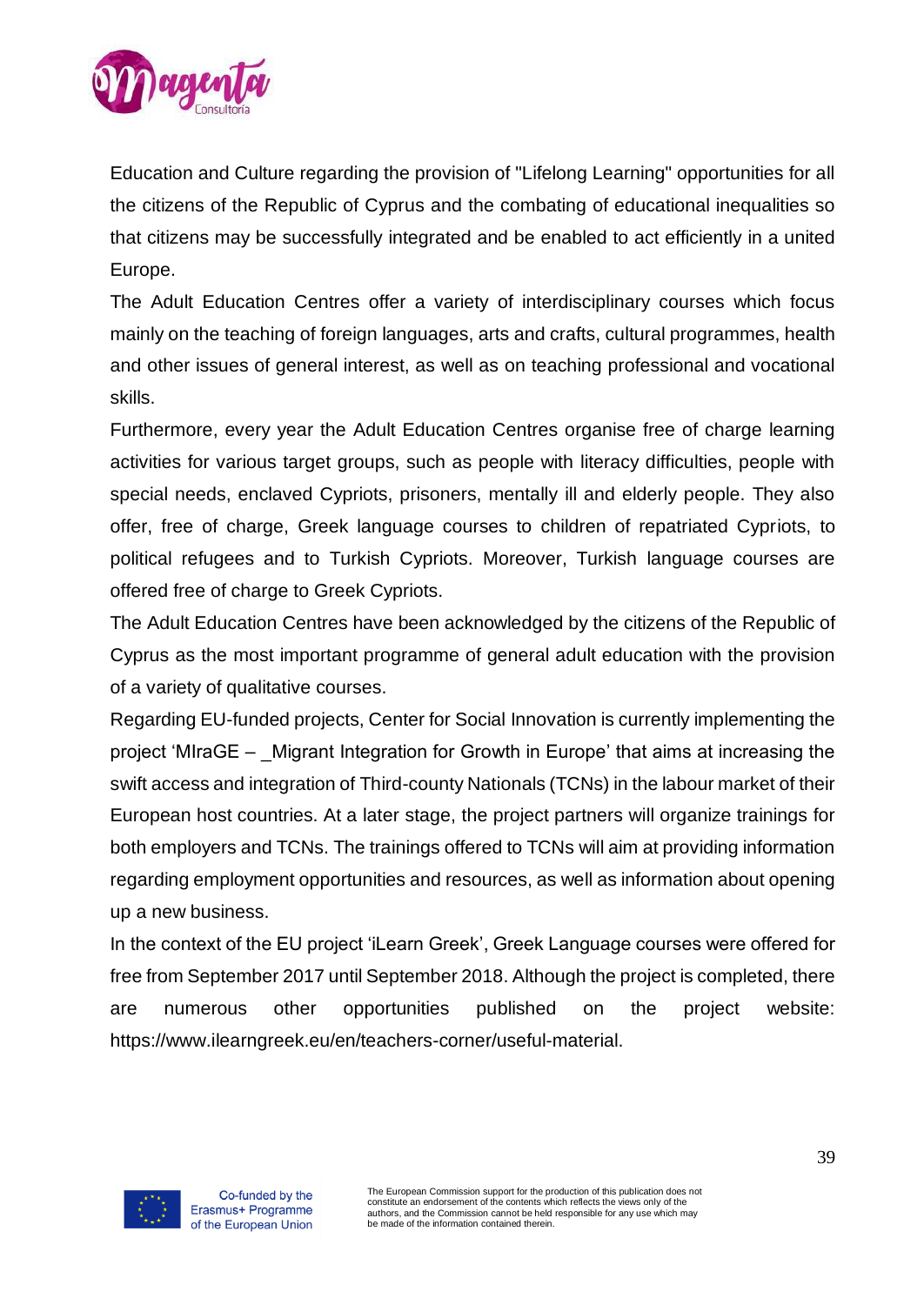

#### **c. GERMANY**

<span id="page-39-0"></span>The current social and demographic situation in Germany opens considerable chances for female migrants in the labour market.

The social perceptions of women with a migrant background are often characterized by widespread. clichés and stereotypes: headscarves, forced marriage, bad school qualifications. However, this picture is outdated – many female migrants are emancipated, well-qualified and career-oriented. They are characterized by a broad range of occupations, life models and competences and can bring many benefits to companies and organizations.

According to the Federal Ministry of Economics and Energy, migrants contribute to a dynamic, innovative and internationally competitive economy through their ideas, products and services, which are often characterized by their experience, creativity and courage.

Considering the current shortage of skilled workers in Germany, the skills of qualified migrant women are indispensable for companies, especially for small and medium-sized enterprises, which are rather unknown to potential employees. In addition, female migrants can offer certain competences needed at the international business level and with intercultural clients (language, openness and sensitivity to other cultures). Migrant women in management positions impress with their international experience and innovation orientation and human knowledge. As female scientists qualified migrants bring a fresh views of the German higher education system and often maintain international contacts24.

#### **d. ITALY**

<span id="page-39-1"></span>One of the resources for social change for the target groups is the value of education. It is fundamental to support education and that schools have a key role in the evolution of the society: it's both a personal and political effort as is a fundamental contribution to the growth of the society, and as well opens many other opportunities. Many are able to do

<sup>24</sup> Prof. Dr. Swetlana Franken **-**Forschungs- und Praxisprojekte mit Unternehmen zu den Auswirkungen der Industrie 4.0 auf die Arbeitswelt und genderspezifischen Kompetenzen im Kontext der Digitalisierung. Wissenschaftliche Leiterin der Studie "Qualifizierte Migrantinnen in Deutschland. Status quo, Erfolgsfaktoren, Mehrwert" von 2016.

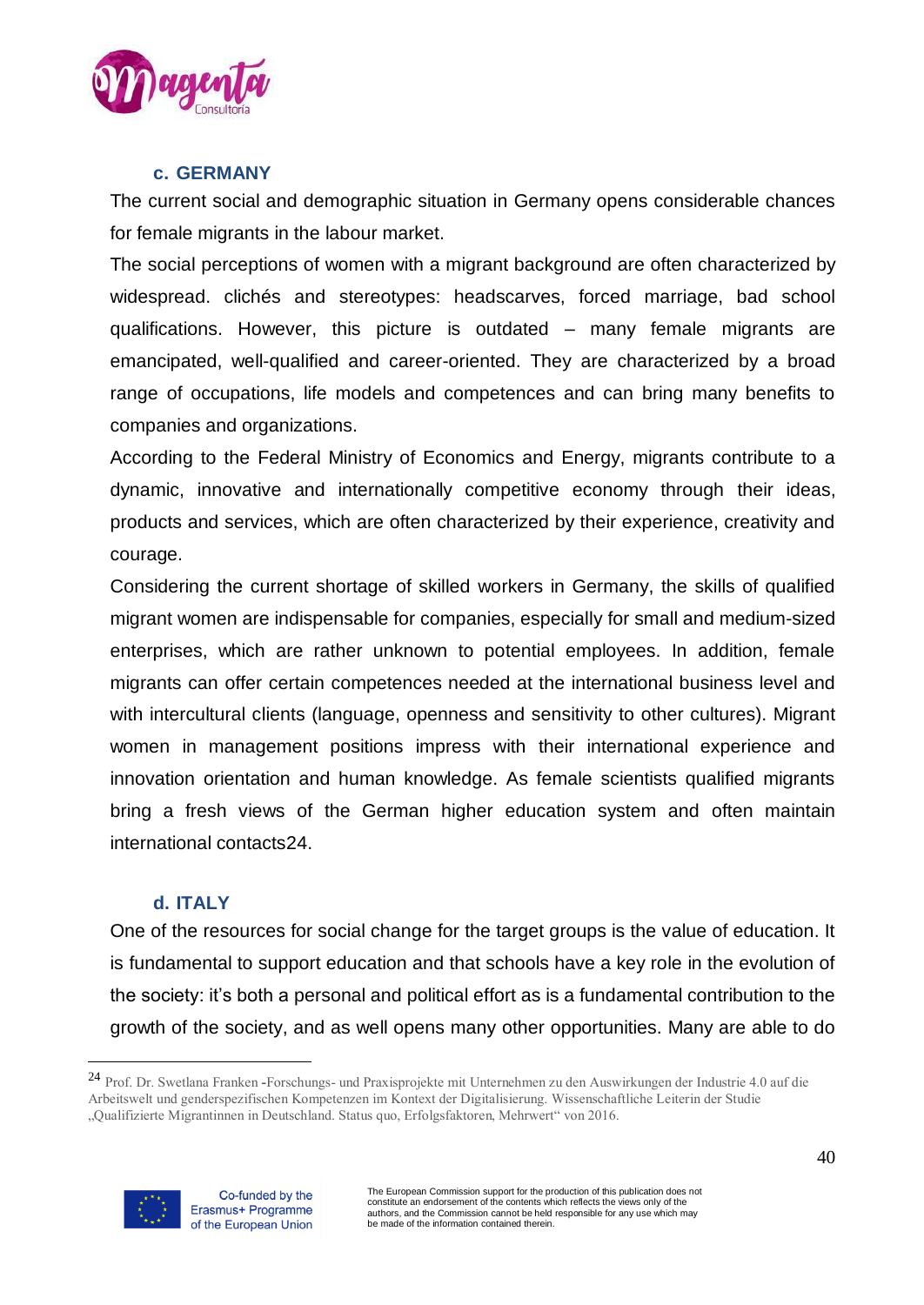

that thanks to scholarships, offered directly by national or regional programs, but usually when they are in younger age and have no kids to look after.

Moreover, in order for full integration to be achieved, it is essential the existence of a social network of people that helps the individuals to reach their own full potential. Plenty of immigrants make part of different type of associations, which make them fill useful, offer place for them to share their culture and traditions, to feel supported and less lonely.

# <span id="page-40-0"></span>**6. References:**

## <span id="page-40-1"></span>**a. AUSTRIA**

AMS Österreich: Public Employment Service Austria (AMS), URL: [www.ams.at/organisation/public-employment-service-austria](http://www.ams.at/organisation/public-employment-service-austria) (Date of visit: 22.06.2019)

Bundesministerium für Digitalisierung und Wirtschaftsstandort: Beratung und Betreuung für Asylwerber, anerkannte Flüchtlinge sowie Migranten, URL: [www.oesterreich.gv.at/themen/soziales/armut/2/Seite.1694400.html](http://www.oesterreich.gv.at/themen/soziales/armut/2/Seite.1694400.html) (Date of visit: 22.06.2019)

Federal Ministry for Labour, Social Affairs, Health and Consumer Protection: Living and working in Austria, URL: [www.migration.gv.at/en/](http://www.migration.gv.at/en/) (Date of visit: 22.06.2019)

Goisauf, Melanie; Moser, Petra; Schwarz-Wölzl, Maria: GENDER & MIGRATION in AUSTRIA: "a brief overview", URL: [www.zsi.at/object/publication/1446/attach/CountryreportAustria\\_EN.pdf](http://www.zsi.at/object/publication/1446/attach/CountryreportAustria_EN.pdf)

Kammer für Arbeiter und Angestellte für Wien als Büro der Bundesarbeitskammer: Beratung für MigrantInnen, URL: [www.arbeiterkammer.at/beratung/arbeitundrecht/auslaendischearbeitnehmerInnen/Bera](http://www.arbeiterkammer.at/beratung/arbeitundrecht/auslaendischearbeitnehmerInnen/Beratung_fuer_MigrantInnen.html) [tung\\_fuer\\_MigrantInnen.html](http://www.arbeiterkammer.at/beratung/arbeitundrecht/auslaendischearbeitnehmerInnen/Beratung_fuer_MigrantInnen.html) (Date of visit: 22.06.2019)

Muslimische Jugend Österreich: Mentoring für junge Musliminnen 2019, URL: [www.mjoe.at/mentoring2019/](http://www.mjoe.at/mentoring2019/) (Date of visit: 22.06.2019)

Österreichischer Integrationsfonds (ÖIF): Home, URL: [www.integrationsfonds.at/en/home/](http://www.integrationsfonds.at/en/home/) (Date of visit: 22.06.2019)

Verein Netzwerk österreichischer Frauen- und Mädchenberatungsstellen: NETWORK OF AUSTRIAN COUNSELLING CENTRES FOR WOMEN AND GIRLS, URL: [http://www.netzwerk-frauenberatung.at/images/pdf/netzwerk\\_folder\\_2010\\_en.pdf](http://www.netzwerk-frauenberatung.at/images/pdf/netzwerk_folder_2010_en.pdf) (Date of visit: 22.06.2019)

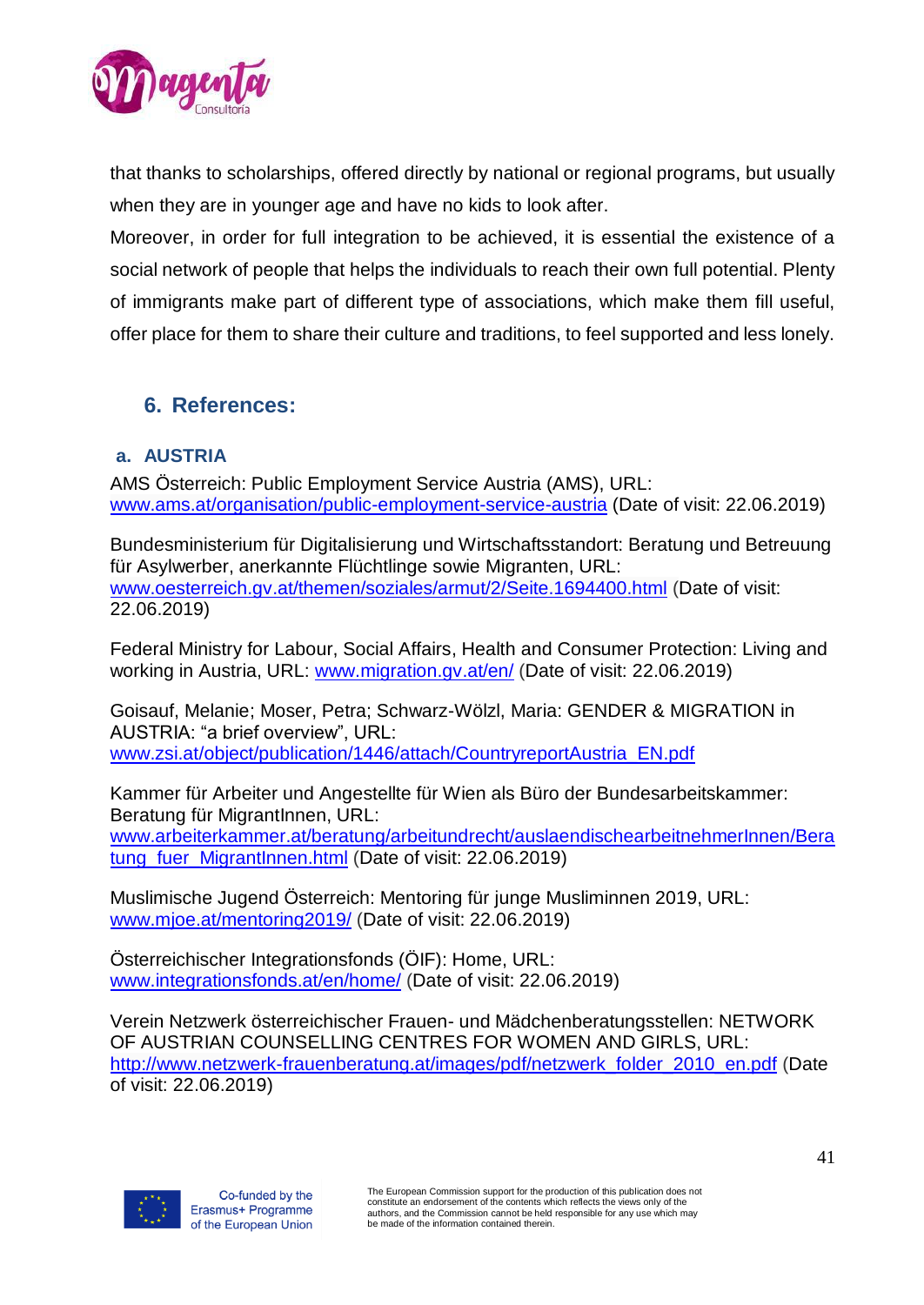

## <span id="page-41-0"></span>**b. CYPRUS**

Trimikliniotis, Nicos, and Mihaela Fulias-Souroulla. Mapping of policies affecting female migrants and policy analysis: The Cyprus case. No. 11-WP. Working Paper, 2006.

ENAR Shadow Report: Racism & Discrimination in Employment in Europe 2013-2017

Charalambidou-Solomi et. al. Female Immigrants in Cyprus–profile, obstacles, needs, aspirations. 2010.

Panayiotopoulos, Prodromos. "The globalisation of care: Filipina domestic workers and care for the elderly in Cyprus." Capital & Class 29.2 (2005): 99-134.

#### <span id="page-41-1"></span>**c. GERMANY**

Franken, Swetlana. Forschungs- und Praxisprojekte mit Unternehmen zu den Auswirkungen der Industrie 4.0 auf die Arbeitswelt und genderspezifischen Kompetenzen im Kontext der Digitalisierung. Wissenschaftliche Leiterin der Studie "Qualifizierte Migrantinnen in Deutschland. Status quo, Erfolgsfaktoren, Mehrwert". 2016.

Gesetz zur Verbesserung der Feststellung und Anerkennung im Ausland erworbener Berufsqualifikationen vom 6.12.2011 (Act on Recognition of professional qualifications acquired abroad- Recognition Act-) [https://www.anerkennung-in](https://www.anerkennung-in-deutschland.de/images/content/Medien/anerkennungsgesetz.pdf)[deutschland.de/images/content/Medien/anerkennungsgesetz.pdf](https://www.anerkennung-in-deutschland.de/images/content/Medien/anerkennungsgesetz.pdf)

IQ Konkret Fachmagazin "FRAUEN". 03/2017 – [https://www.netzwerk-ig](https://www.netzwerk-ig-de/publikationen/ig-konkret/ig-konkret-032017.html)[de/publikationen/ig-konkret/ig-konkret-032017.html](https://www.netzwerk-ig-de/publikationen/ig-konkret/ig-konkret-032017.html)

Migration Report of the German Federal Government 2016/2017 (Migrationsbricht der Bundesregierung 2016/2017) [http://www.bamf.de/SharedDocs/aanlagen/DE/Publikationn/Migrationsberichte/migratio](http://www.bamf.de/SharedDocs/aanlagen/DE/Publikationn/Migrationsberichte/migrationsbericht-2016_2017.pdf?__blob=publicationFile) [nsbericht-2016\\_2017.pdf?\\_\\_blob=publicationFile](http://www.bamf.de/SharedDocs/aanlagen/DE/Publikationn/Migrationsberichte/migrationsbericht-2016_2017.pdf?__blob=publicationFile)

Statistical Federal Office (Statistisches. Bundesamt 2017 https://www.destatis.de/DE/Home/inhalt.html

### <span id="page-41-2"></span>**d. ITALY**

Asylum and first-time asylum applicants by citizenship, age and sex Monthly data, available at: eurostat.ec.europa.eu/nui/show.do?dataset=migr\_asyappctzm&lang=en

"Refugees and migrants fleeing sexual violence, abuse and exploitation in Libya", 1st July, 2016, available at: [https://www.amnesty.org/en/latest/news/2016/07/refugees-and](https://www.amnesty.org/en/latest/news/2016/07/refugees-and-migrants-fleeing-sexual-violence-abuse-and-exploitation-in-libya/)[migrants-fleeing-sexual-violence-abuse-and-exploitation-in-libya/.](https://www.amnesty.org/en/latest/news/2016/07/refugees-and-migrants-fleeing-sexual-violence-abuse-and-exploitation-in-libya/)